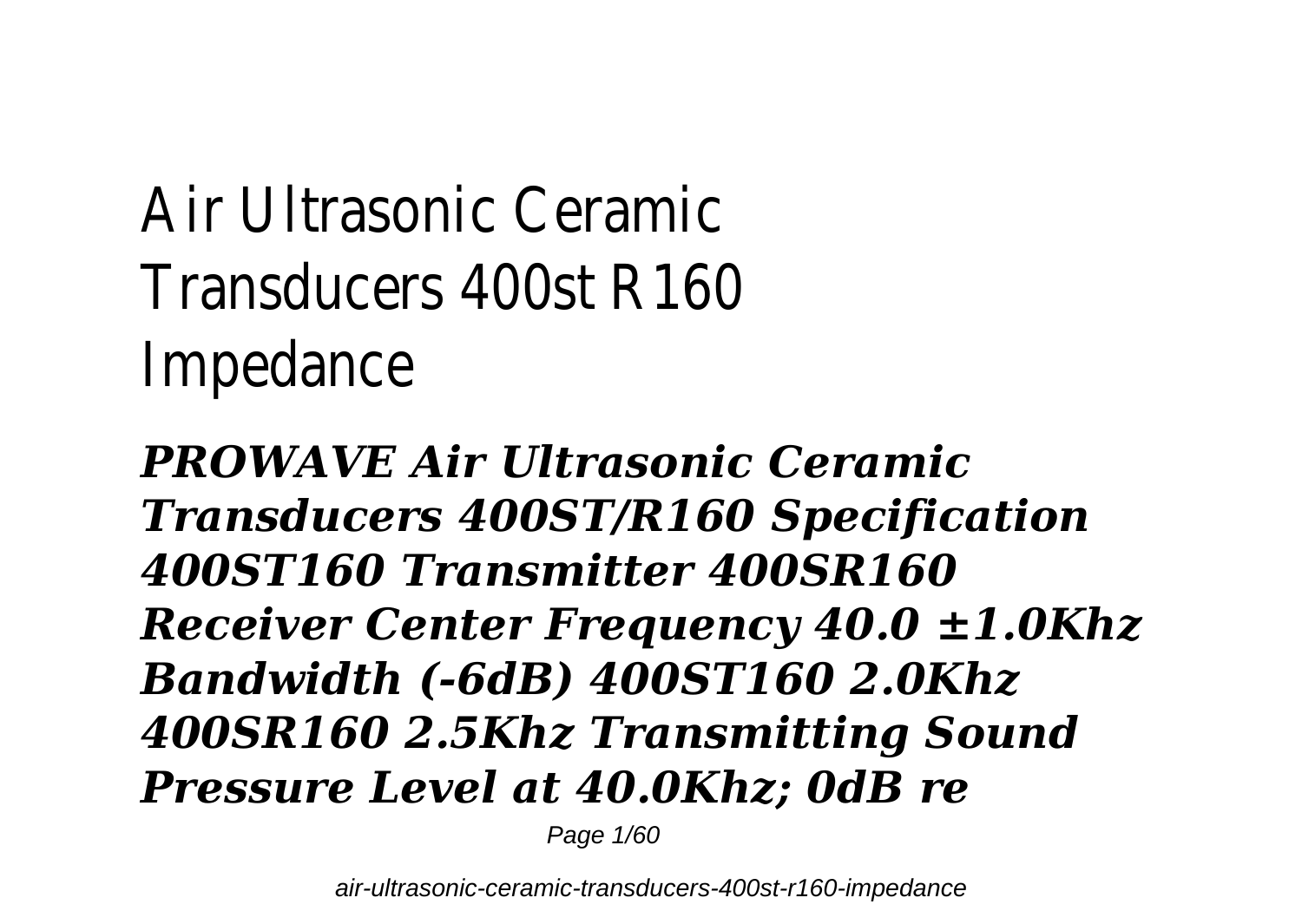*0.0002µbar per 10 Vrms at 30cm 120dB min. Receiving Sensitivity at 40.0Khz 0dB = 1 volt/µbar-65dB min. Capacitance at 1Khz ±20% 2400 pF Max. Driving ... 400ST-R120 Air Ultrasonic Ceramic Transducers . Tested under 1Vrms Oscillation Level 400SR120 Impedance 400SR120 Phase 400ST120 Impedance 400ST120 Phase. Specification. 400ST120 400SR120 Center Frequency Bandwidth 400ST120 400SR120 Transmitting Sound Pressure Level re* Page 2/60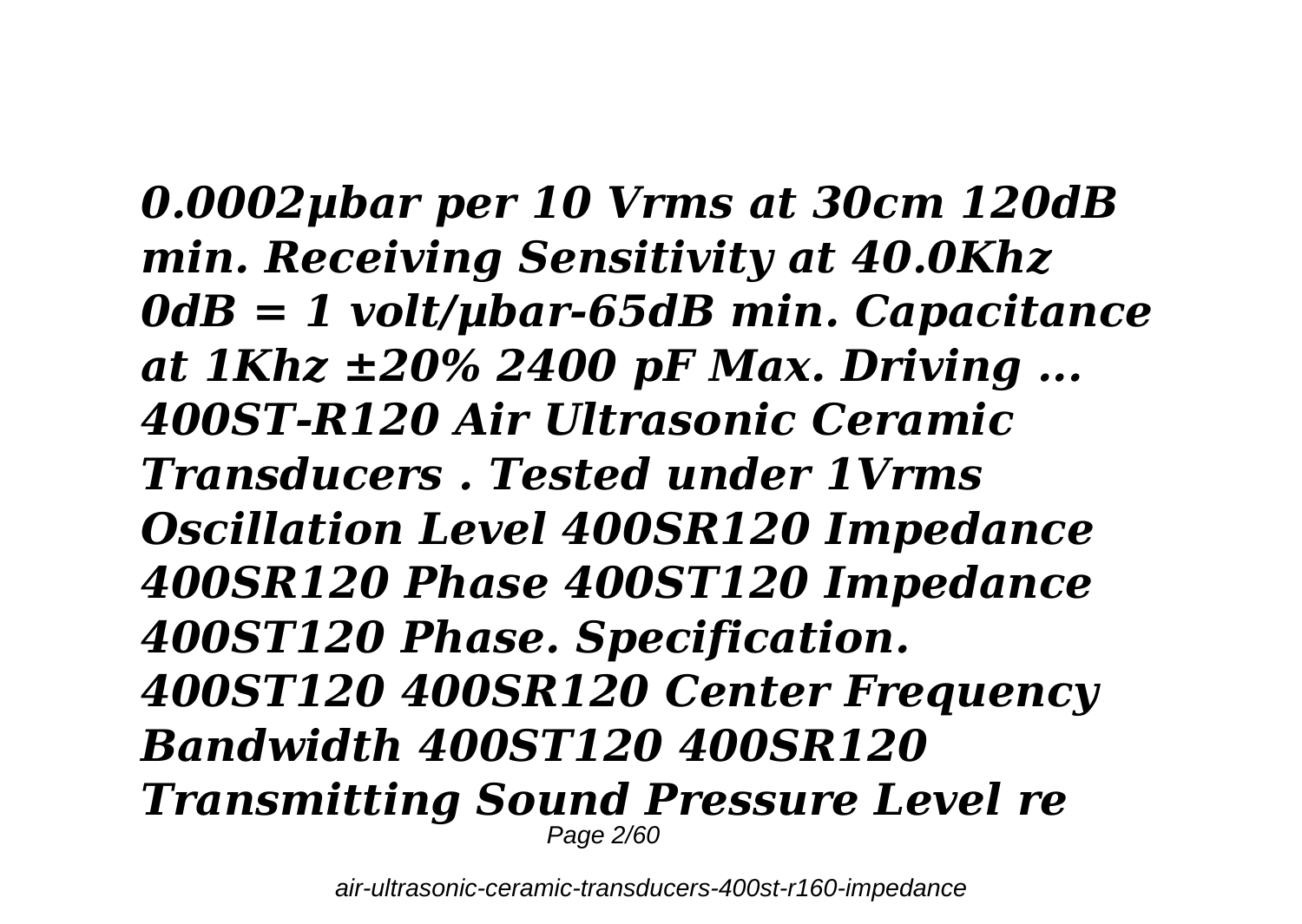*0.0002µbar 400ST/R160 Air Ultrasonic Ceramic Transducers - Pro-Wave ... Pro-Wave Electronics 400ST/R100 Air Ultrasonic Ceramic Transducers are suitable for continual wave driving, such as Doppler motion detector. A piezoelectric ceramic disc is mounted on the node of the fundamental resonant frequency and a conical metal resonator is bonded at the center of the disc that acts as a rigid piston.* Page 3/60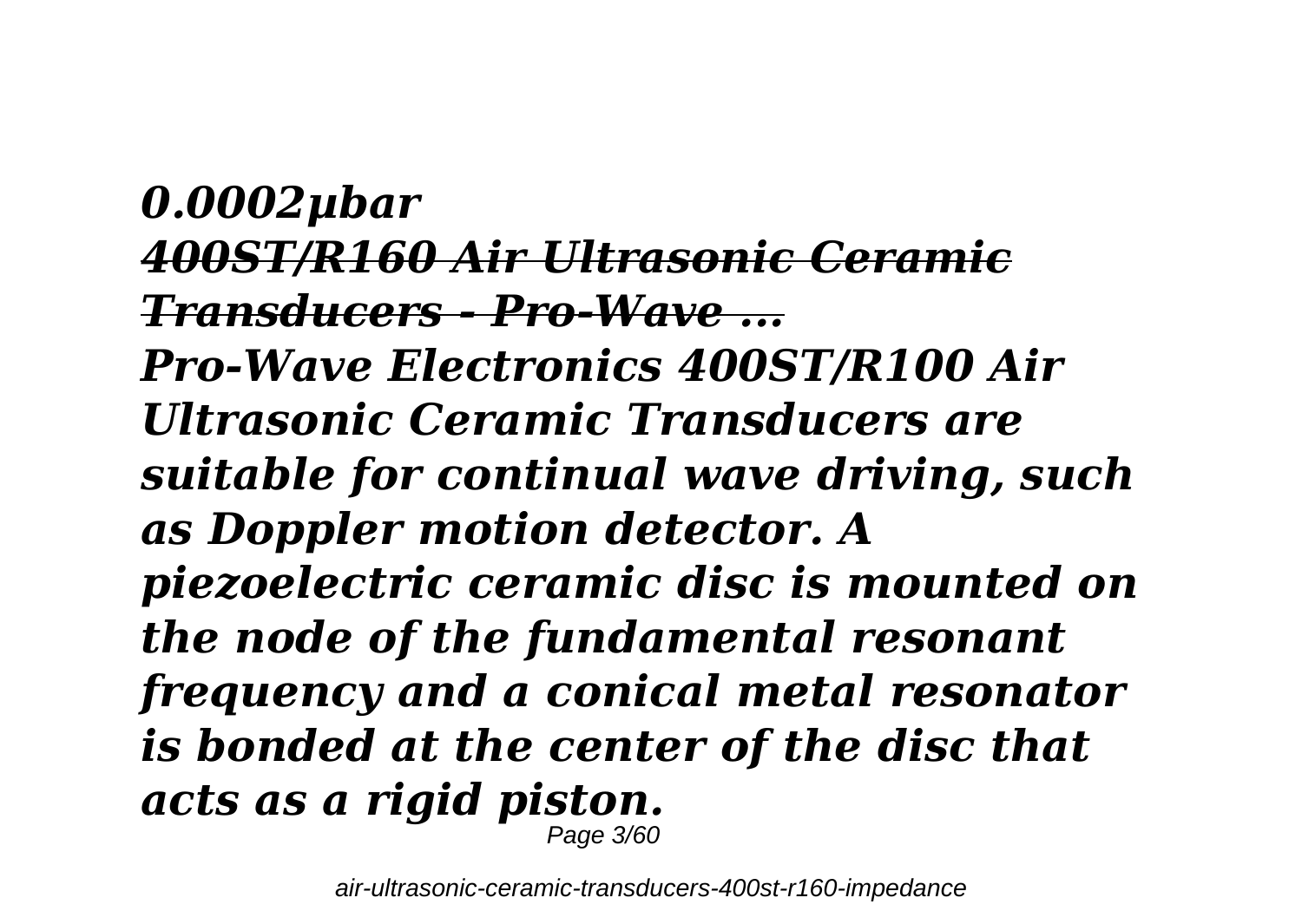### *Air Ultrasonic Ceramic Transducers 400ST/R100 Dimensions*

*Ultrasonic Transducers - Measurements and Horn Design Ceramic chip for 20kHz ultrasonic welding transducer(HD) How to use inexpensive transducers for ultrasonic measurement Ultrasonic Vibration Performance for 35kHz 1000Watt 4 Ceramic Transducer SESSION 2A. Ultrasonic Transducers for Operation in Air*

*Ultrasonic transducers of various* Page 4/60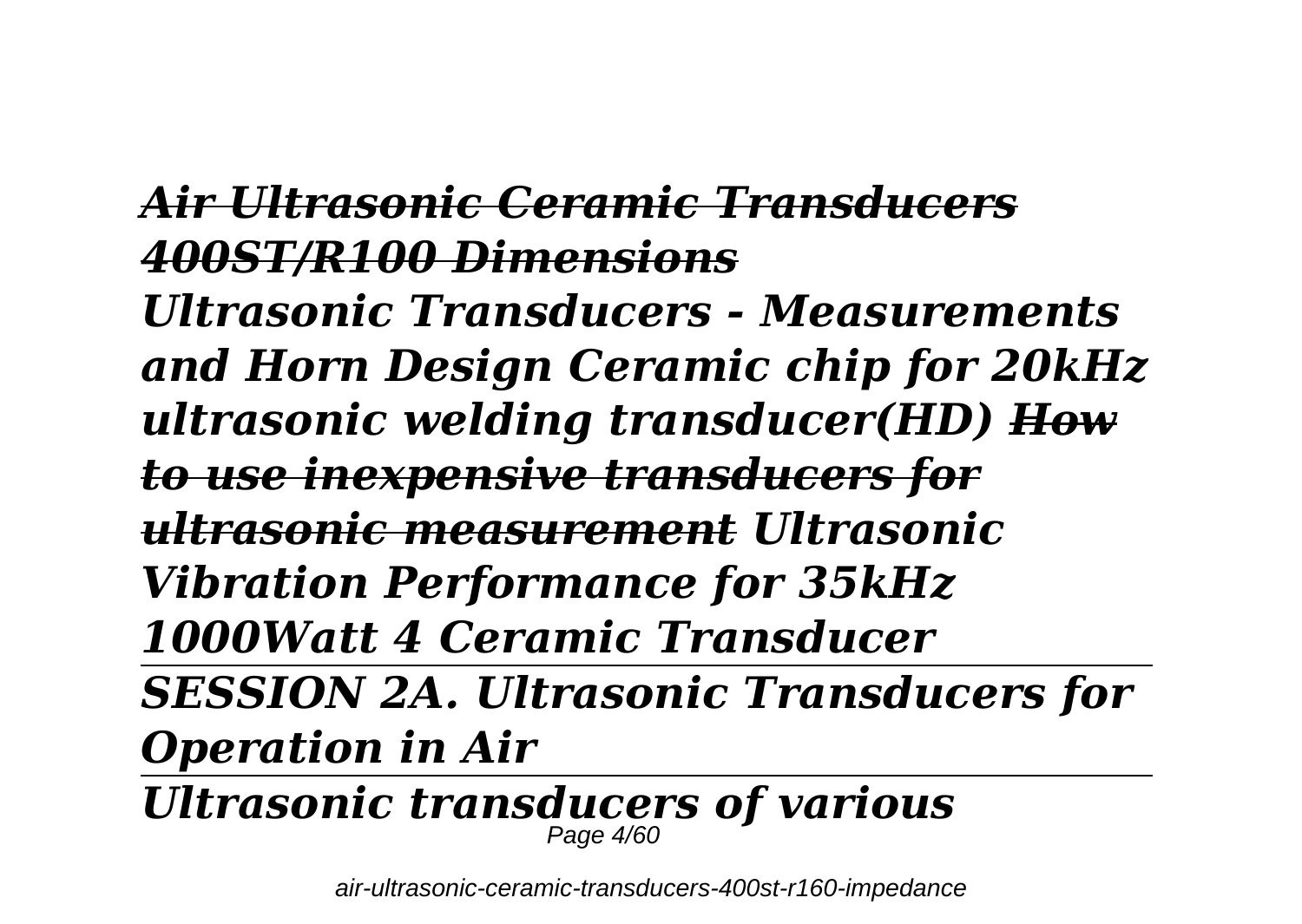*frequencies(HD) 20khz ultrasonic transducer with booster(HD) Piezoelectric Ceramics - Beijing Ultrasonic Piezoelectric Ceramics | Piezoceramics - Beijing Ultrasonic Ultra Deep Clean with Sonics - Building a simple Ultrasound cleaner - how to make ultrasonic cleaner - basic cleaner for cheap ! how to make an ultrasonic parts cleaner Ultrasonic Mist Maker || DIY or Buy Piezoelectric Generator*

*Ultrasonic horn - measuring vibration* Page 5/60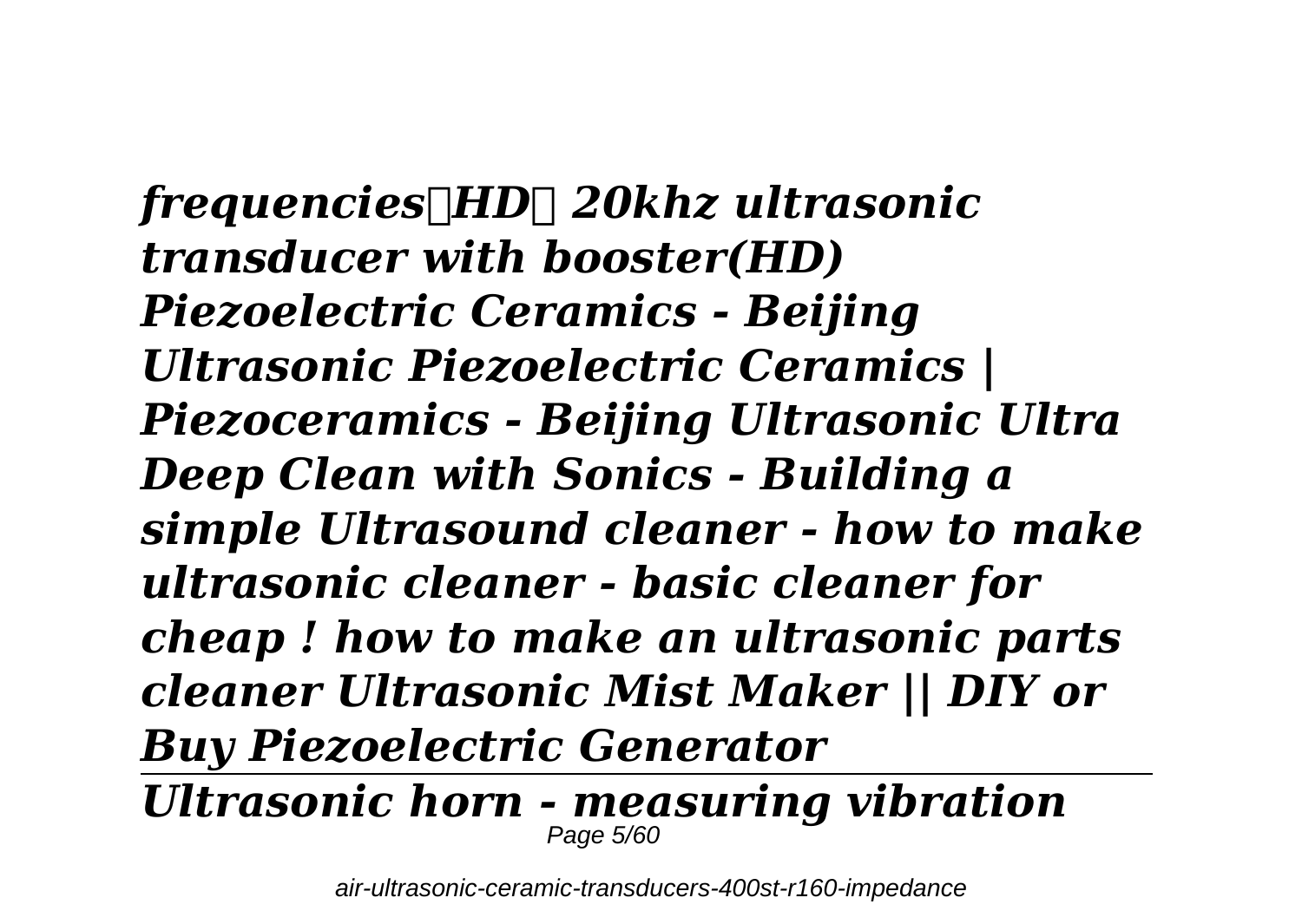### *amplitude*

*Ultrasonic cleaning demonstration Ultrasonic Levitation Ultrasonic Signal Generator Circuit - Beijing Ultrasonic water atomizer humidifier 1.7Mhz ceramic piezo plate test 40kHz 500watt Piezoelectric Ultrasonic Welding Transducer Testing piezoelectric ceramics for cracks PA Tutorial - Ultrasonic Transducers - Construction, bandwidth and damping 15kHz and 20kHz ultrasonic welding transducer's* Page 6/60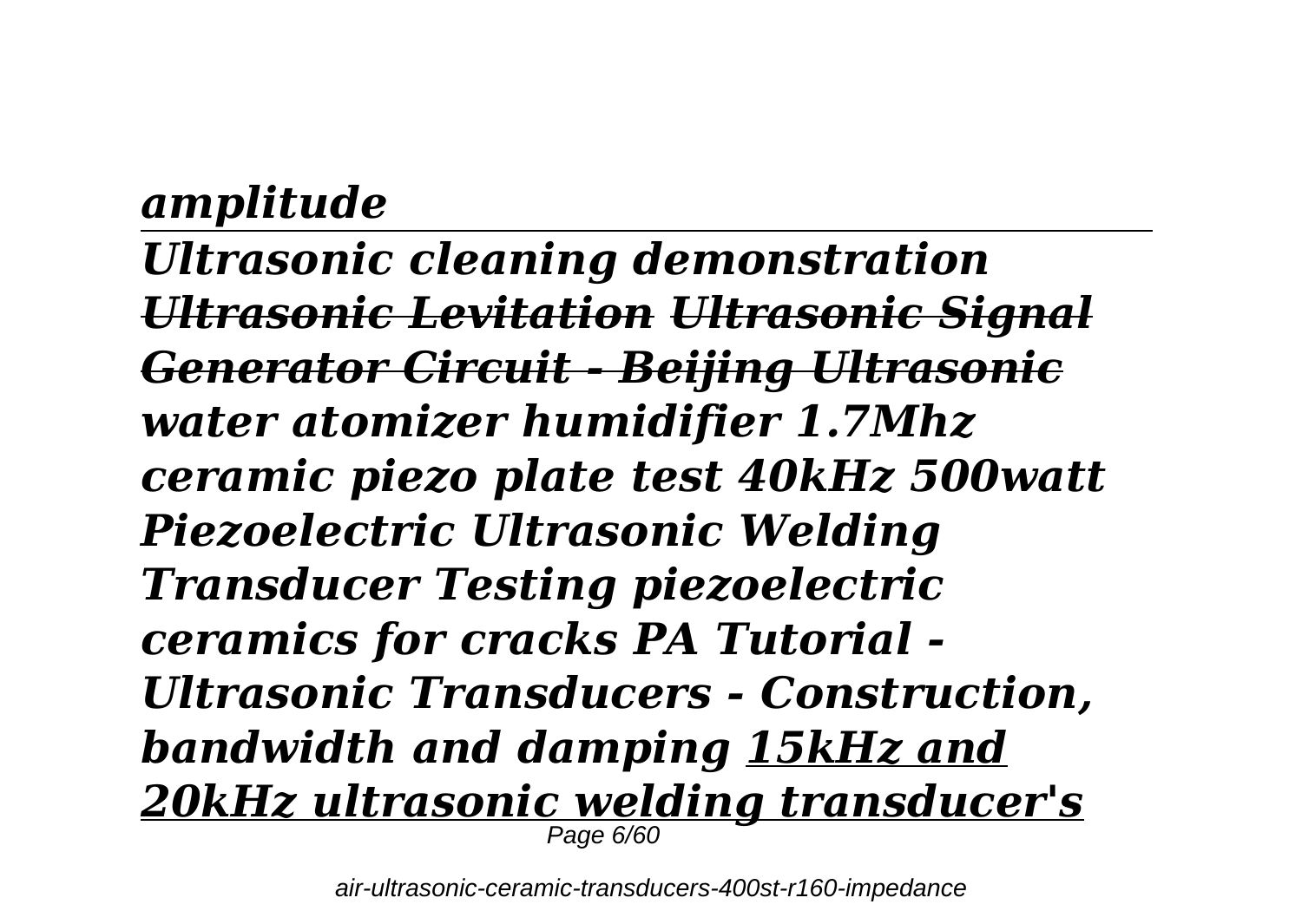*ceramic chip(HD) Prestress control for power ultrasonic transducers and converters assembling - PiezoClamping Ultrasonic Beauty Transducer Manufacturer \u0026 Supplier Piezo Vibration Ultrasonic Transducer Piezoelectric Ceramic Disc Ultrasonic Cleaning Transducers - Beijing Ultrasonic Air Ultrasonic Ceramic Transducers 400st Air Ultrasonic Ceramic Transducers 400ST/R160 Specification 400ST160* Page 7/60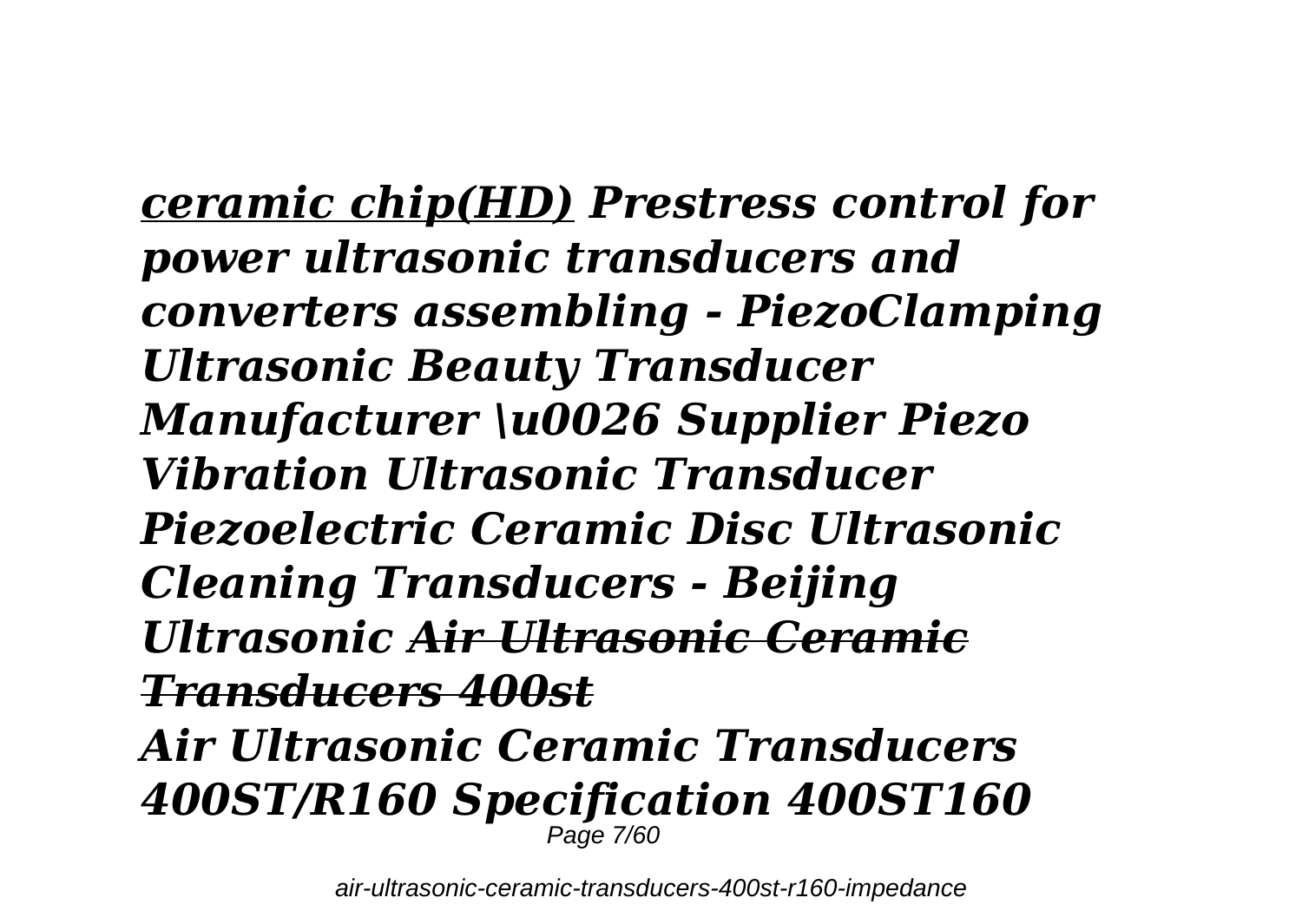*Transmitter 400SR160 Receiver Center Frequency 40.0 ±1.0Khz Bandwidth (-6dB) 400ST160 2.0Khz 400SR160 2.5Khz Transmitting Sound Pressure Level at 40.0Khz; 0dB re 0.0002 µbar per 10Vrms at 30cm 120dB min. Receiving Sensitivity at 40.0Khz 0dB = 1 volt/ µbar -65dB min. Capacitance at 1Khz ±20% 2400 pF Max. Driving Voltage ...*

### *Air Ultrasonic Ceramic Transducers 400ST/R160 Dimensions*

Page 8/60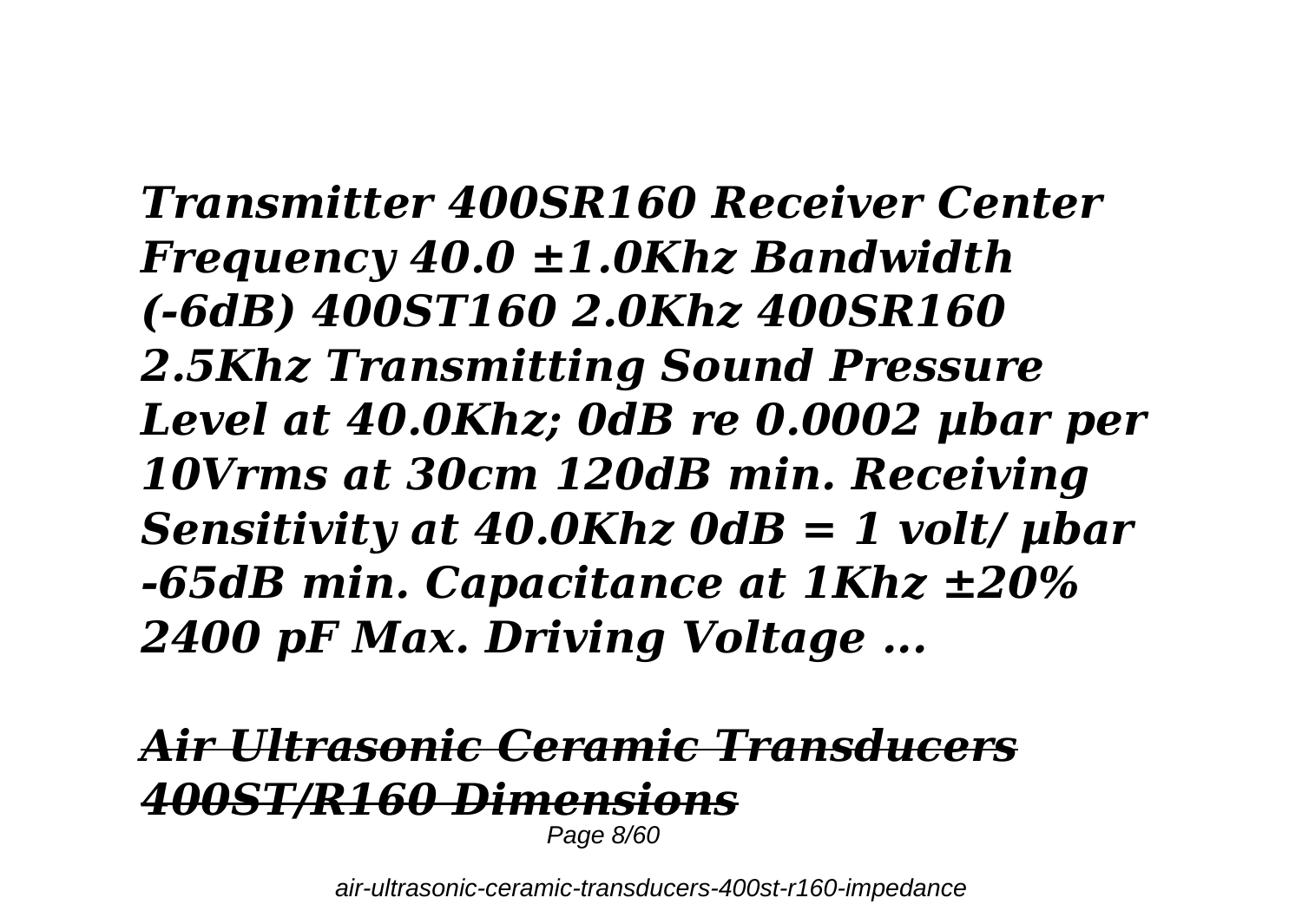*Pro-Wave Electronics 400ST/R160 Air Ultrasonic Ceramic Transducers are available at Mouser Electronics and are suitable for continual wave driving, such as Doppler motion detector.*

*400ST/R160 Air Ultrasonic Ceramic Transducers - Pro-Wave ... PROWAVE Air Ultrasonic Ceramic Transducers 400ST/R160 Specification 400ST160 Transmitter 400SR160 Receiver Center Frequency 40.0 ±1.0Khz* Page 9/60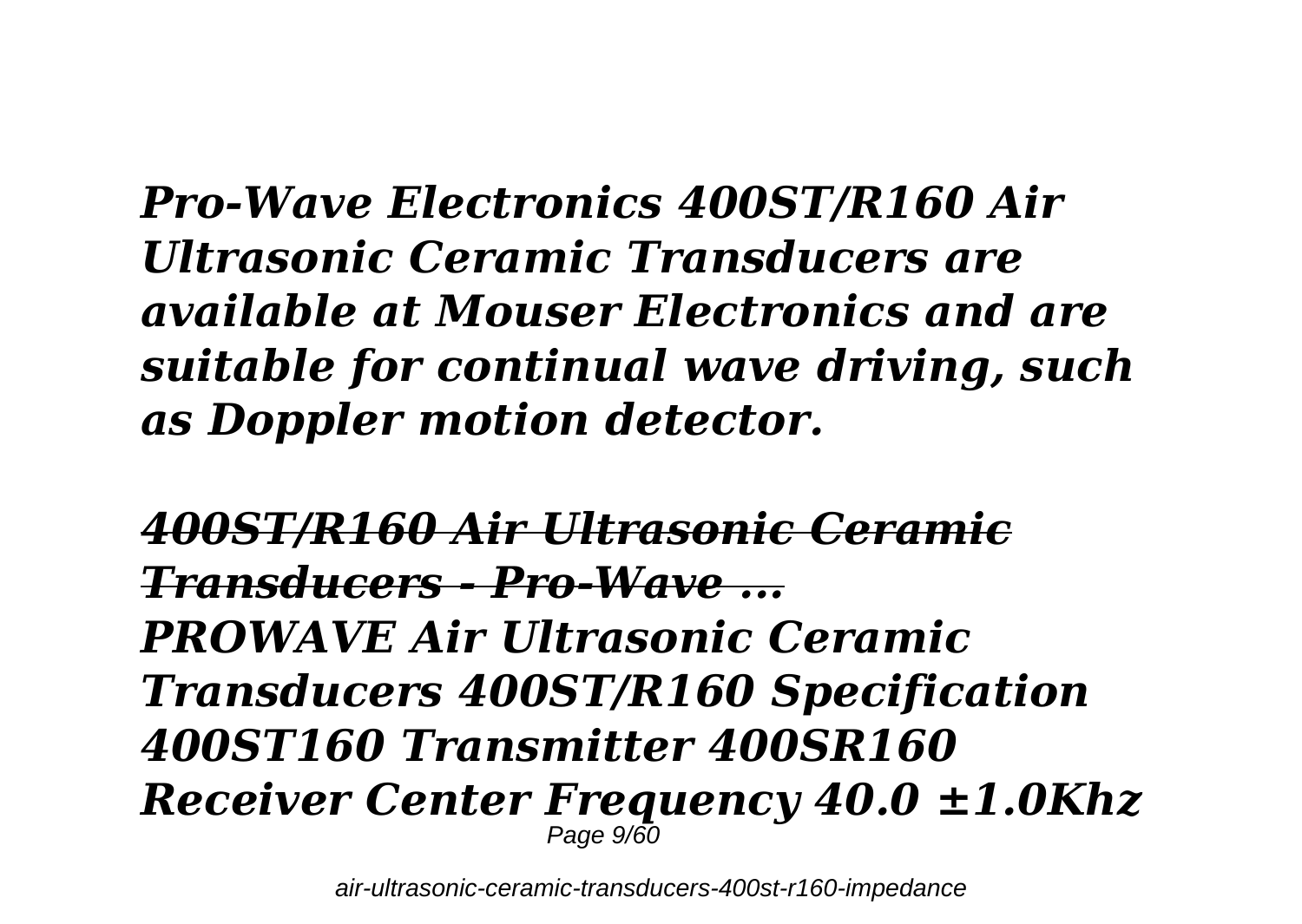*Bandwidth (-6dB) 400ST160 2.0Khz 400SR160 2.5Khz Transmitting Sound Pressure Level at 40.0Khz; 0dB re 0.0002µbar per 10 Vrms at 30cm 120dB min. Receiving Sensitivity at 40.0Khz 0dB = 1 volt/µbar-65dB min. Capacitance at 1Khz ±20% 2400 pF Max. Driving ...*

*PROWAVE Air Ultrasonic Ceramic Transducers 400ST/R160 ... Air Ultrasonic Ceramic Transducers 400ST/R160 S. Square Enterprise* Page 10/60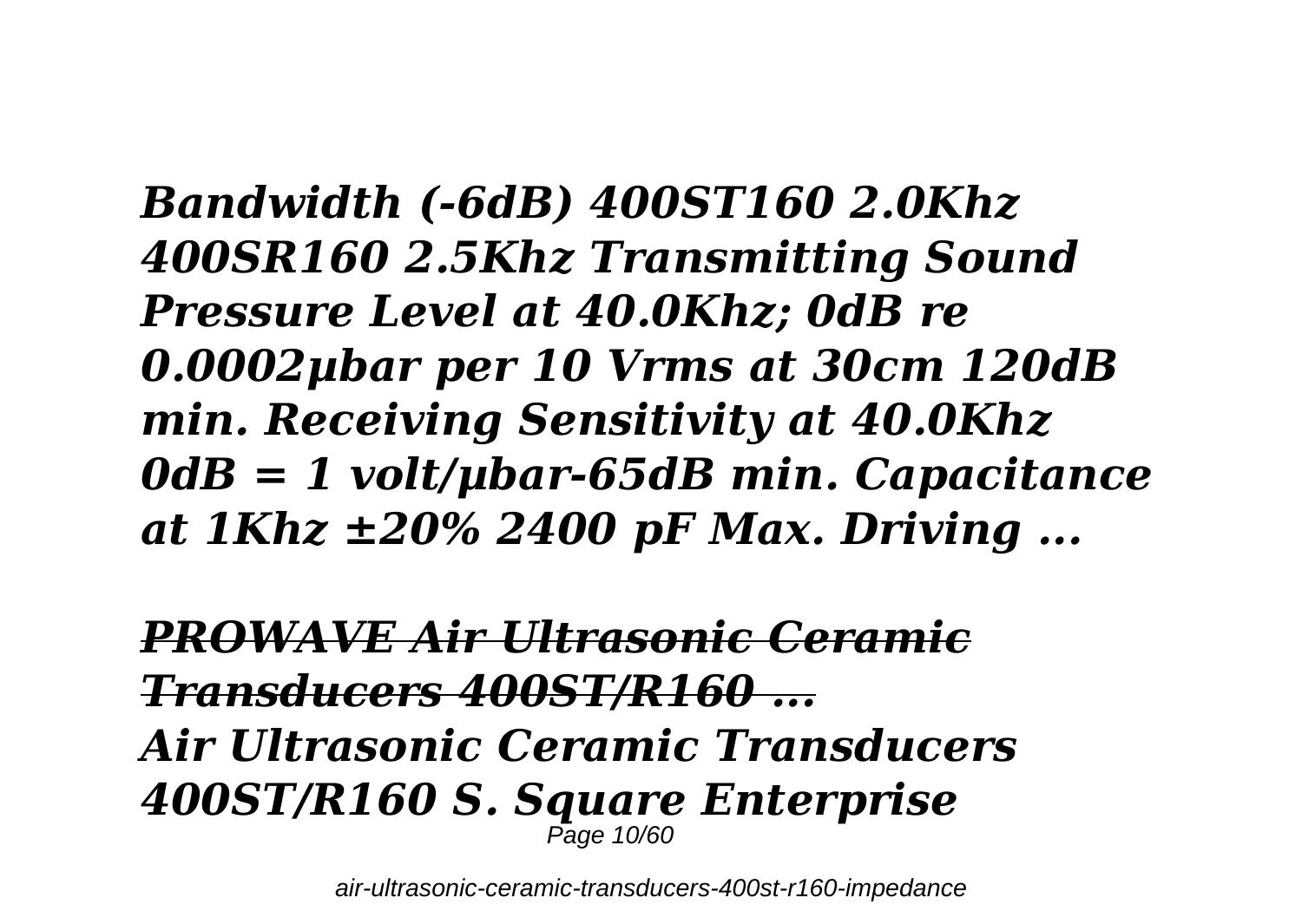*Company Limited Pro-Wave Electronics Corporation Http://www.pro-wave.com.tw ; E-mail: sales@pro-wave.com.tw ; Tel: 886-2-22465101 ; Fax: 886-2-22465105 2 of 2 400SR160 Receiver 400ST160 Transmitter Sensitivity Variation vs. Loaded Resistor SPL Variation vs. Driving Voltage -80-75-70-65-60-55-50-45-40 1K 3.9K 10K 39K 100K 390K ...*

## *Air Ultrasonic Ceramic Transducers 400ST/R160 Impedance ...*

Page 11/60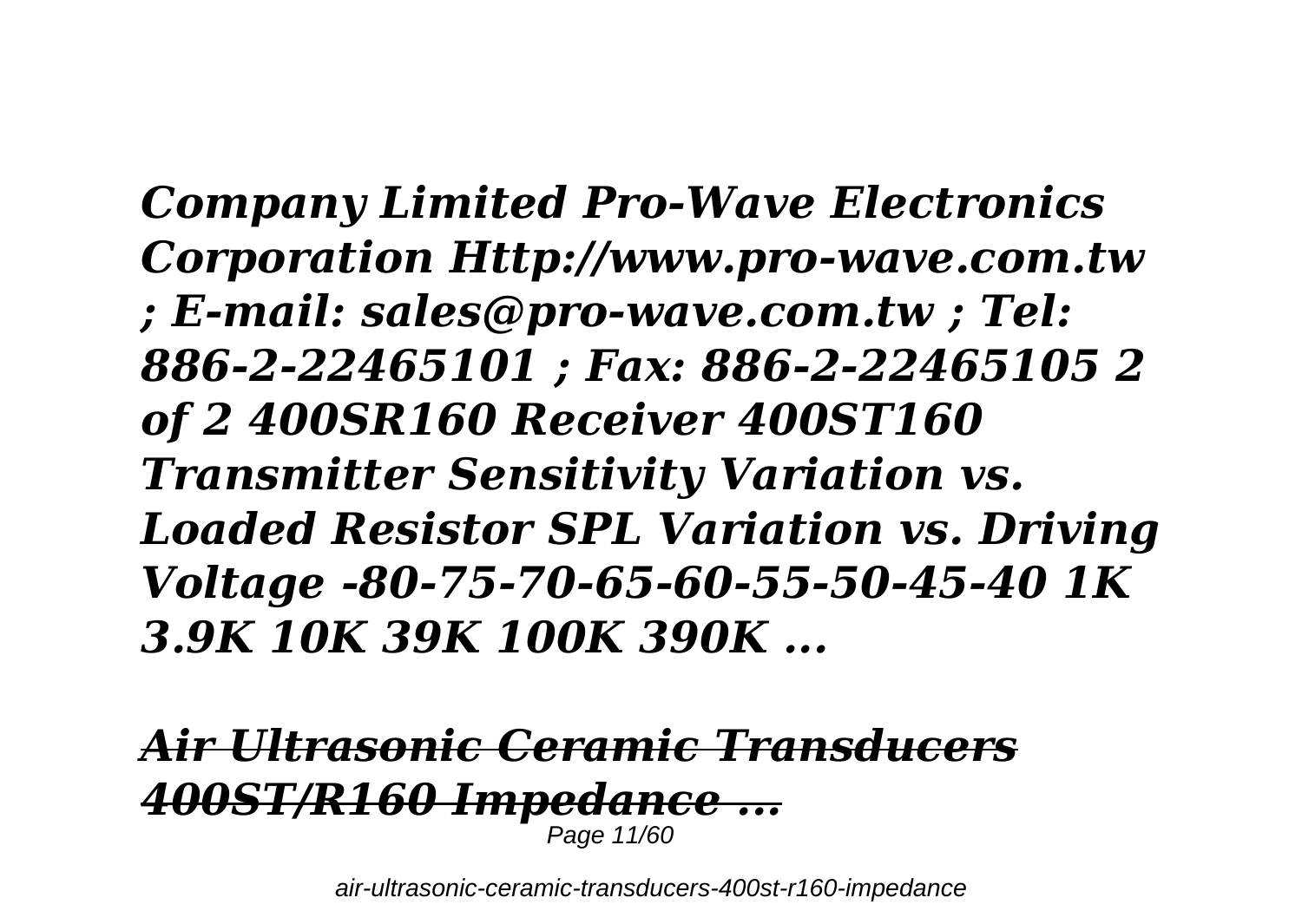*Air Ultrasonic Ceramic Transducers 400ST/R100 Specification 400ST100 Transmitter 400SR100 Receiver Center Frequency 40.0 ±1.0Khz Bandwidth (-6dB) 400ST100 2.5Khz 400SR100 3.0Khz Transmitting Sound Pressure Level at 40.0Khz; 0dB re 0.0002 µbar per 10Vrms at 30cm 112dB min. Receiving Sensitivity at 40.0Khz 0dB = 1 volt/ µbar -70dB min. Capacitance at 1Khz ±20% 1900 pF Max. Driving Voltage ...*

Page 12/60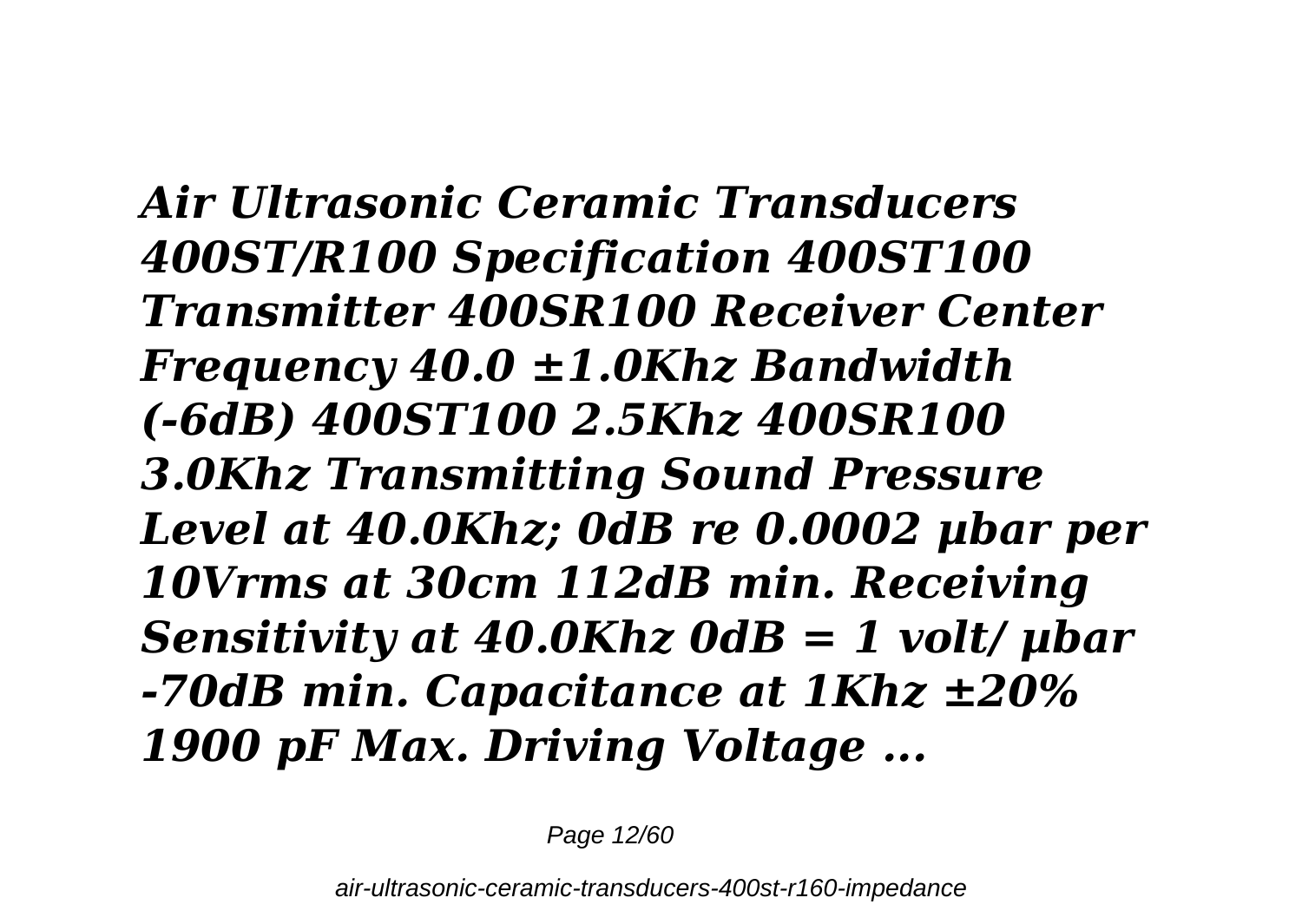### *Air Ultrasonic Ceramic Transducers 400ST/R100 Dimensions*

*Air Ultrasonic Ceramic Transducers 400ST/R120 Specification 400ST120 Transmitter 400SR120 Receiver Center Frequency 40.0 ±1.0Khz Bandwidth (-6dB) 400ST120 2.0Khz 400SR120 2.0Khz Transmitting Sound Pressure Level at 40.0Khz; 0dB re 0.0002µbar per 10 Vrms at 30cm 115dB min. Receiving Sensitivity at 40.0Khz 0dB = 1 volt/µbar -67dB min. Capacitance at 1Khz ± 20%* Page 13/60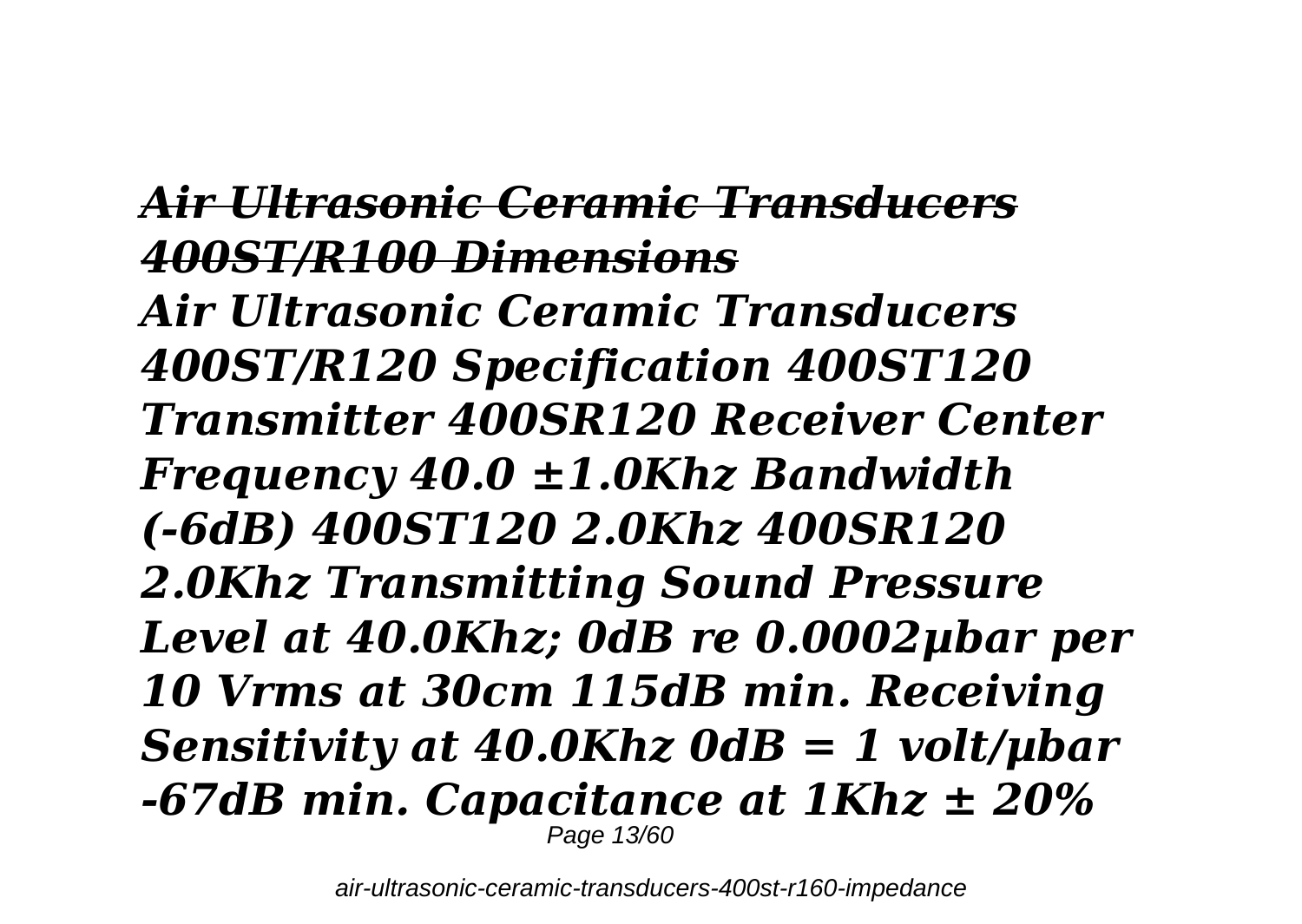### *2400 pF Max. Driving Voltage ...*

*Air Ultrasonic Ceramic Transducers Pro-Wave Electronics 400ST/R100 Air Ultrasonic Ceramic Transducers are suitable for continual wave driving, such as Doppler motion detector. A piezoelectric ceramic disc is mounted on the node of the fundamental resonant frequency and a conical metal resonator is bonded at the center of the disc that acts as a rigid piston.* Page 14/60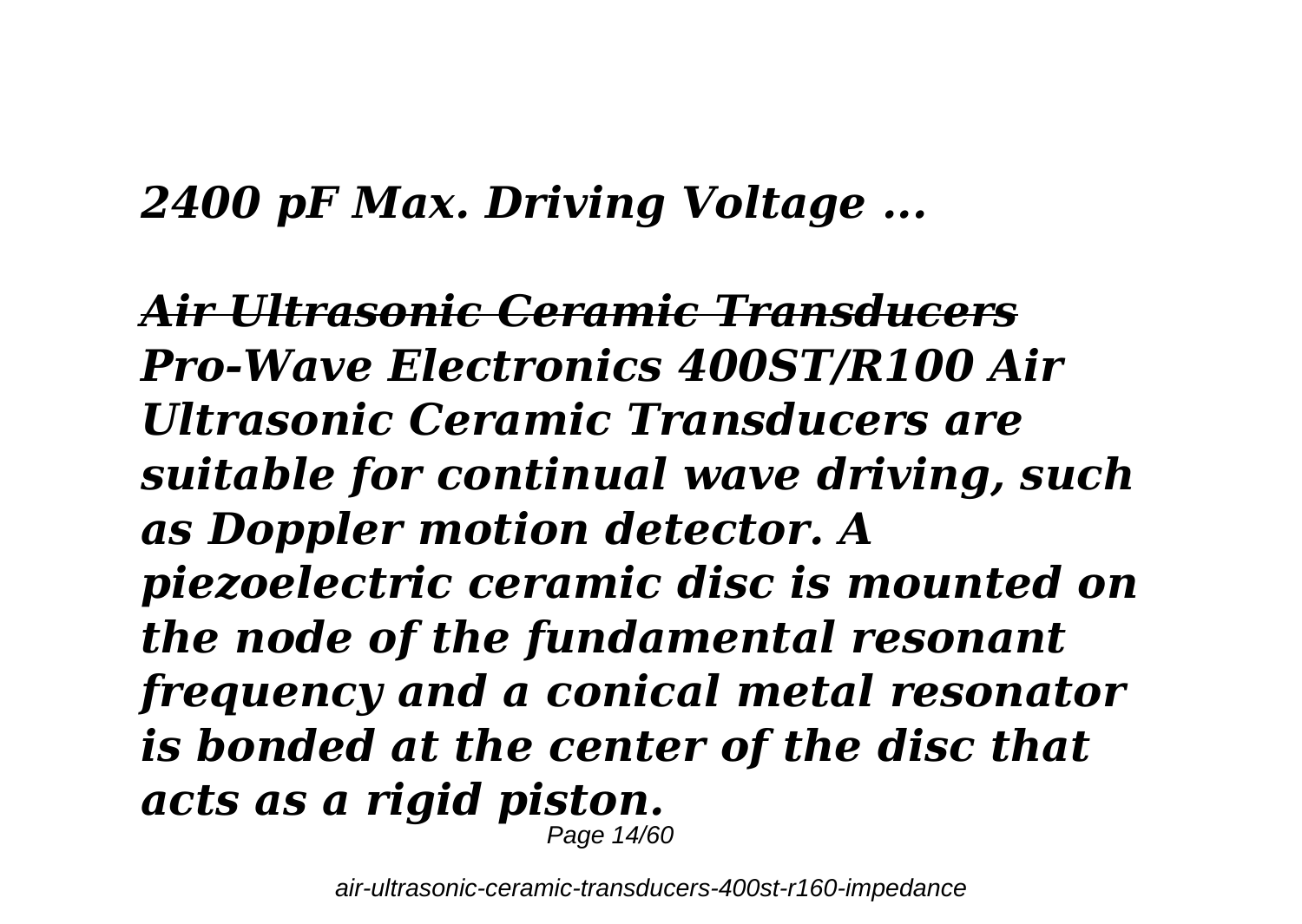*400ST/R100 Air Ultrasonic Ceramic Transducers - Pro-Wave ... Specification: 400ST160: Transmitter: 400SR160: Receiver: Center Frequency: 40.0±1.0KHz: Bandwidth(-6dB) 2.0KHz (Tx), 2.5KHz(Rx)*

*400STR160 Spec - Pro-Wave Pro-Wave Electronics 400ST/R160 Air Ultrasonic Ceramic Transducers are suitable for continual wave driving, such* Page 15/60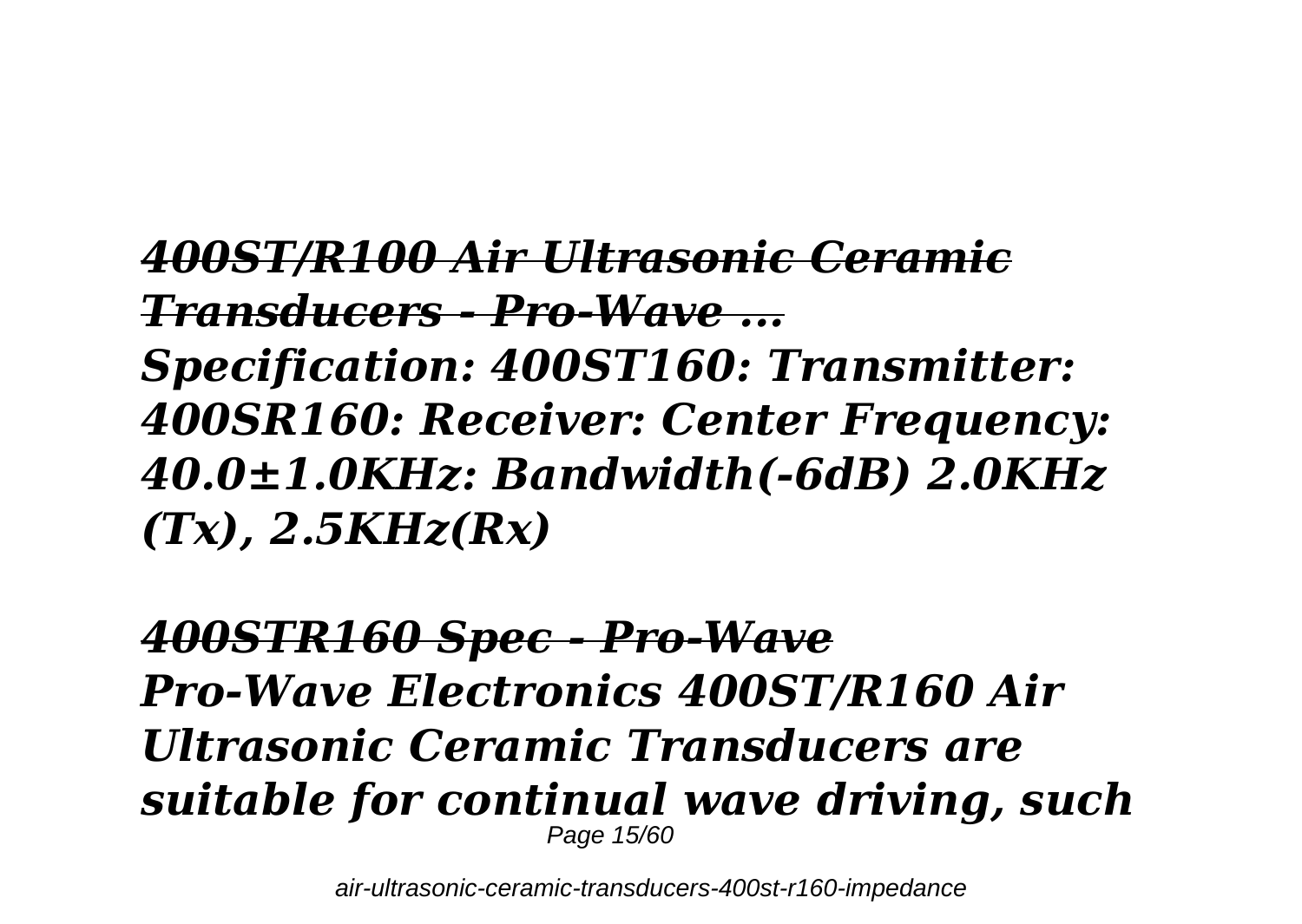*as Doppler motion detector. A piezoelectric ceramic disc is mounted on the node of the fundamental resonant frequency and a conical metal resonator is bonded at the center of the disc that acts as a rigid piston.*

*400ST/R160 Air Ultrasonic Ceramic Transducers - Pro-Wave ... Air Ultrasonic Ceramic Transducers 250ST/R160 Specification 250ST160 Transmitter 250SR160 Receiver Center* Page 16/60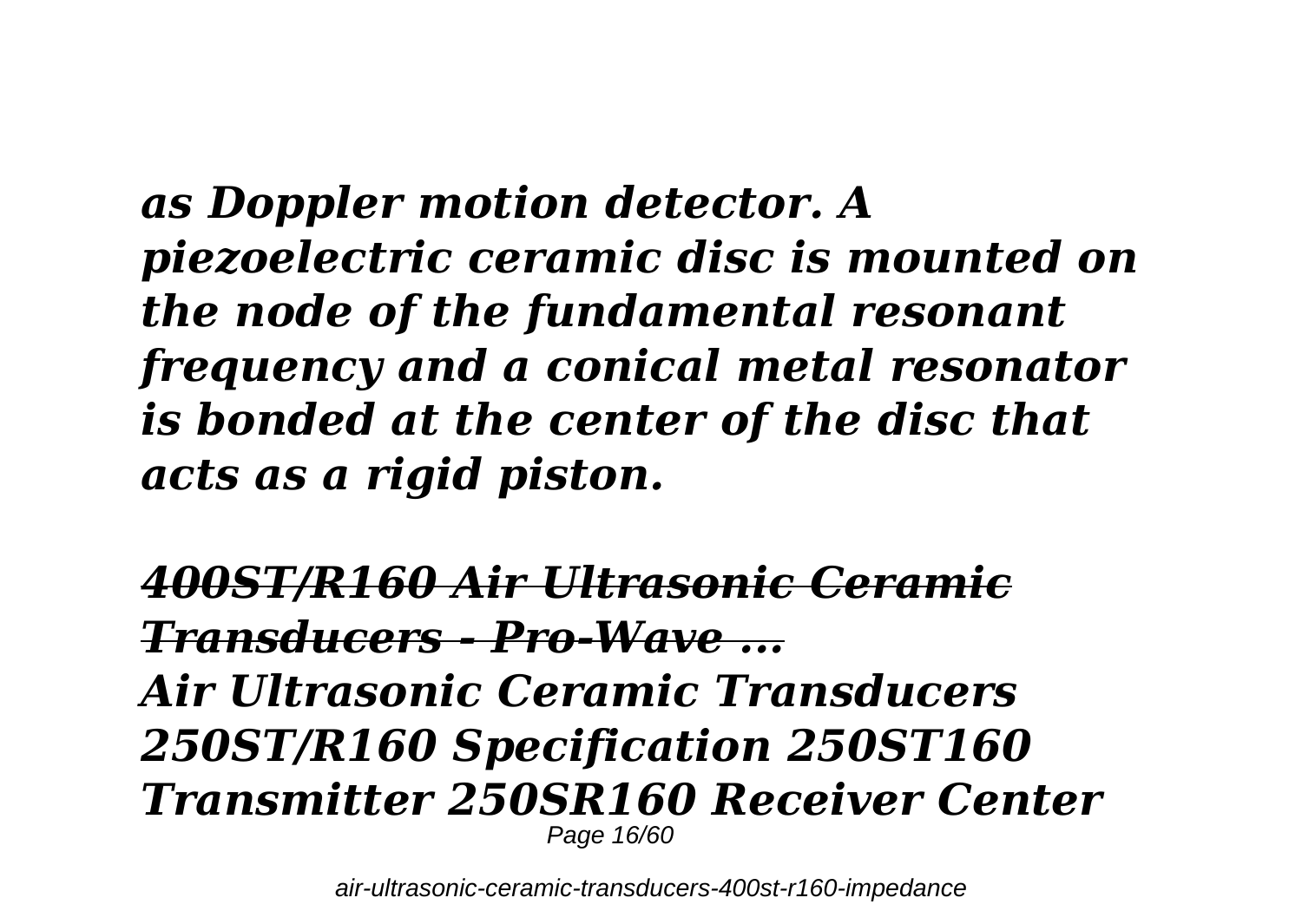*Frequency 25.0±1.0KHz Bandwidth (-6dB) 2.0KHz Transmitting Sound Pressure Level at 25.0KHz; 0dB re 0.0002μbar per 10Vrms at 30cm 112dB min. Receiving Sensitivity at 25.0KHz 0dB = 1 volt/μbar-62dB min. Capacitance at 1KHz ±20% 250ST 3000 pF 250SR 2600 pF Max. Driving Voltage (cont ...*

*Air Ultrasonic Ceramic Transducers - Pro-Wave*

*Air Ultrasonic Ceramic Transducers* Page 17/60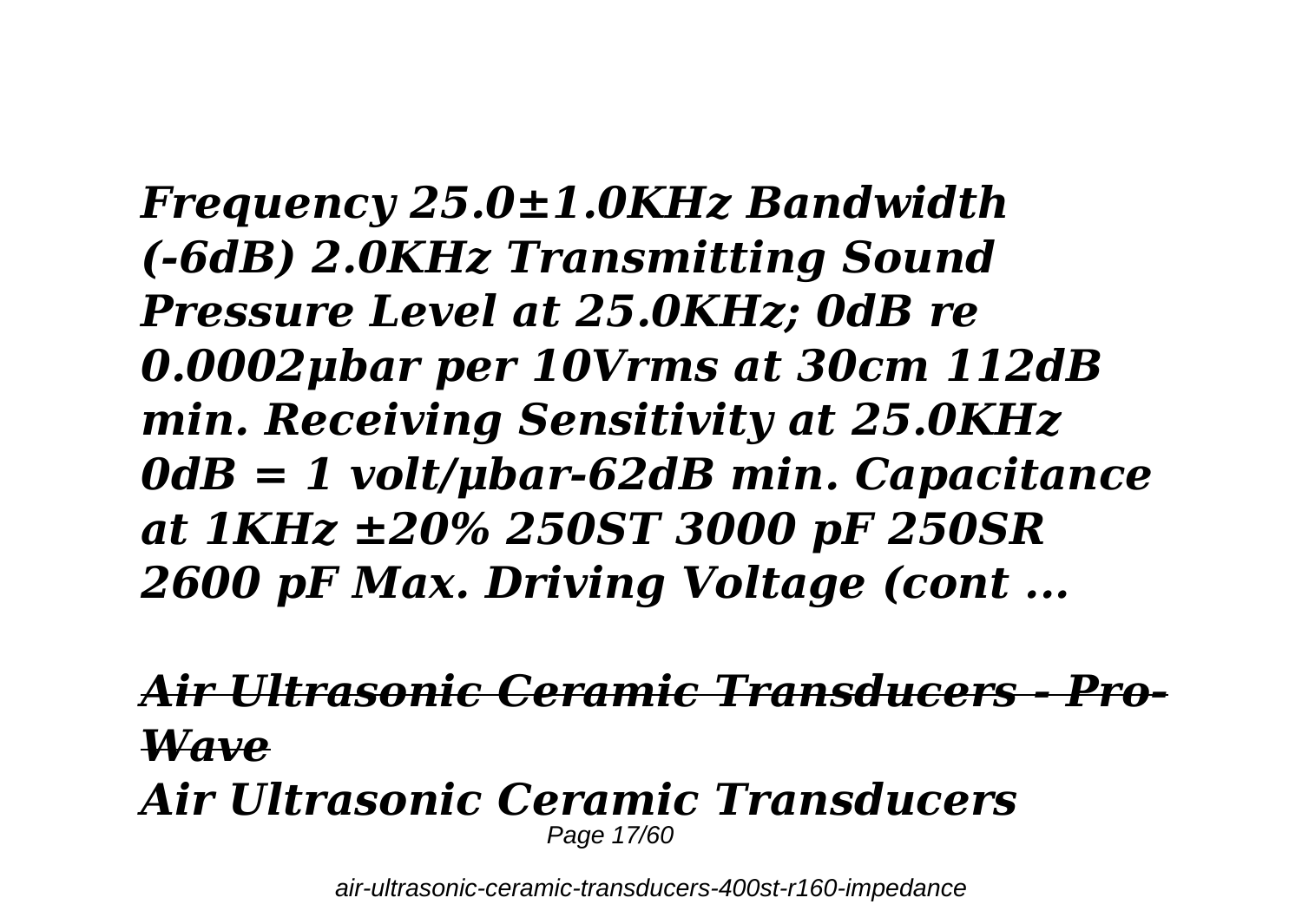*400ST/R160 2 of 2 400SR160 Receiver 400ST160 Transmitter Sensitivity Variation vs. Loaded Resistor SPL Variation vs. Driving Voltage-80-75-70-65-60-55-50-45-40 1K 3.9K 10K 39K 100K 390K Loaded Resistor (Ohm) S e n s i t i v i t y (d B) 85 90 95 100 105 110 115 120 125 0 2 4 6 8 10 12 14 16 18 20 22 24 26 28 30 Vrms S P L (d B) Center Frequency Shift vs ...*

#### *Air Ultrasonic Ceramic Transducers* Page 18/60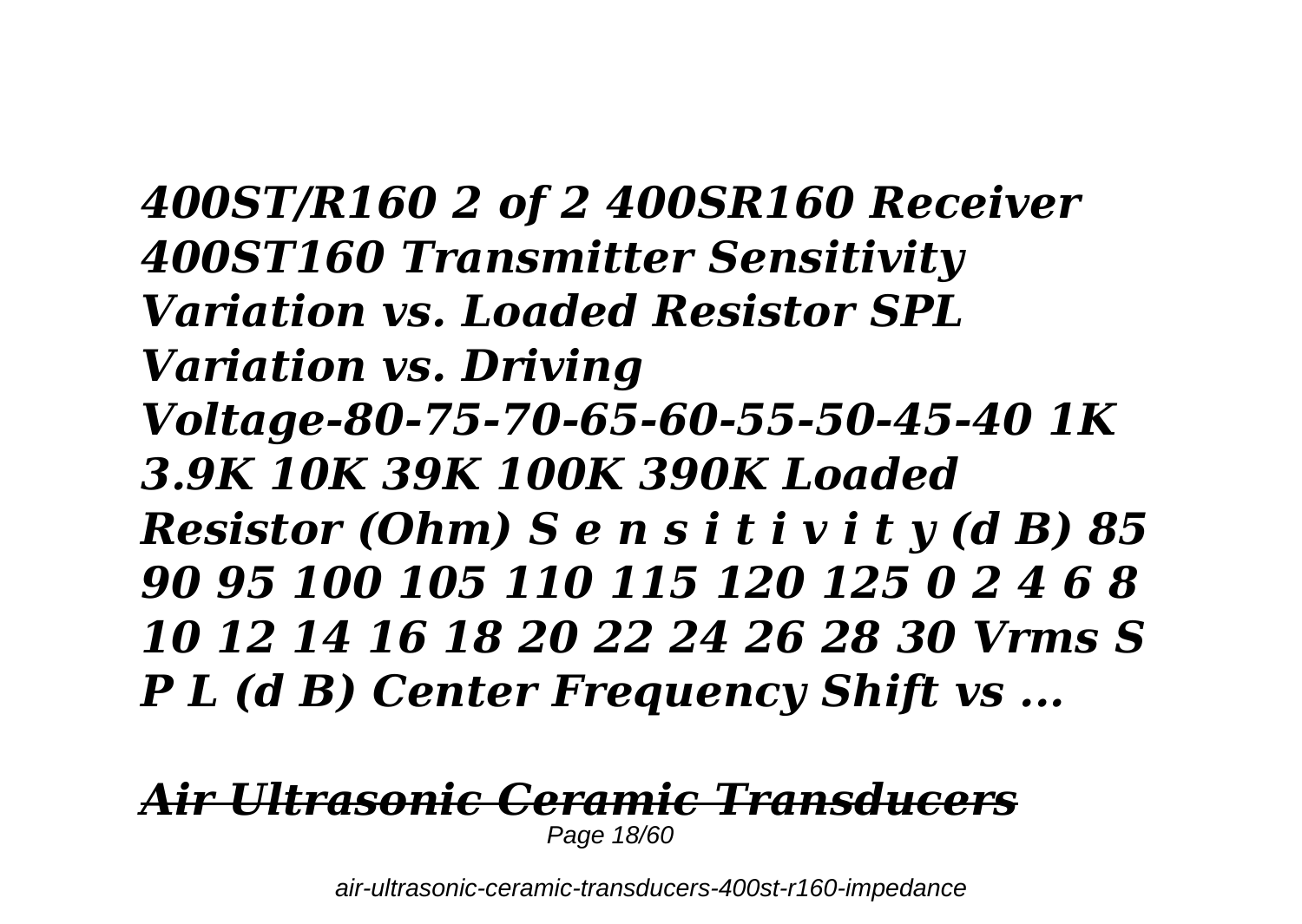*400ST/R160 Air Ultrasonic Ceramic Transducers 400ST/R160 Specification 400ST160 Transmitter 400SR160 Receiver Center Frequency 40.0±1.0KHz Bandwidth (-6dB) 400ST160 2.0KHz 400SR160 2.5KHz Transmitting Sound Pressure Level at 40.0KHz; 0dB re 0.0002 bar per 10Vrms at 30cm 120dB min. Receiving Sensitivity at 40.0KHz 0dB = 1 volt/ bar-61dB min. Air Ultrasonic Ceramic Transducers 400ST/R160 Directivity of a* Page 19/60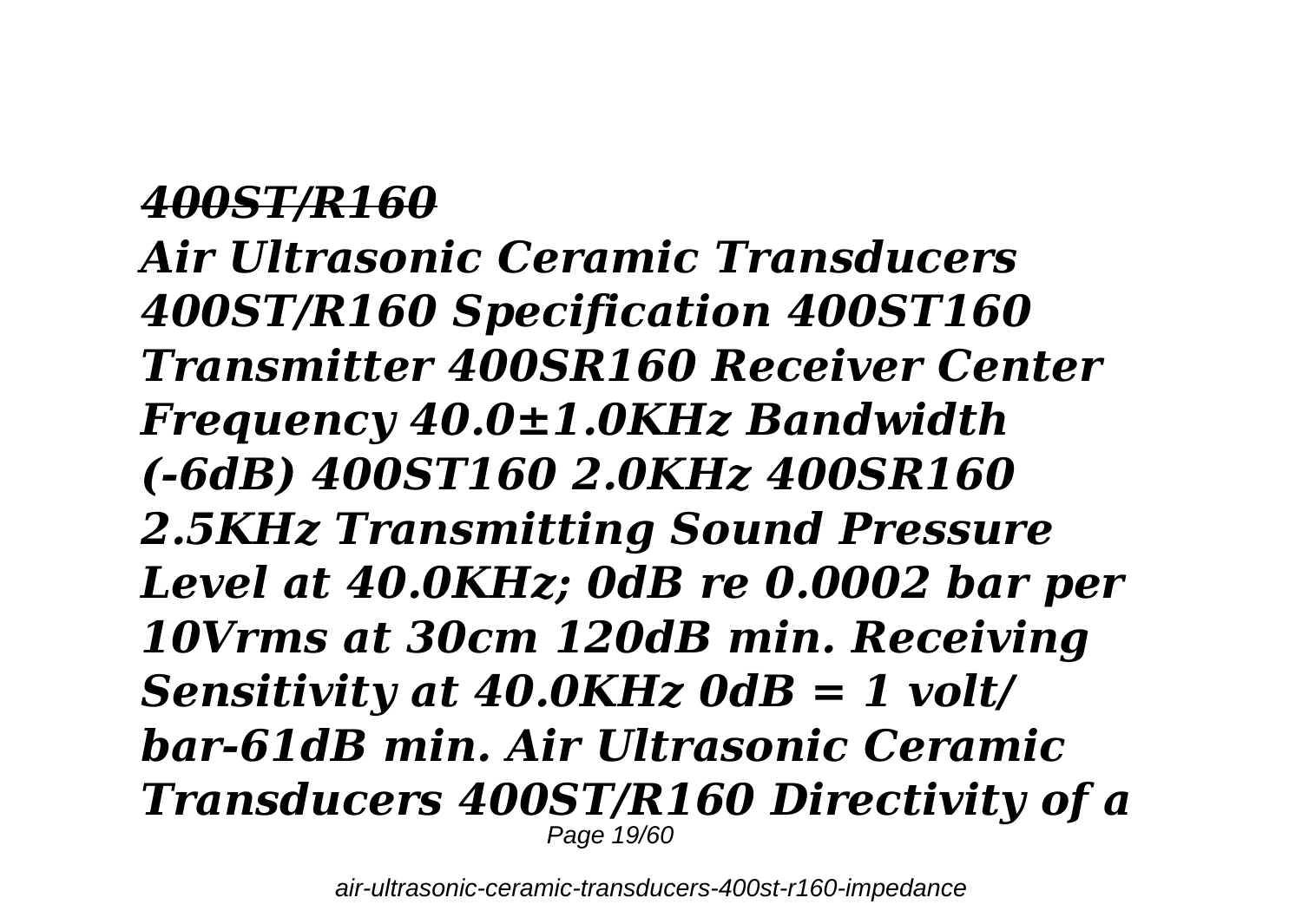*...*

### *Air Ultrasonic Ceramic Transducers 400st R160 Impedance*

*> Air Ultrasonic Transd. 400ST/R100 how to connect? Print. Go Down. Pages: [1] Topic: Air Ultrasonic Transd. 400ST/R100- how to connect? (Read 4378 times) previous topic - next topic. wolpertinger Guest; Air Ultrasonic Transd. 400ST/R100- how to connect? Dec 29, 2010, 12:47 am Last Edit: Dec* Page 20/60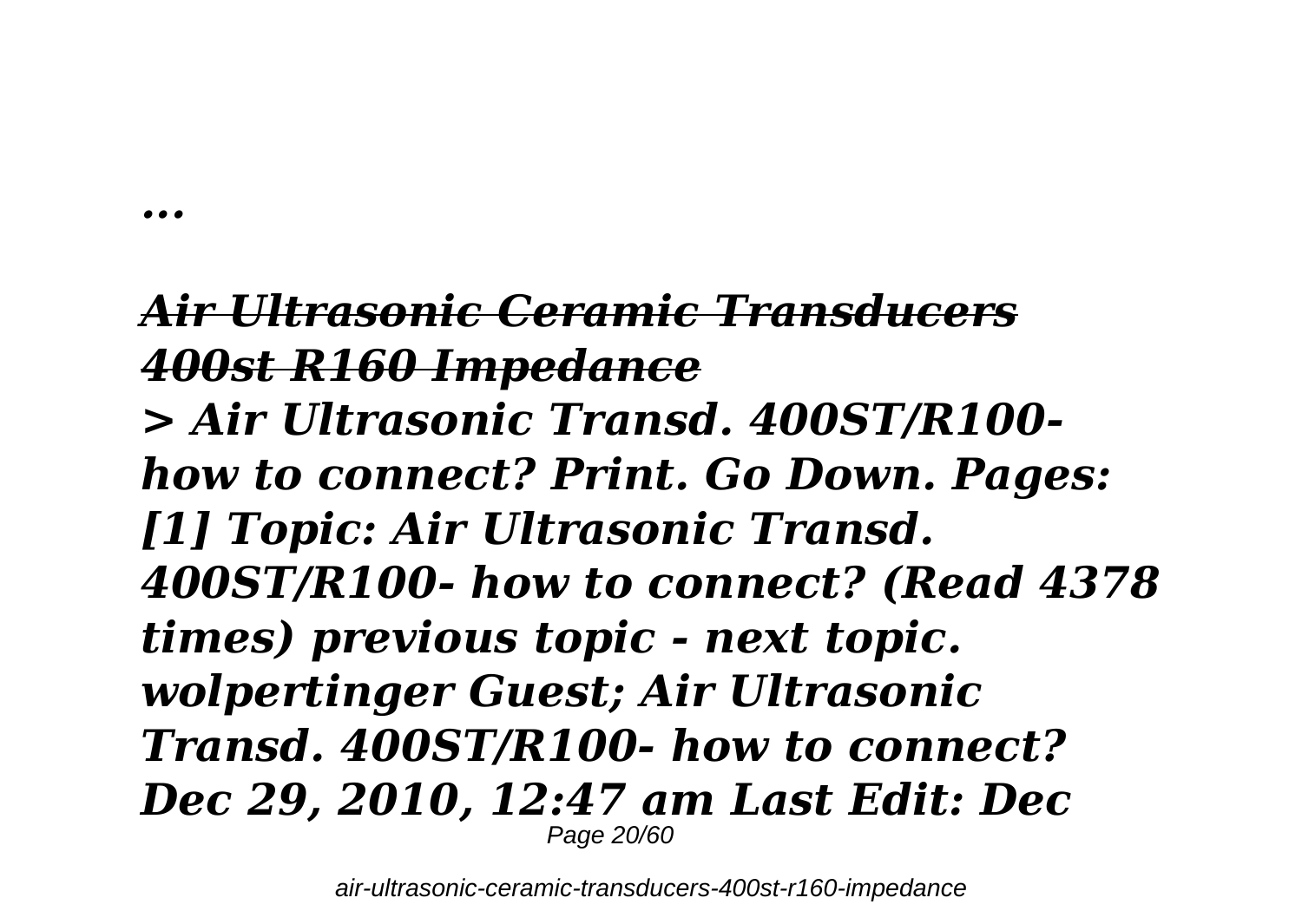### *29, 2010, 02:04 am by wolpertinger Reason: 1. hello all i would like to experiment with ultrasound rx ...*

### *Air Ultrasonic Transd. 400ST/R100- how to connect?*

*Ultrasonic Air Transducers Piezoelectric high frequency transducers generate, receive, or generate and receive ultrasonic signals that can be used to measure distances in air, water, or other fluid media, to determine flow rates, or* Page 21/60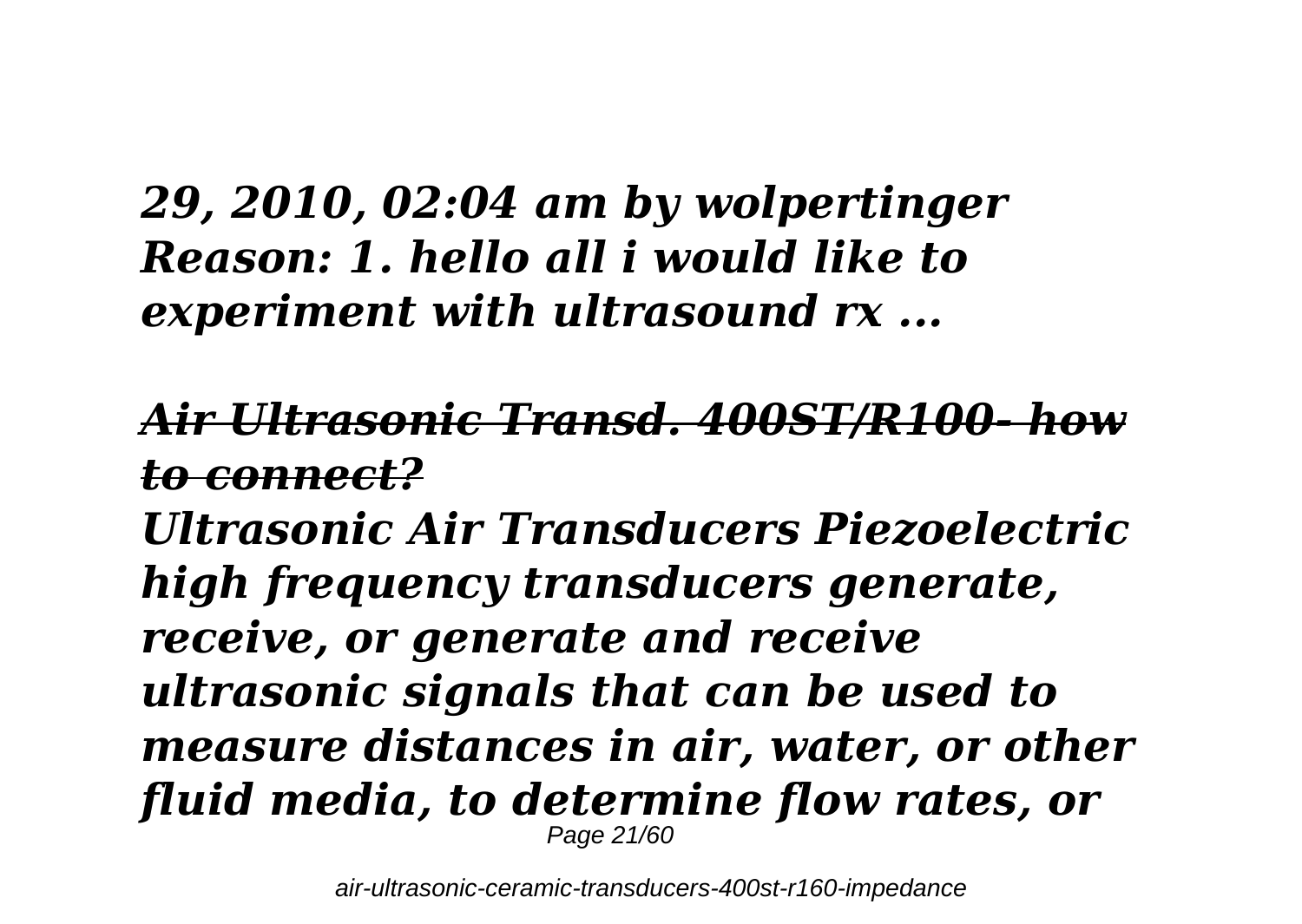*for other applications. A single ultrasonic transducer can both generate and receive a signal, but the two functions often are separated to optimize the ...*

*Ultrasonic Air Transducers | APC International Air Ultrasonic Ceramic Transducers 400ST/R160 2 of 2 400SR160 Receiver 400ST160 Transmitter Sensitivity Variation vs Loaded Resistor SPL Variation vs Driving* Page 22/60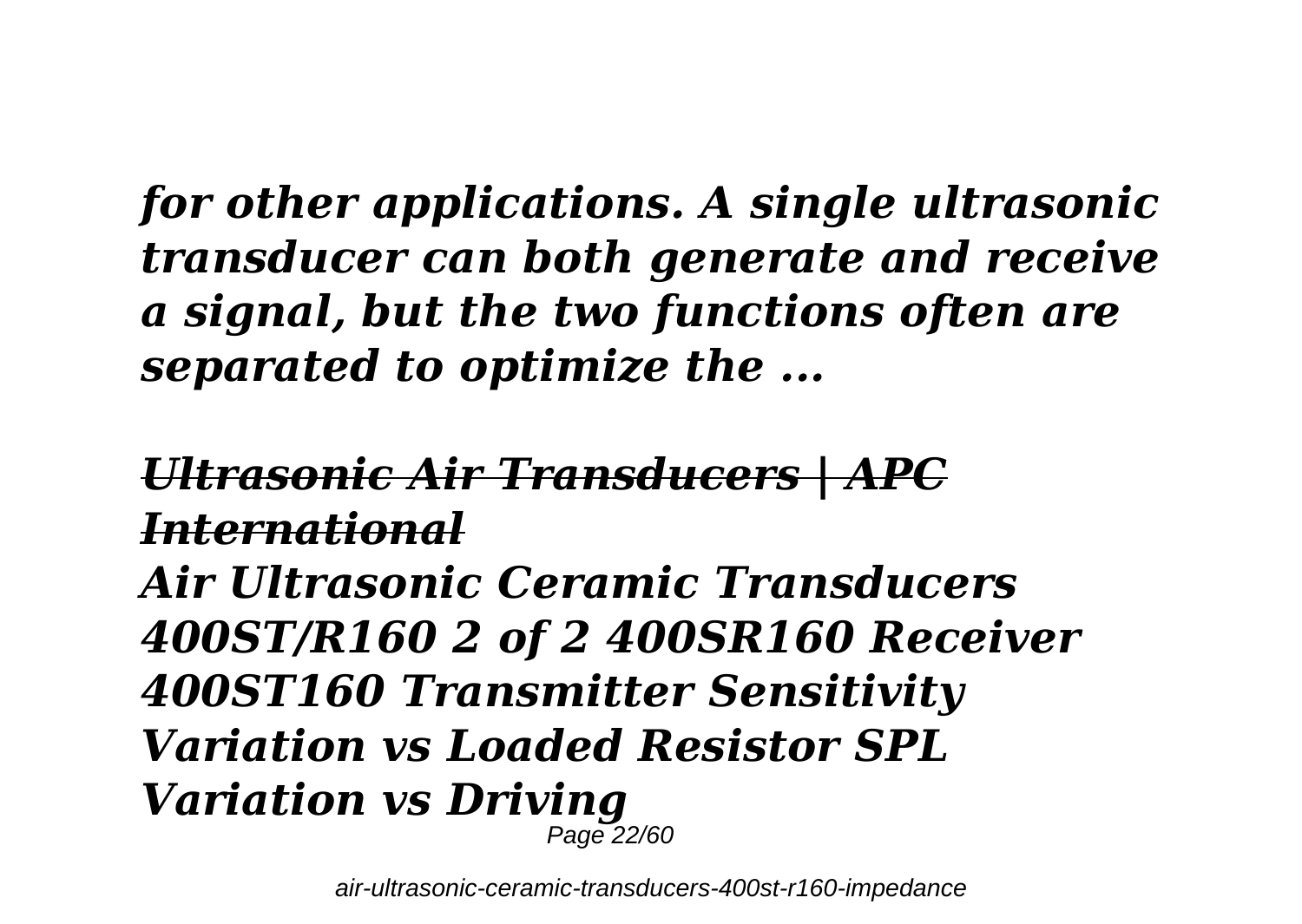*Voltage-80-75-70-65-60-55-50-45 … Air Ultrasonic Ceramic Transducers 400st R160 Impedance Kindle File Format Air Ultrasonic Ceramic Transducers 400st R160 Impedance air ultrasonic ceramic transducers 400st As recognized, adventure as ...*

*Download Air Ultrasonic Ceramic Transducers 400st R160 ... The 400ST160 is a standard open type Transducer Transmitter consist of a* Page 23/60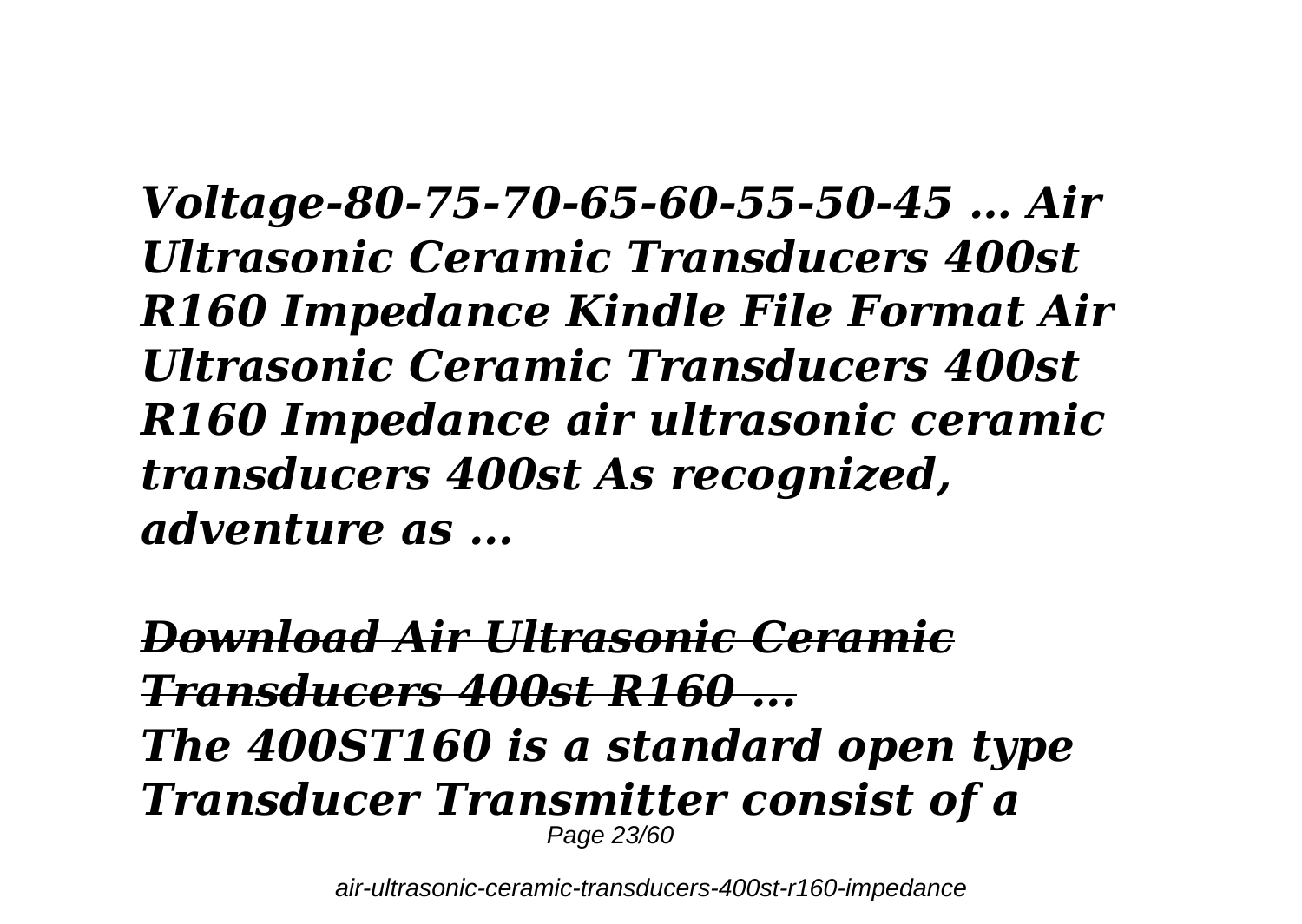*piezoelectric ceramic disc mounted at the node of its fundamental resonant frequency, a conical metal resonator bonded at the center of disc acting as a rigid piston.*

*400ST160 Prowave, Transducer, Transmitter, Ultrasonic ... 400ST160 Datasheet(PDF) 1 Page - List of Unclassifed Manufacturers: Part No. 400ST160: Description Air Ultrasonic Ceramic Transducers: Download 2 Pages:* Page 24/60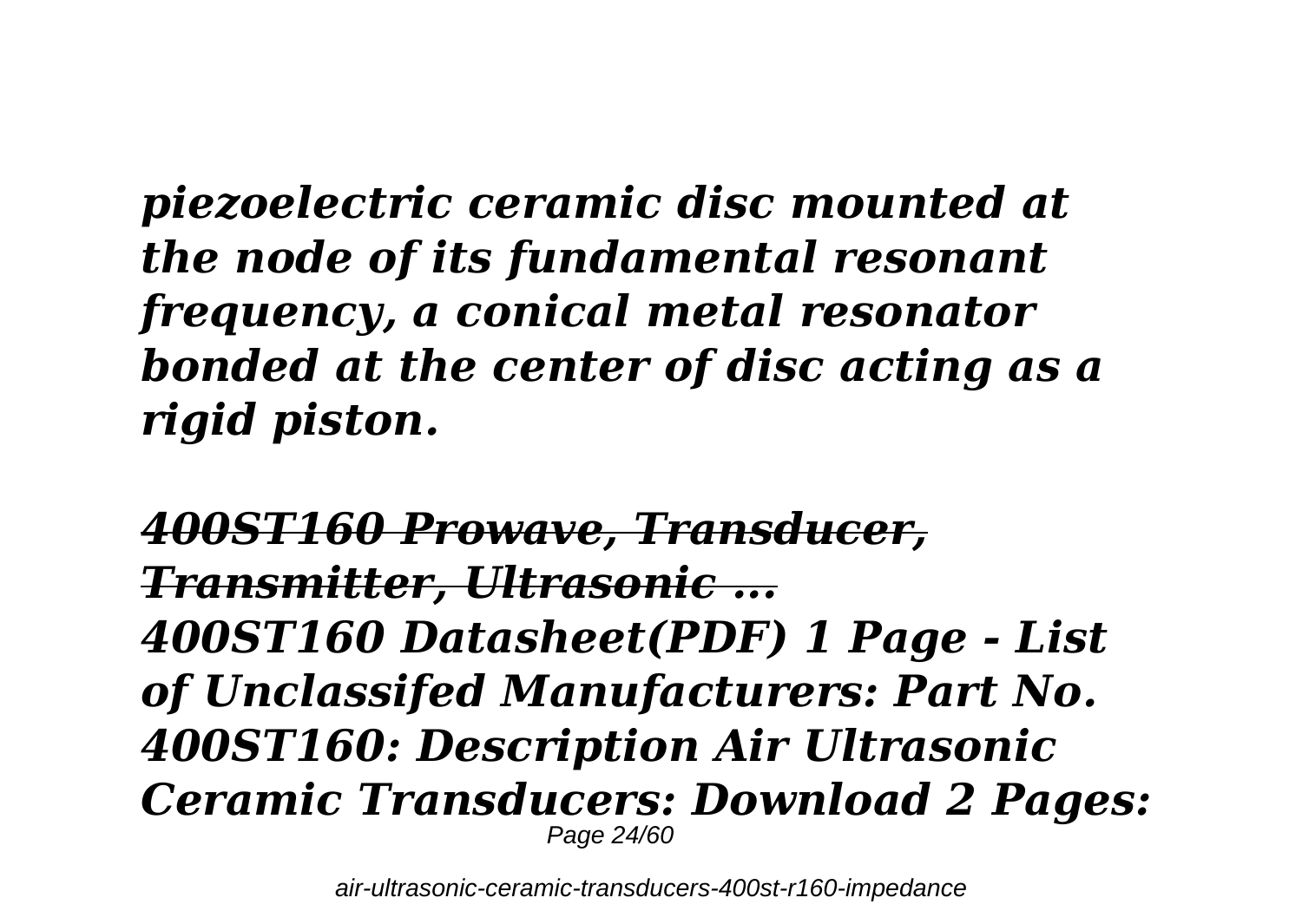### *Scroll/Zoom: 100% : Maker: ETC [List of Unclassifed Manufacturers]*

*400ST160 datasheet(1/2 Pages) ETC | Air Ultrasonic Ceramic ... 400ST-R120 Air Ultrasonic Ceramic Transducers . Tested under 1Vrms Oscillation Level 400SR120 Impedance 400SR120 Phase 400ST120 Impedance 400ST120 Phase. Specification. 400ST120 400SR120 Center Frequency Bandwidth 400ST120 400SR120* Page 25/60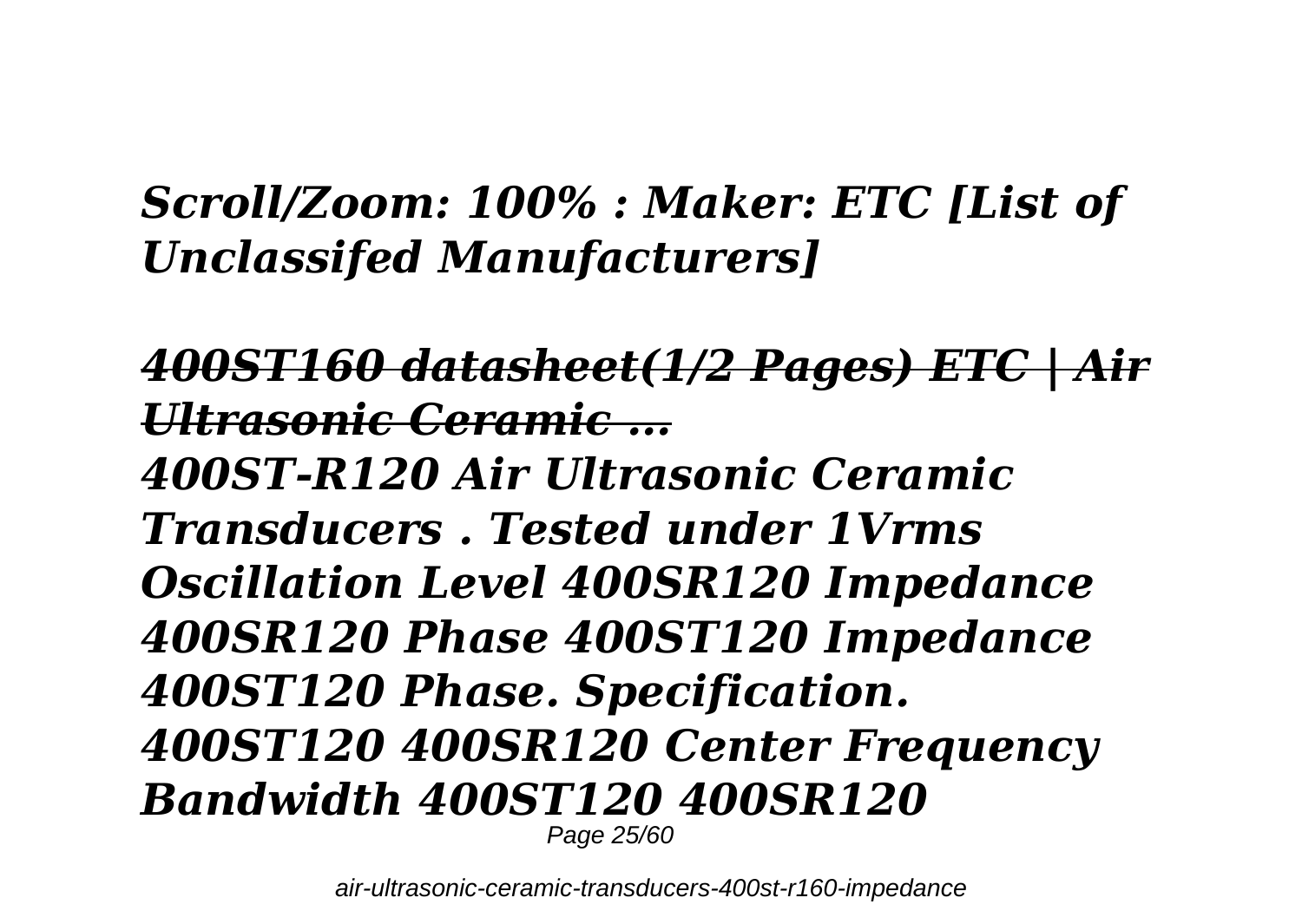### *Transmitting Sound Pressure Level re 0.0002µbar*

*400ST-R120 datasheet - Air Ultrasonic Ceramic Transducers CTDCO., formerly Ceramic Transducer Design Co., Ltd, is a leading manufacturer and supplier of piezoelectric transducer and ultrasonic sensor to domestic and international companies. Since its establishment in 1990,it have pursued research and* Page 26/60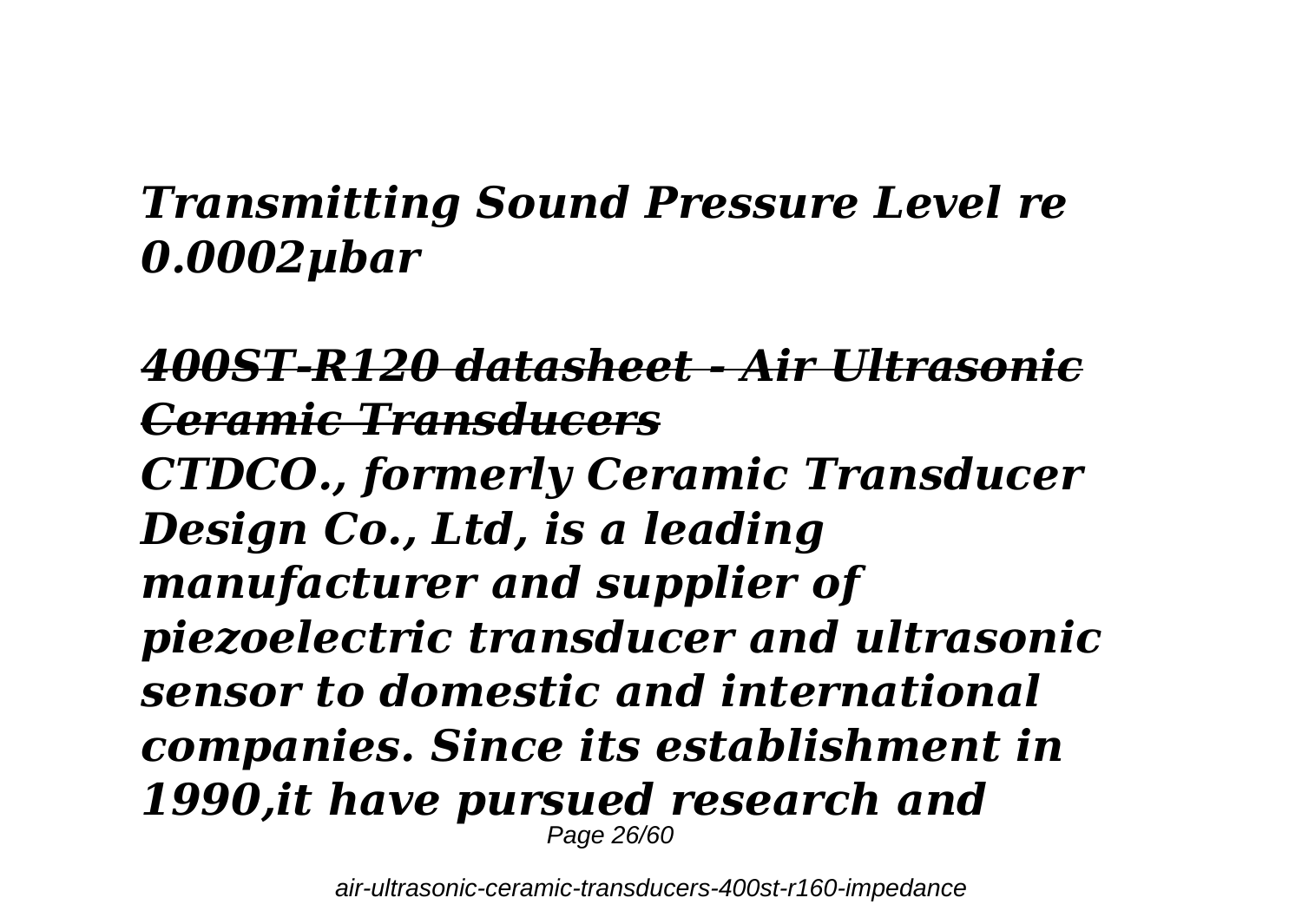*development the elements only in Taiwan. The first decade of CTDCO, we make the high quality and compact ultrasonic sensors. The second decade of CTDCO ...*

*Ceramic Transducer Design Co., Ltdprofessional on ... Title: T400S16 Author: Simon Tang Created Date: 1998�~11��13�� 09:32:31 AM*

Page 27/60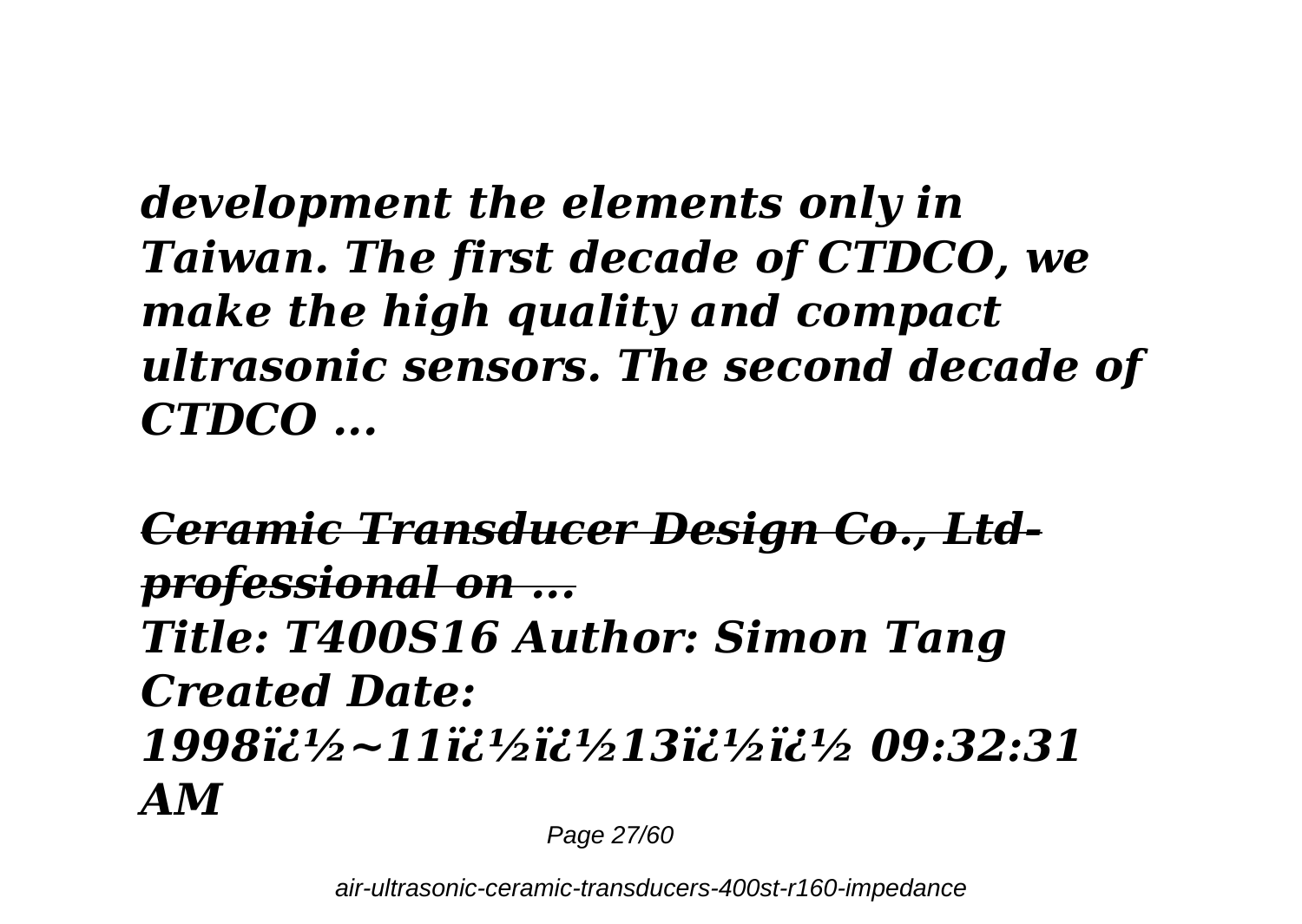*Ultrasonic Air Transducers Piezoelectric high frequency transducers generate, receive, or generate and receive ultrasonic signals that can be used to measure distances in air, water, or other fluid media, to determine flow rates, or for other applications. A single ultrasonic transducer can both generate and receive a signal, but the two functions often are separated to optimize the*

*Air Ultrasonic Ceramic Transducers - Pro-Wave*

Page 28/60

*...*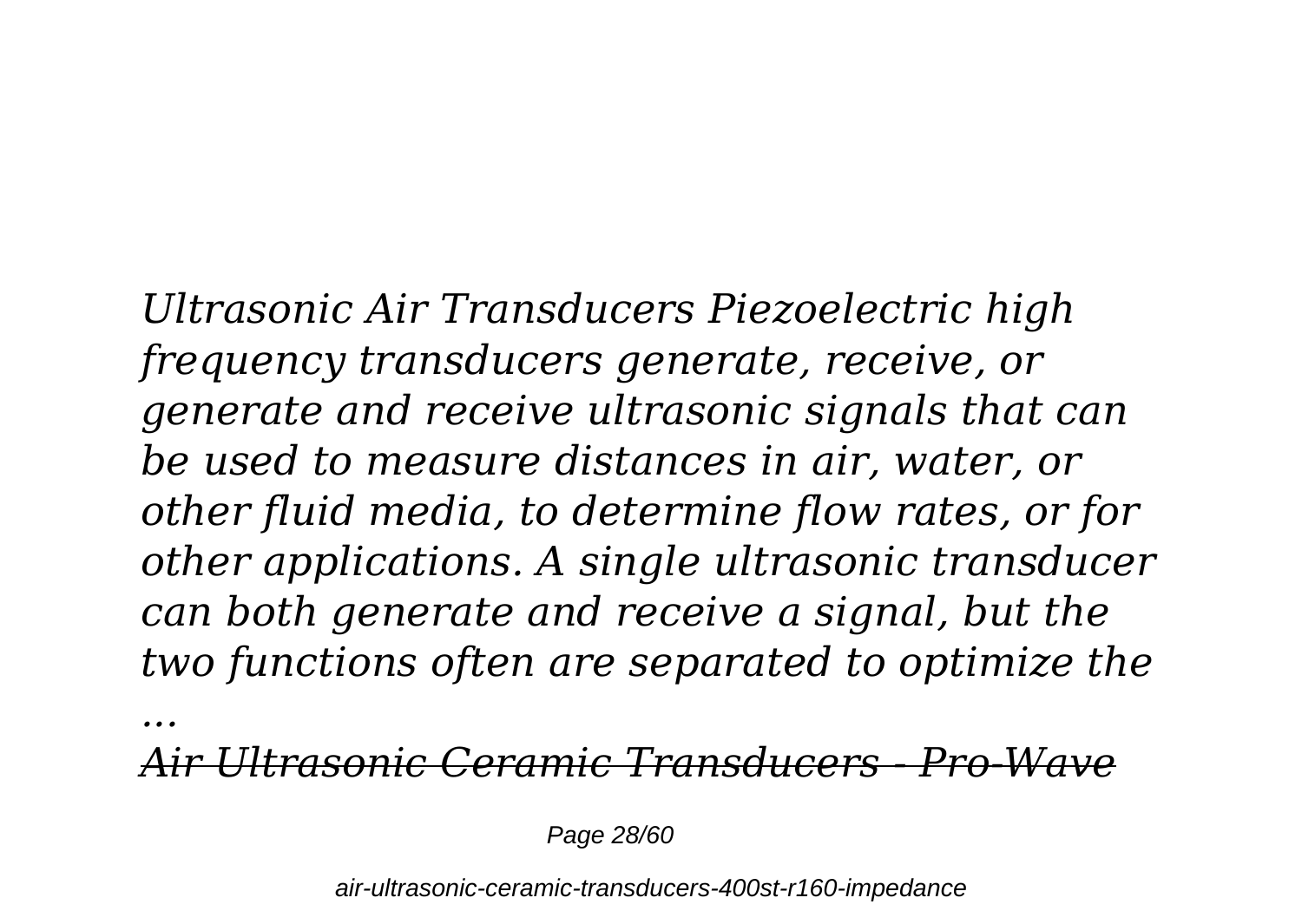*400ST-R120 datasheet - Air Ultrasonic Ceramic Transducers Ceramic Transducer Design Co., Ltd-professional on ... 400STR160 Spec - Pro-Wave*

*Specification: 400ST160: Transmitter: 400SR160: Receiver: Center Frequency: 40.0±1.0KHz: Bandwidth(-6dB) 2.0KHz (Tx), 2.5KHz(Rx)*

#### *Ultrasonic Transducers - Measurements and Horn Design Ceramic chip for 20kHz ultrasonic*

Page 29/60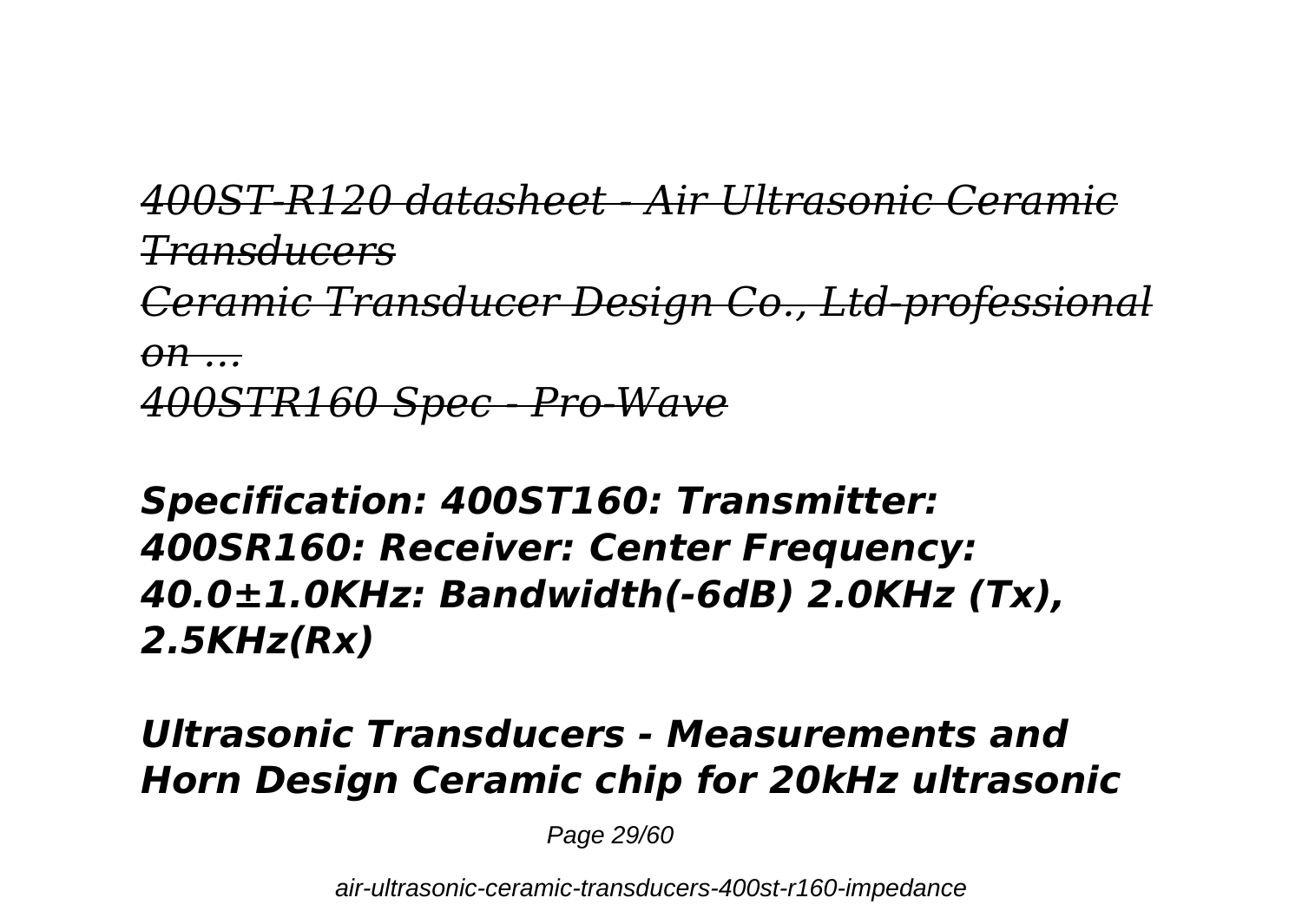*welding transducer(HD) How to use inexpensive transducers for ultrasonic measurement Ultrasonic Vibration Performance for 35kHz 1000Watt 4 Ceramic Transducer* 

*SESSION 2A. Ultrasonic Transducers for Operation in Air*

*Ultrasonic transducers of various frequencies(HD) 20khz ultrasonic transducer with booster(HD) Piezoelectric Ceramics - Beijing Ultrasonic Piezoelectric Ceramics | Piezoceramics - Beijing Ultrasonic Ultra Deep Clean with Sonics - Building a simple Ultrasound cleaner - how to make ultrasonic cleaner - basic cleaner for cheap ! how to make an ultrasonic* Page 30/60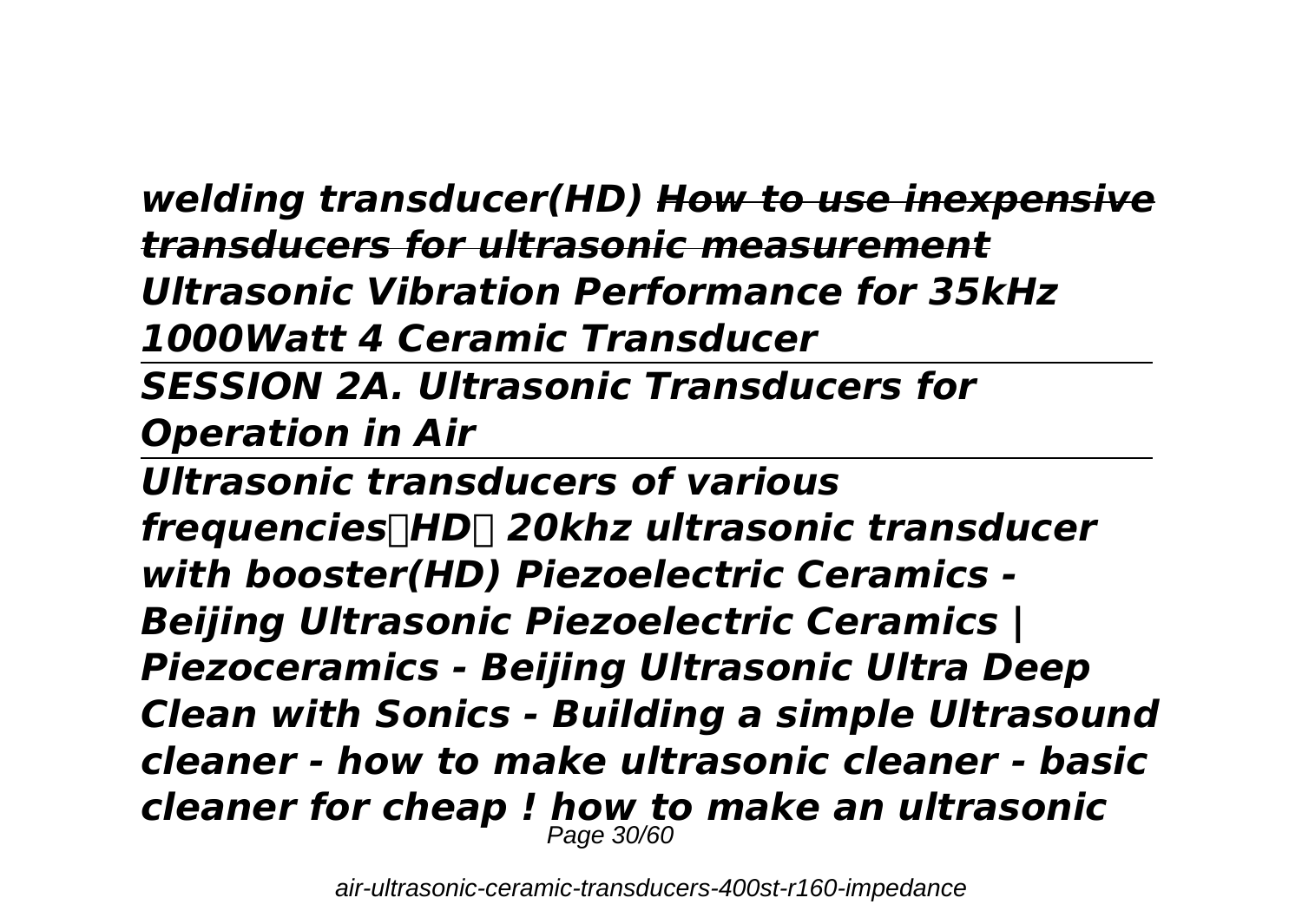#### *parts cleaner Ultrasonic Mist Maker || DIY or Buy Piezoelectric Generator*

*Ultrasonic horn - measuring vibration amplitude Ultrasonic cleaning demonstrationUltrasonic Levitation Ultrasonic Signal Generator Circuit - Beijing Ultrasonic water atomizer humidifier 1.7Mhz ceramic piezo plate test 40kHz 500watt Piezoelectric Ultrasonic Welding Transducer Testing piezoelectric ceramics for cracks PA Tutorial - Ultrasonic Transducers - Construction, bandwidth and damping 15kHz and 20kHz ultrasonic welding transducer's ceramic chip(HD) Prestress control for power ultrasonic transducers and converters assembling -* Page 31/60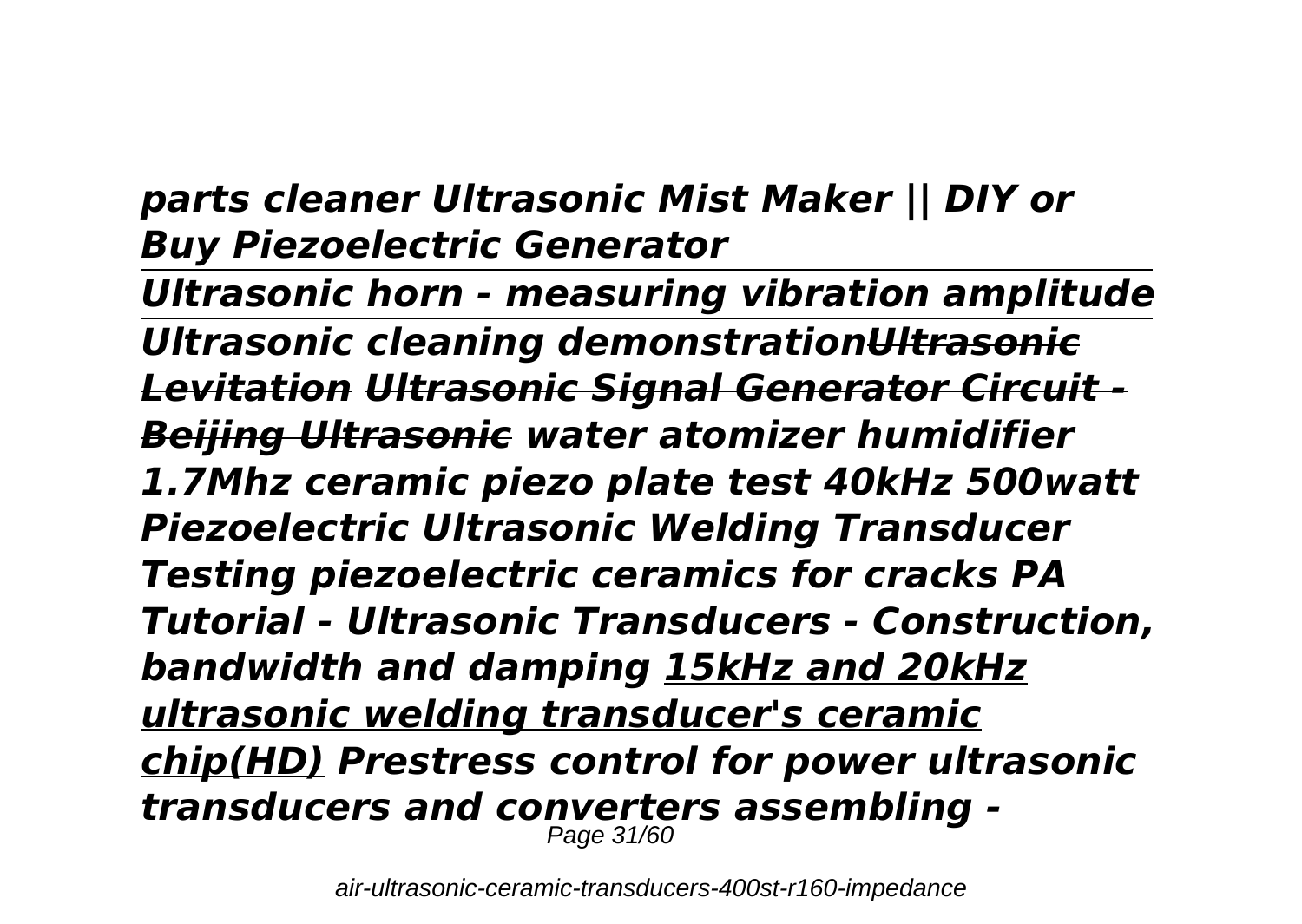*PiezoClamping Ultrasonic Beauty Transducer Manufacturer \u0026 Supplier Piezo Vibration Ultrasonic Transducer Piezoelectric Ceramic Disc Ultrasonic Cleaning Transducers - Beijing Ultrasonic Air Ultrasonic Ceramic Transducers 400st*

*400ST160 Datasheet(PDF) 1 Page - List of Unclassifed Manufacturers: Part No. 400ST160: Description Air Ultrasonic Ceramic Transducers: Download 2 Pages: Scroll/Zoom: 100% : Maker: ETC [List of Unclassifed Manufacturers] Pro-Wave Electronics 400ST/R160 Air Ultrasonic Ceramic Transducers are available at Mouser* Page 32/60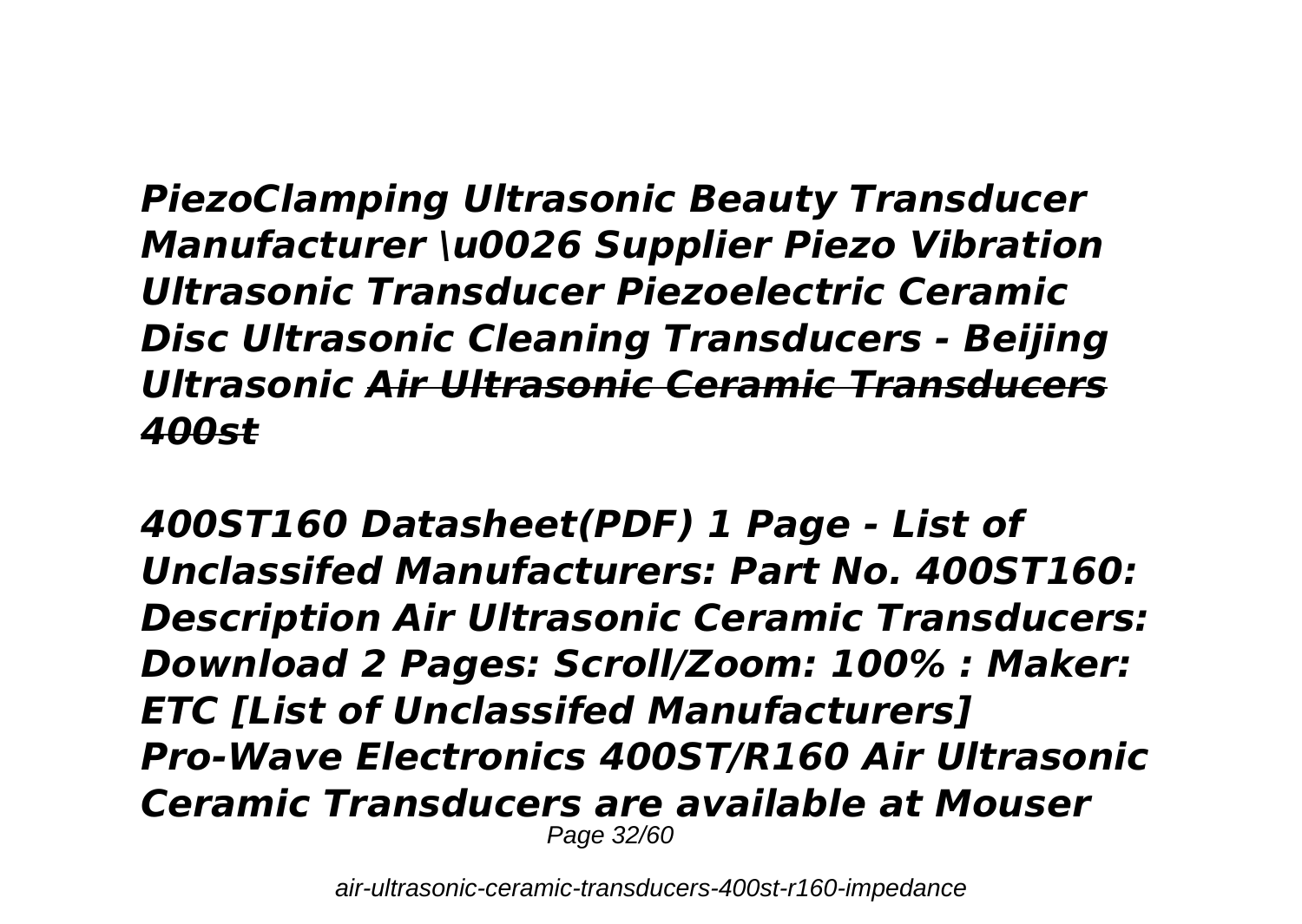#### *Electronics and are suitable for continual wave driving, such as Doppler motion detector.*

400ST160 datasheet(1/2 Pages) ETC | Air Ultrasonic Ceramic ...

Air Ultrasonic Ceramic Transducers 400ST/R160 2 of 2 400SR160 Receiver 400ST160 Transmitter Sensitivity Variation vs Loaded Resistor SPL Variation vs Driving Voltage-80-75-70-65-60-55-50-45 … Air Ultrasonic Ceramic Transducers 400st R160 Impedance Kindle File Format Air Ultrasonic Ceramic Transducers 400st R160 Impedance air ultrasonic ceramic transducers 400st As recognized, adventure Page 33/60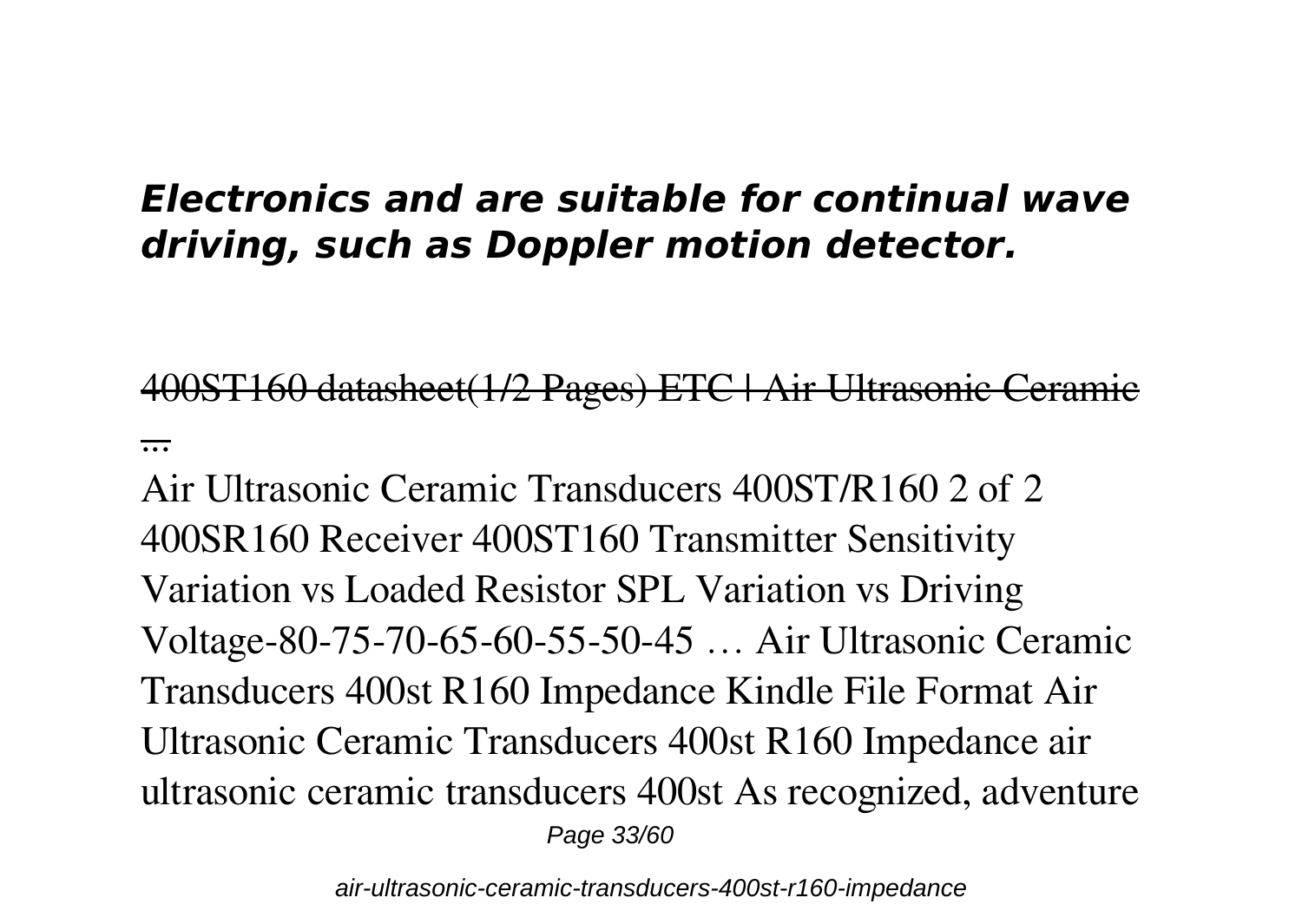as ...

#### 400ST/R100 Air Ultrasonic Ceramic Transducers - Pro-Wave ...

Air Ultrasonic Ceramic Transducers 400ST/R160 2 of 2 400SR160 Receiver 400ST160 Transmitter Sensitivity Variation vs. Loaded Resistor SPL Variation vs. Driving Voltage-80-75-70-65-60-55-50-45-40 1K 3.9K 10K 39K 100K 390K Loaded Resistor (Ohm) S e n s i t i v i t y (d B) 85 90 95 100 105 110 115 120 125 0 2 4 6 8 10 12 14 16 18 20 22 24 26 28 30 Vrms S P L (d B) Center Frequency Shift vs ... Air Ultrasonic Ceramic Transducers 400ST/R160 S. Square Enterprise Company Limited Pro-Wave Electronics Corporation Http://www.pro-wave.com.tw; E-mail: sales@pro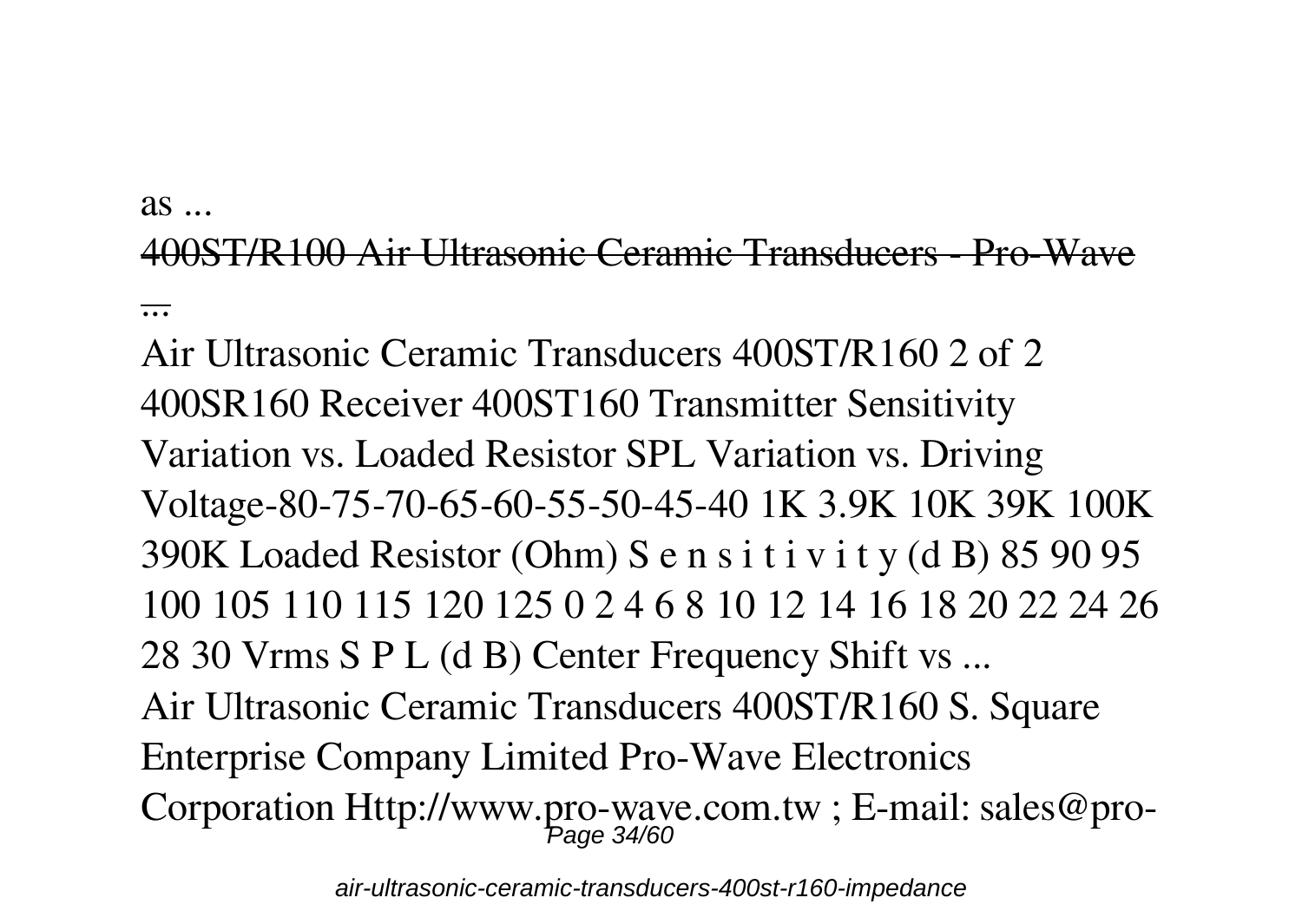wave.com.tw ; Tel: 886-2-22465101 ; Fax: 886-2-22465105 2 of 2 400SR160 Receiver 400ST160 Transmitter Sensitivity Variation vs. Loaded Resistor SPL Variation vs. Driving Voltage -80-75-70-65-60-55-50-45-40 1K 3.9K 10K 39K 100K 390K

Air Ultrasonic Transd. 400ST/R100- how to connect?

CTDCO., formerly Ceramic Transducer Design Co., Ltd, is a leading manufacturer and supplier of piezoelectric transducer and ultrasonic sensor to domestic and international companies. Since its

Page 35/60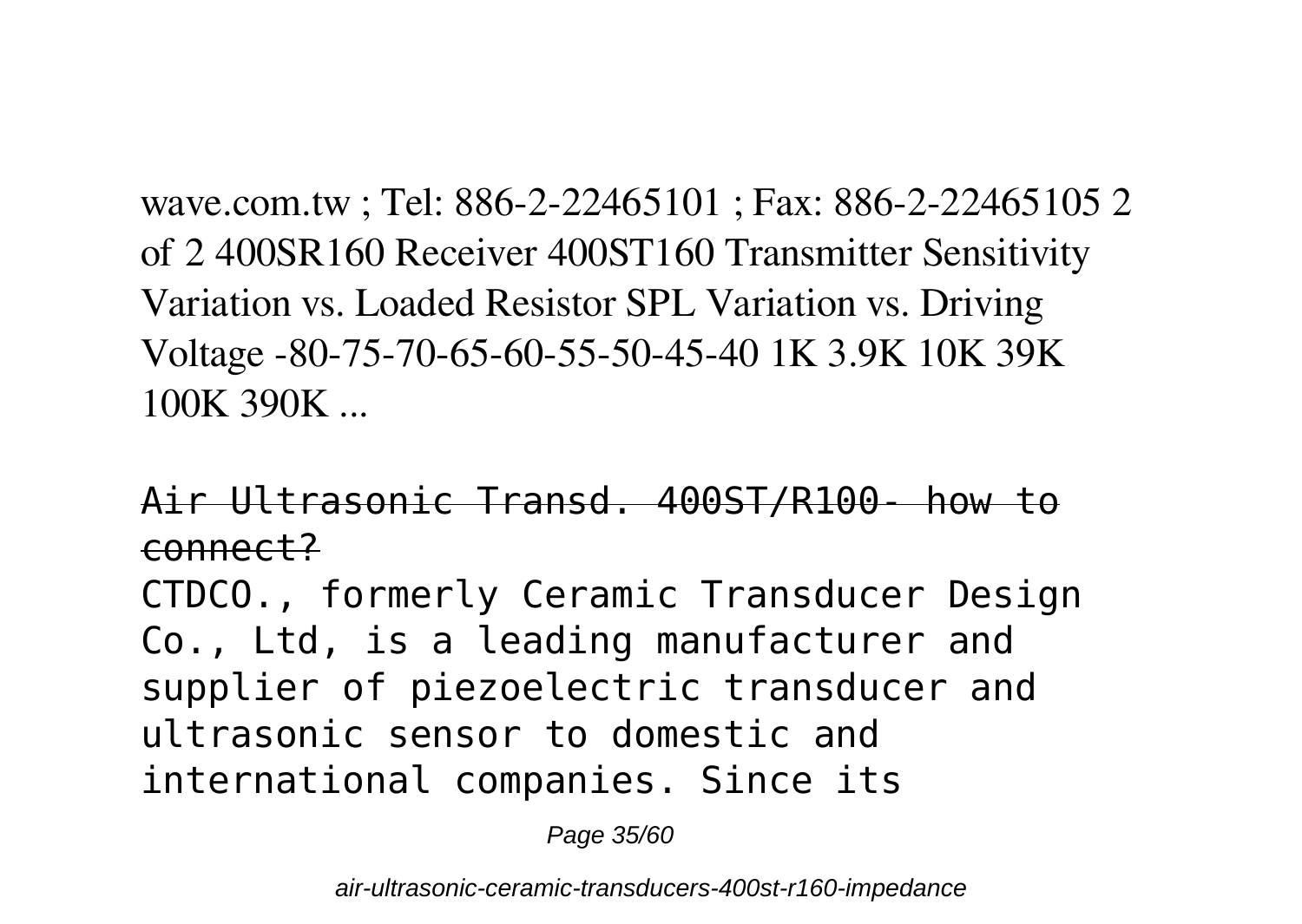establishment in 1990,it have pursued research and development the elements only in Taiwan. The first decade of CTDCO, we make the high quality and compact ultrasonic sensors. The second decade of CTDCO ... Download Air Ultrasonic Ceramic Transducers 400st R160 ... 400ST160 Prowave, Transducer, Transmitter,  $U$ <sup>+ $rasonic$ </sup> Ultrasonic Air Transducers | APC International

*Ultrasonic Transducers - Measurements and Horn* Page 36/60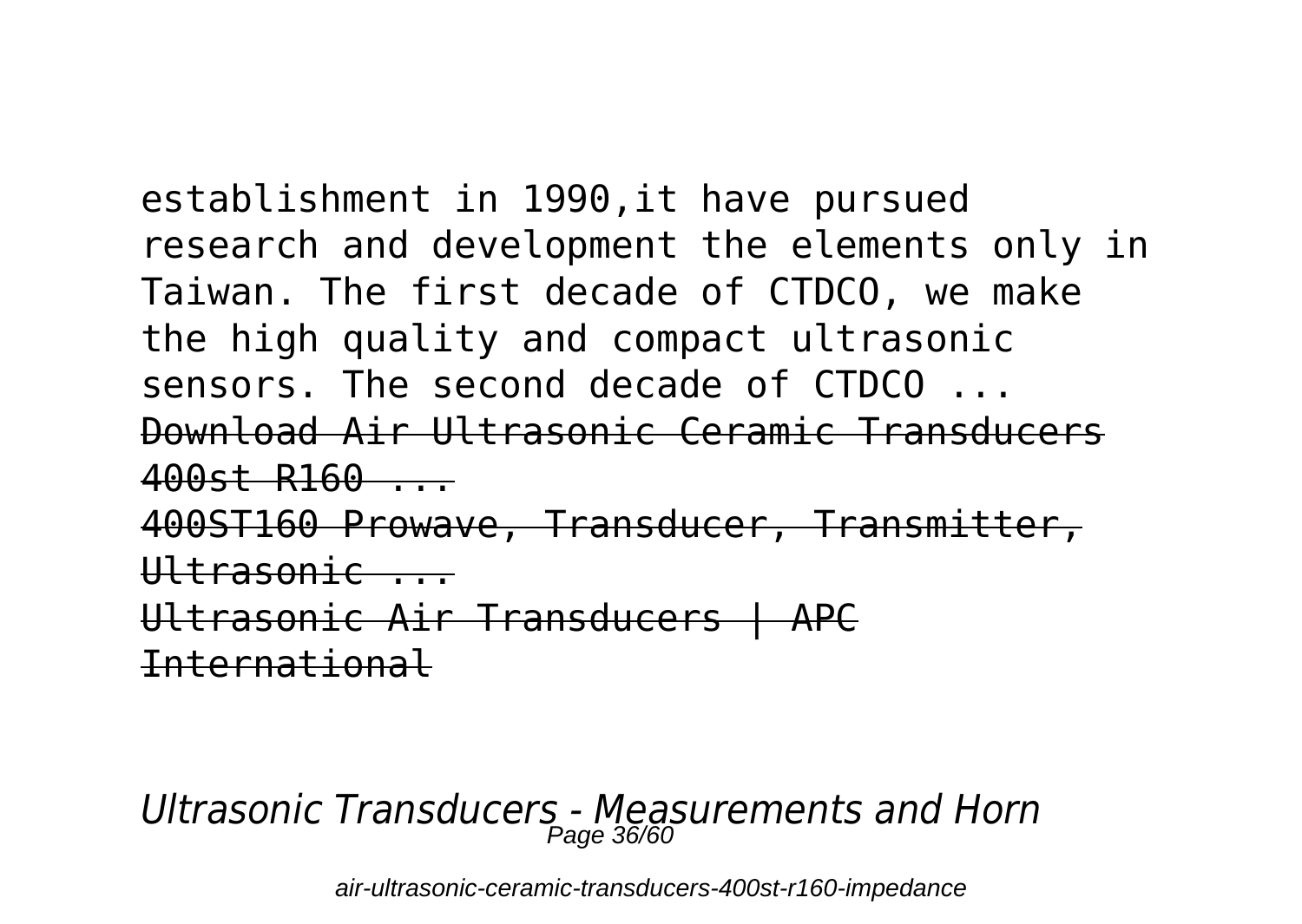*Design Ceramic chip for 20kHz ultrasonic welding transducer(HD) How to use inexpensive transducers for ultrasonic measurement Ultrasonic Vibration Performance for 35kHz 1000Watt 4 Ceramic Transducer* 

*SESSION 2A. Ultrasonic Transducers for Operation in Air Ultrasonic transducers of various frequencies(HD) 20khz ultrasonic transducer with booster(HD) Piezoelectric Ceramics - Beijing Ultrasonic Piezoelectric Ceramics | Piezoceramics - Beijing Ultrasonic Ultra Deep Clean with Sonics - Building a simple Ultrasound cleaner - how to make ultrasonic cleaner - basic cleaner for cheap ! how to make an ultrasonic parts cleaner* Page 37/60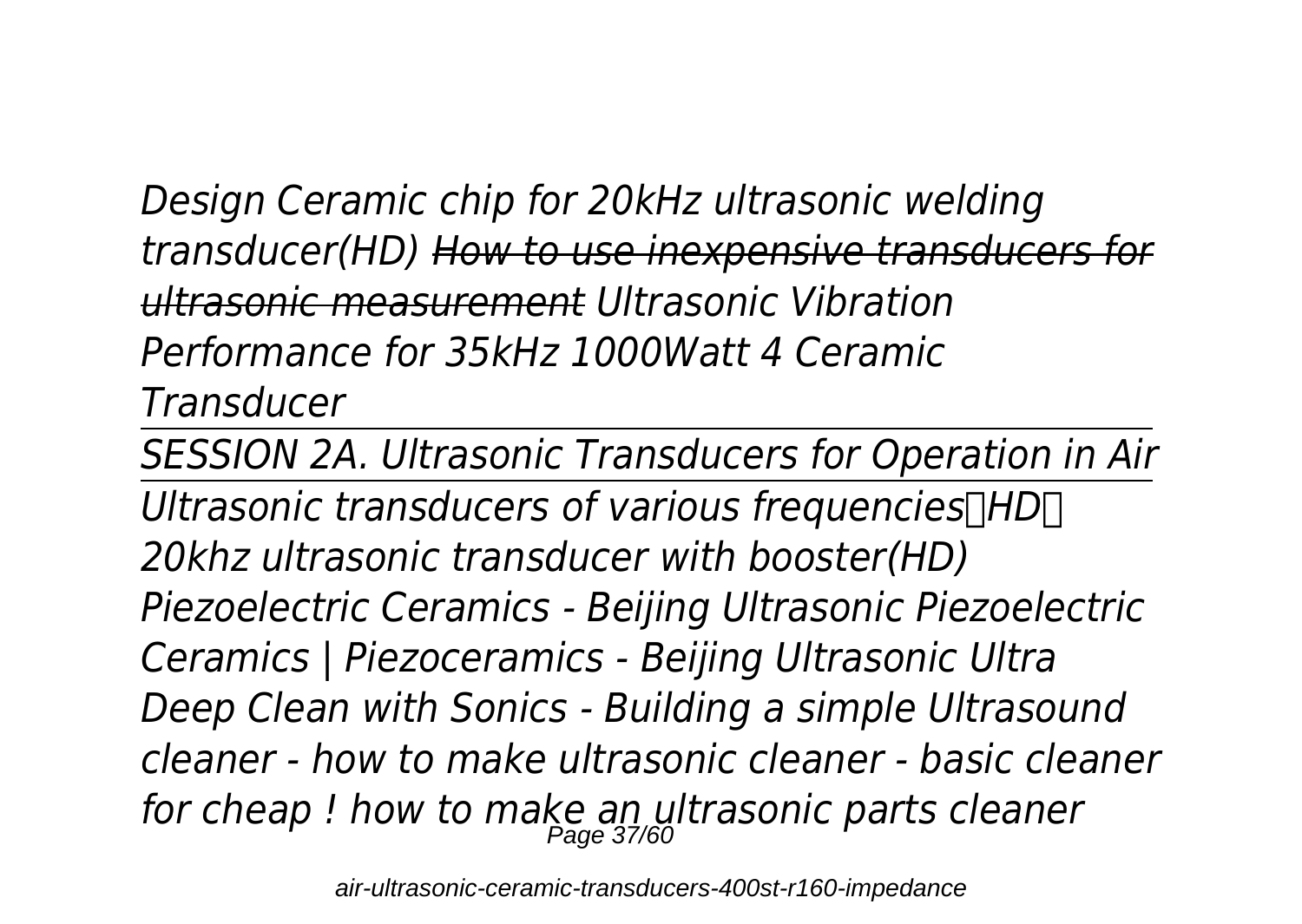### *Ultrasonic Mist Maker || DIY or Buy Piezoelectric Generator*

*Ultrasonic horn - measuring vibration amplitude Ultrasonic cleaning demonstrationUltrasonic Levitation Ultrasonic Signal Generator Circuit - Beijing Ultrasonic water atomizer humidifier 1.7Mhz ceramic piezo plate test 40kHz 500watt Piezoelectric Ultrasonic Welding Transducer Testing piezoelectric ceramics for cracks PA Tutorial - Ultrasonic Transducers - Construction, bandwidth and damping 15kHz and 20kHz ultrasonic welding transducer's ceramic chip(HD) Prestress control for power ultrasonic transducers and converters assembling - PiezoClamping Ultrasonic Beauty* Page 38/60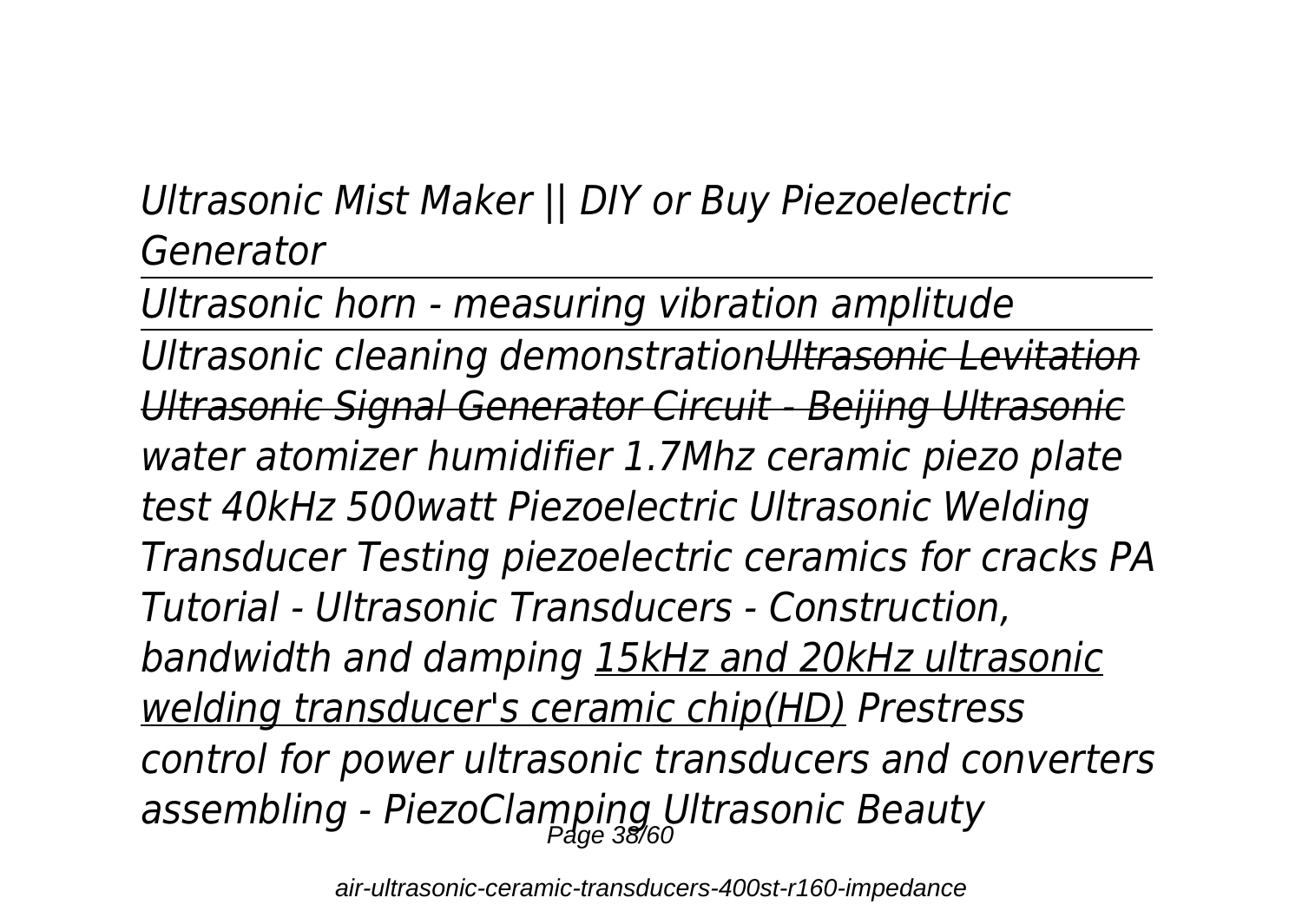*Transducer Manufacturer \u0026 Supplier Piezo Vibration Ultrasonic Transducer Piezoelectric Ceramic Disc Ultrasonic Cleaning Transducers - Beijing Ultrasonic Air Ultrasonic Ceramic Transducers 400st Air Ultrasonic Ceramic Transducers 400ST/R160 Specification 400ST160 Transmitter 400SR160 Receiver Center Frequency 40.0 ±1.0Khz Bandwidth (-6dB) 400ST160 2.0Khz 400SR160 2.5Khz Transmitting Sound Pressure Level at 40.0Khz; 0dB re 0.0002 µbar per 10Vrms at 30cm 120dB min. Receiving Sensitivity at 40.0Khz 0dB = 1 volt/ µbar -65dB min. Capacitance at 1Khz ±20% 2400 pF Max. Driving Voltage ...*

Page 39/60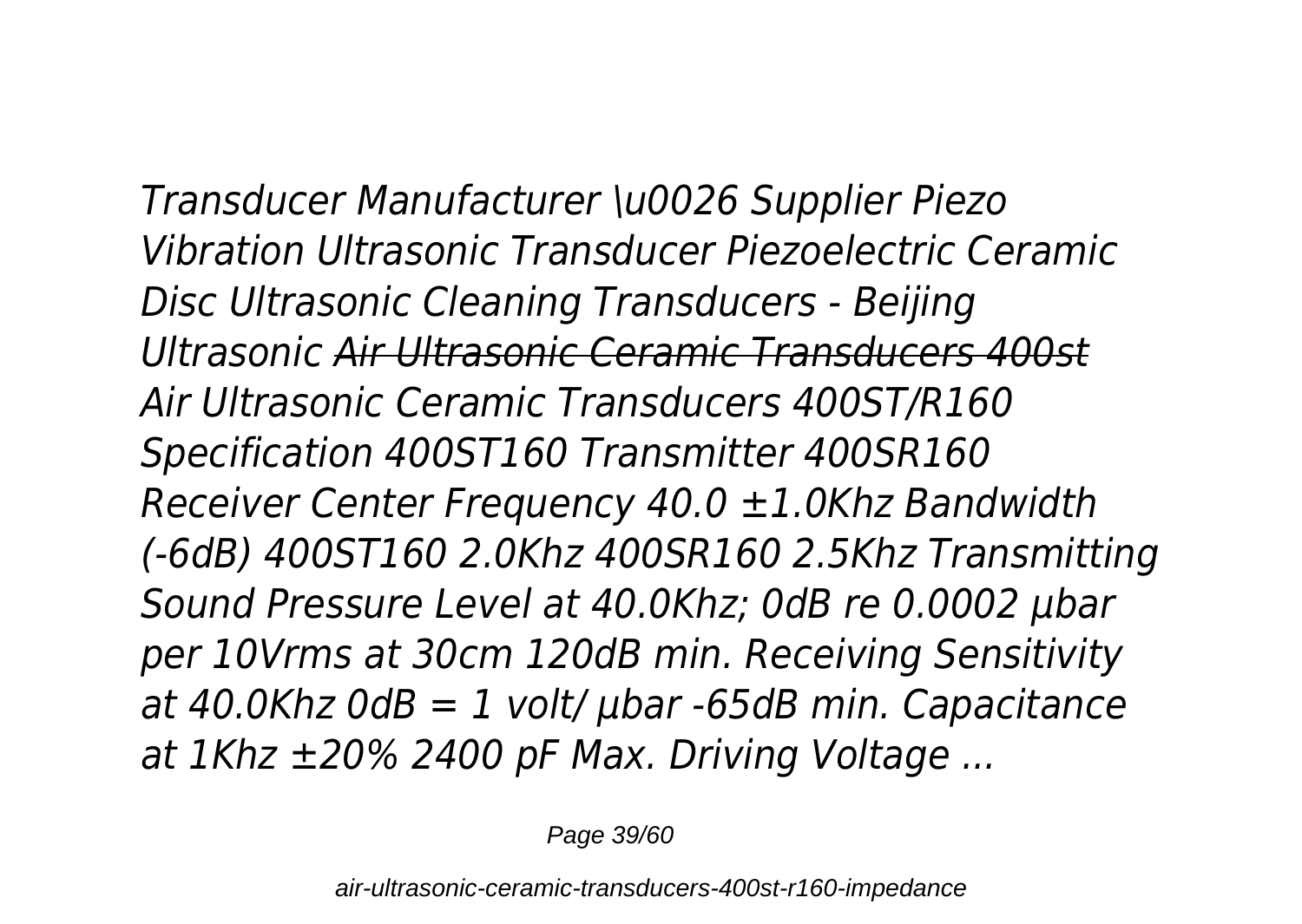### *Air Ultrasonic Ceramic Transducers 400ST/R160 Dimensions*

*Pro-Wave Electronics 400ST/R160 Air Ultrasonic Ceramic Transducers are available at Mouser Electronics and are suitable for continual wave driving, such as Doppler motion detector.*

*400ST/R160 Air Ultrasonic Ceramic Transducers - Pro-Wave ...*

*PROWAVE Air Ultrasonic Ceramic Transducers 400ST/R160 Specification 400ST160 Transmitter 400SR160 Receiver Center Frequency 40.0 ±1.0Khz Bandwidth (-6dB) 400ST160 2.0Khz 400SR160 2.5Khz* Page 40/60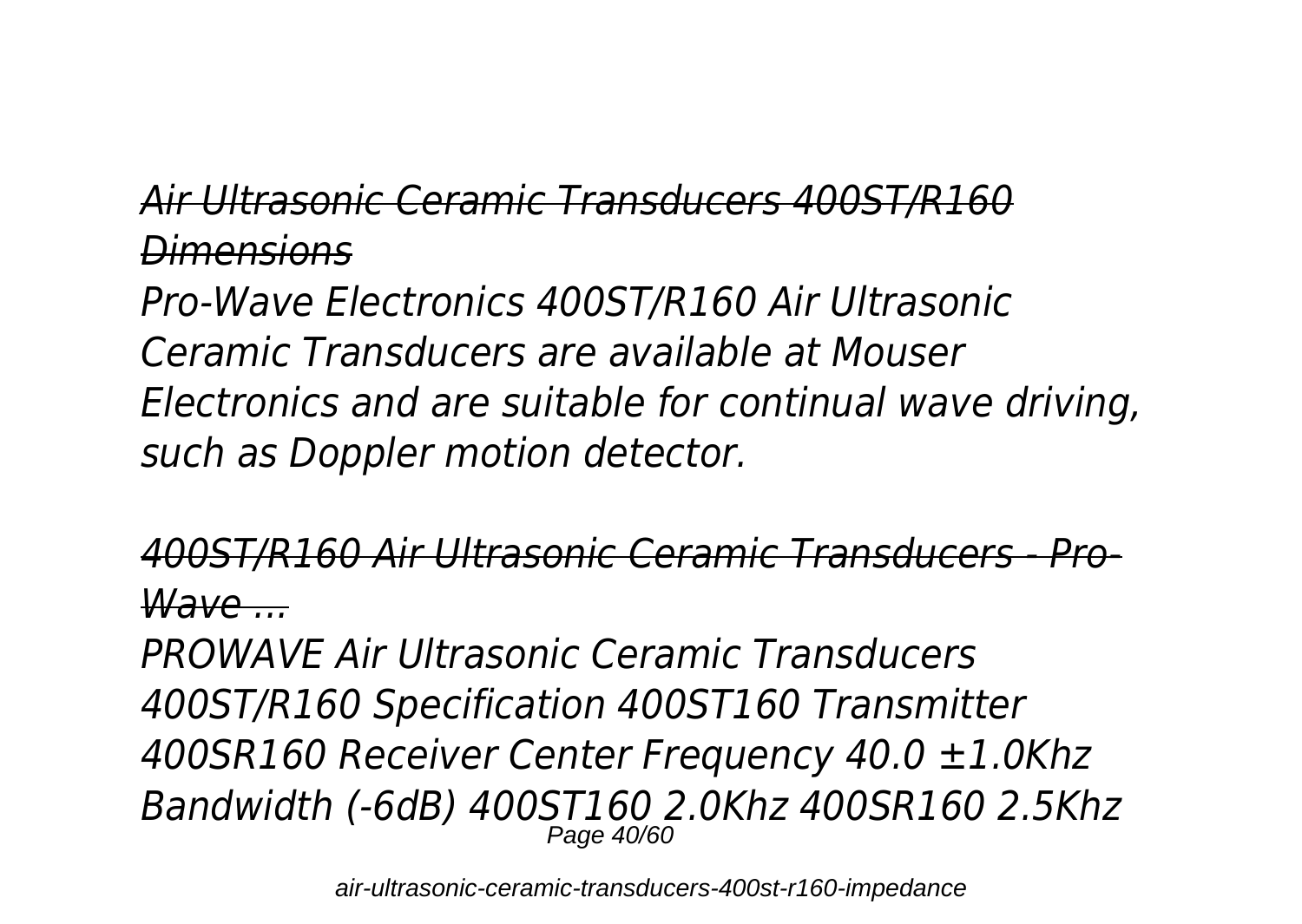*Transmitting Sound Pressure Level at 40.0Khz; 0dB re 0.0002µbar per 10 Vrms at 30cm 120dB min. Receiving Sensitivity at 40.0Khz 0dB = 1 volt/µbar-65dB min. Capacitance at 1Khz ±20% 2400 pF Max. Driving ...*

*PROWAVE Air Ultrasonic Ceramic Transducers 400ST/R160 ...*

*Air Ultrasonic Ceramic Transducers 400ST/R160 S. Square Enterprise Company Limited Pro-Wave Electronics Corporation Http://www.pro-wave.com.tw ; E-mail: sales@pro-wave.com.tw ; Tel: 886-2-22465101 ; Fax: 886-2-22465105 2 of 2 400SR160 Receiver 400ST160 Transmitter Sensitivity Variation vs. Loaded* Page 41/60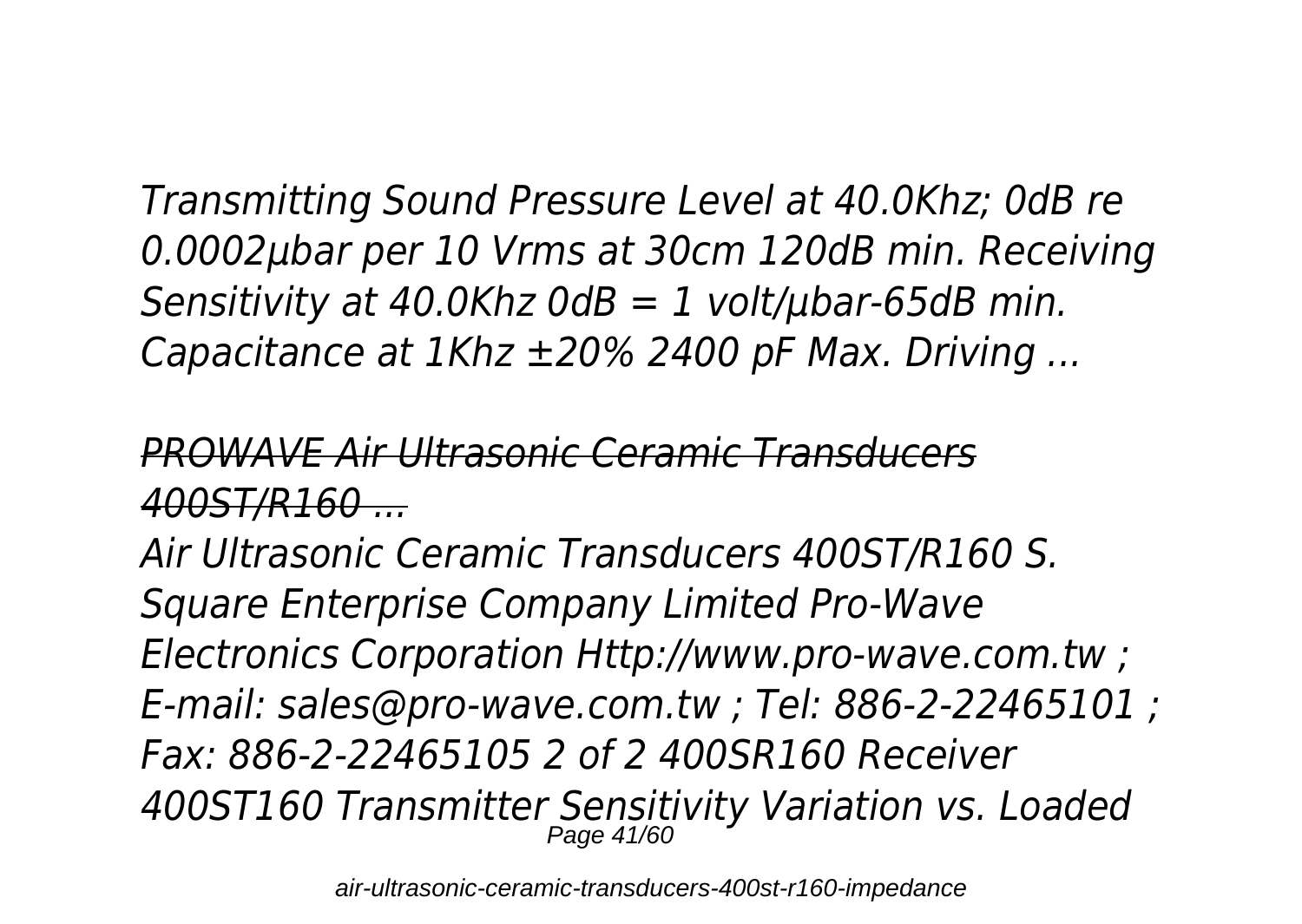*Resistor SPL Variation vs. Driving Voltage -80-75-70-65-60-55-50-45-40 1K 3.9K 10K 39K 100K 390K ...*

### *Air Ultrasonic Ceramic Transducers 400ST/R160 Impedance ...*

*Air Ultrasonic Ceramic Transducers 400ST/R100 Specification 400ST100 Transmitter 400SR100 Receiver Center Frequency 40.0 ±1.0Khz Bandwidth (-6dB) 400ST100 2.5Khz 400SR100 3.0Khz Transmitting Sound Pressure Level at 40.0Khz; 0dB re 0.0002 µbar per 10Vrms at 30cm 112dB min. Receiving Sensitivity at 40.0Khz 0dB = 1 volt/ µbar -70dB min. Capacitance* Page 42/60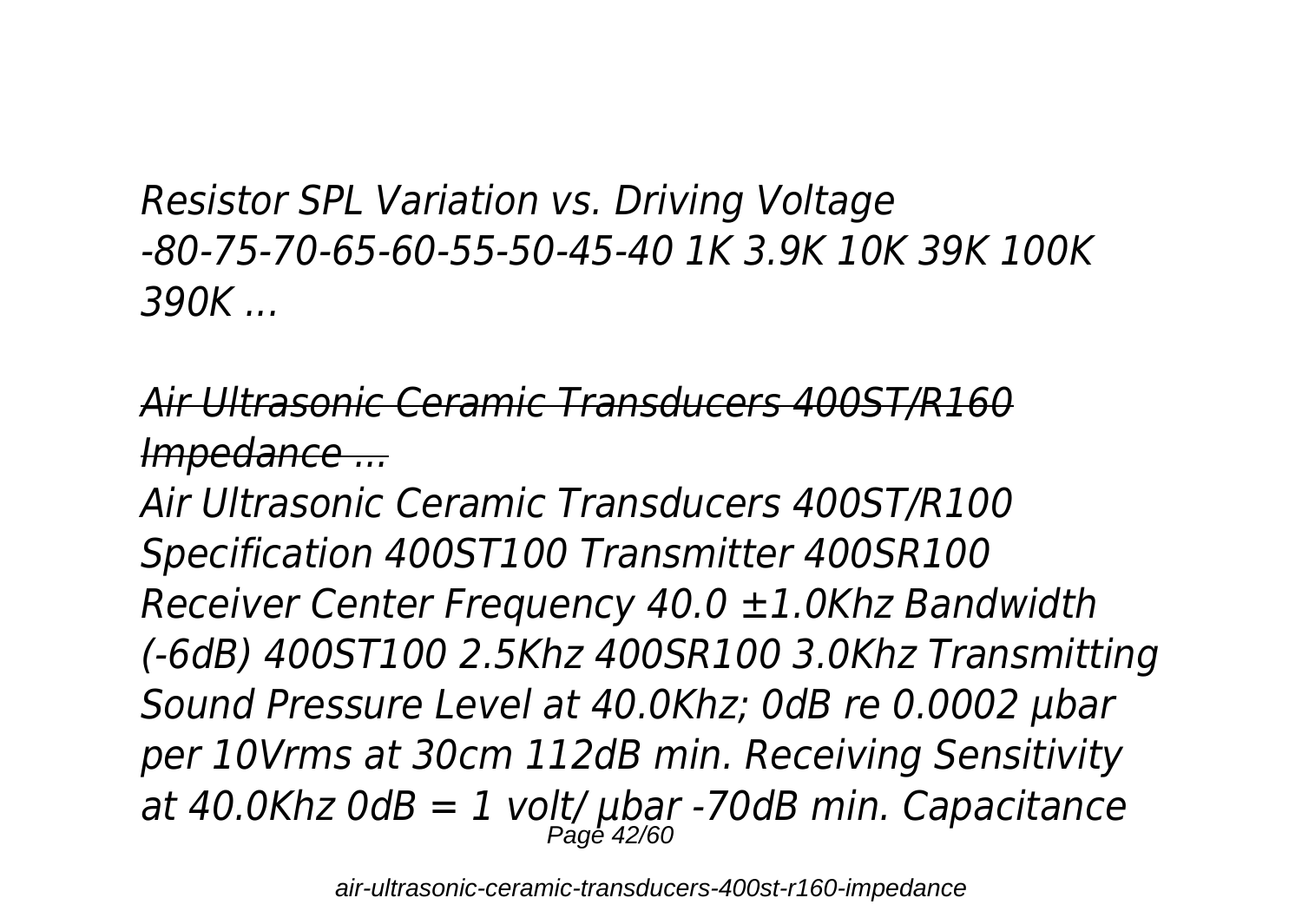*at 1Khz ±20% 1900 pF Max. Driving Voltage ...*

*Air Ultrasonic Ceramic Transducers 400ST/R100 Dimensions*

*Air Ultrasonic Ceramic Transducers 400ST/R120 Specification 400ST120 Transmitter 400SR120 Receiver Center Frequency 40.0 ±1.0Khz Bandwidth (-6dB) 400ST120 2.0Khz 400SR120 2.0Khz Transmitting Sound Pressure Level at 40.0Khz; 0dB re 0.0002µbar per 10 Vrms at 30cm 115dB min. Receiving Sensitivity at 40.0Khz 0dB = 1 volt/µbar -67dB min. Capacitance at 1Khz ± 20% 2400 pF Max. Driving Voltage ...*

Page 43/60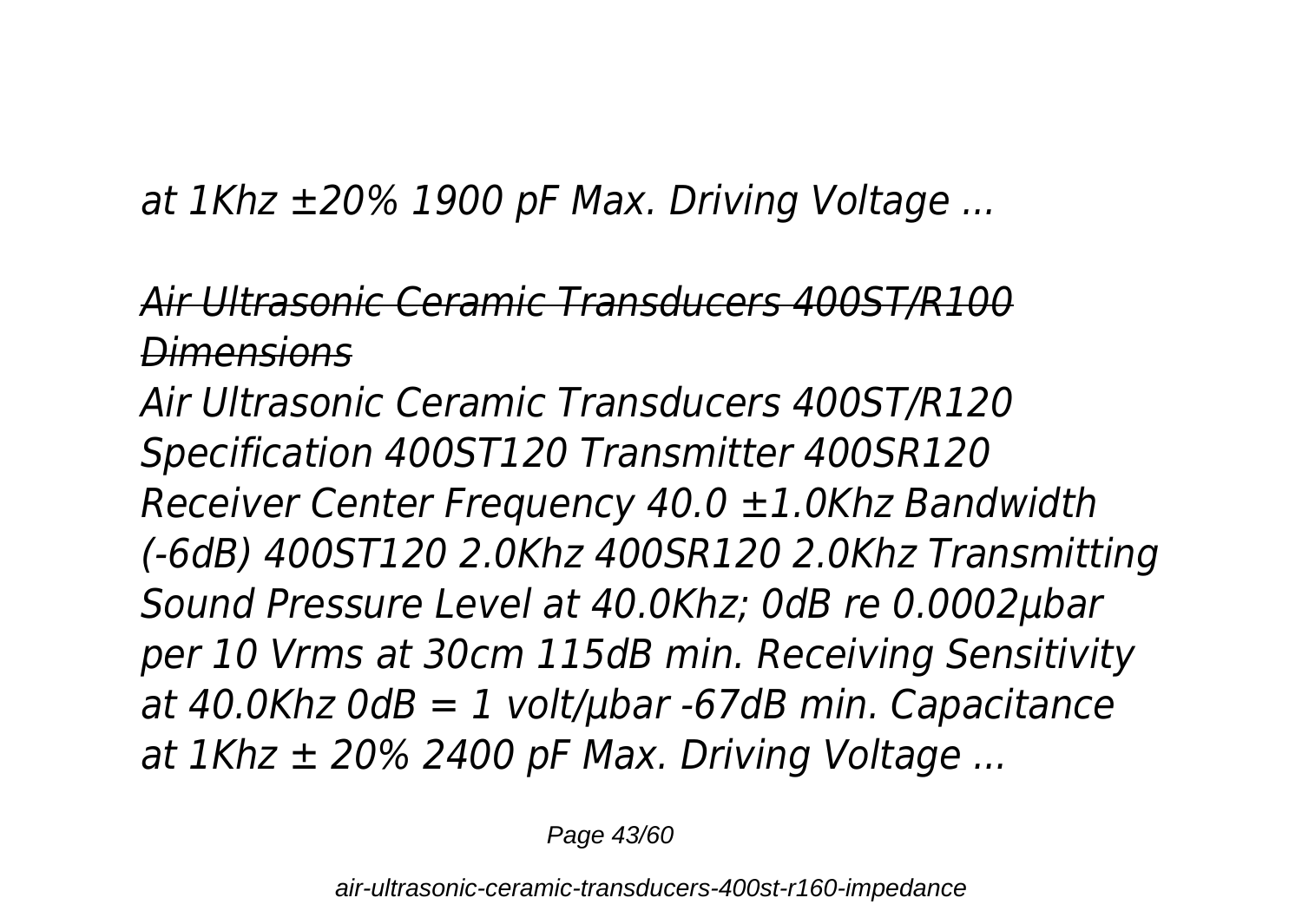*Air Ultrasonic Ceramic Transducers Pro-Wave Electronics 400ST/R100 Air Ultrasonic Ceramic Transducers are suitable for continual wave driving, such as Doppler motion detector. A piezoelectric ceramic disc is mounted on the node of the fundamental resonant frequency and a conical metal resonator is bonded at the center of the disc that acts as a rigid piston.*

*400ST/R100 Air Ultrasonic Ceramic Transducers - Pro-Wave ...*

*Specification: 400ST160: Transmitter: 400SR160: Receiver: Center Frequency: 40.0±1.0KHz:* Page 44/60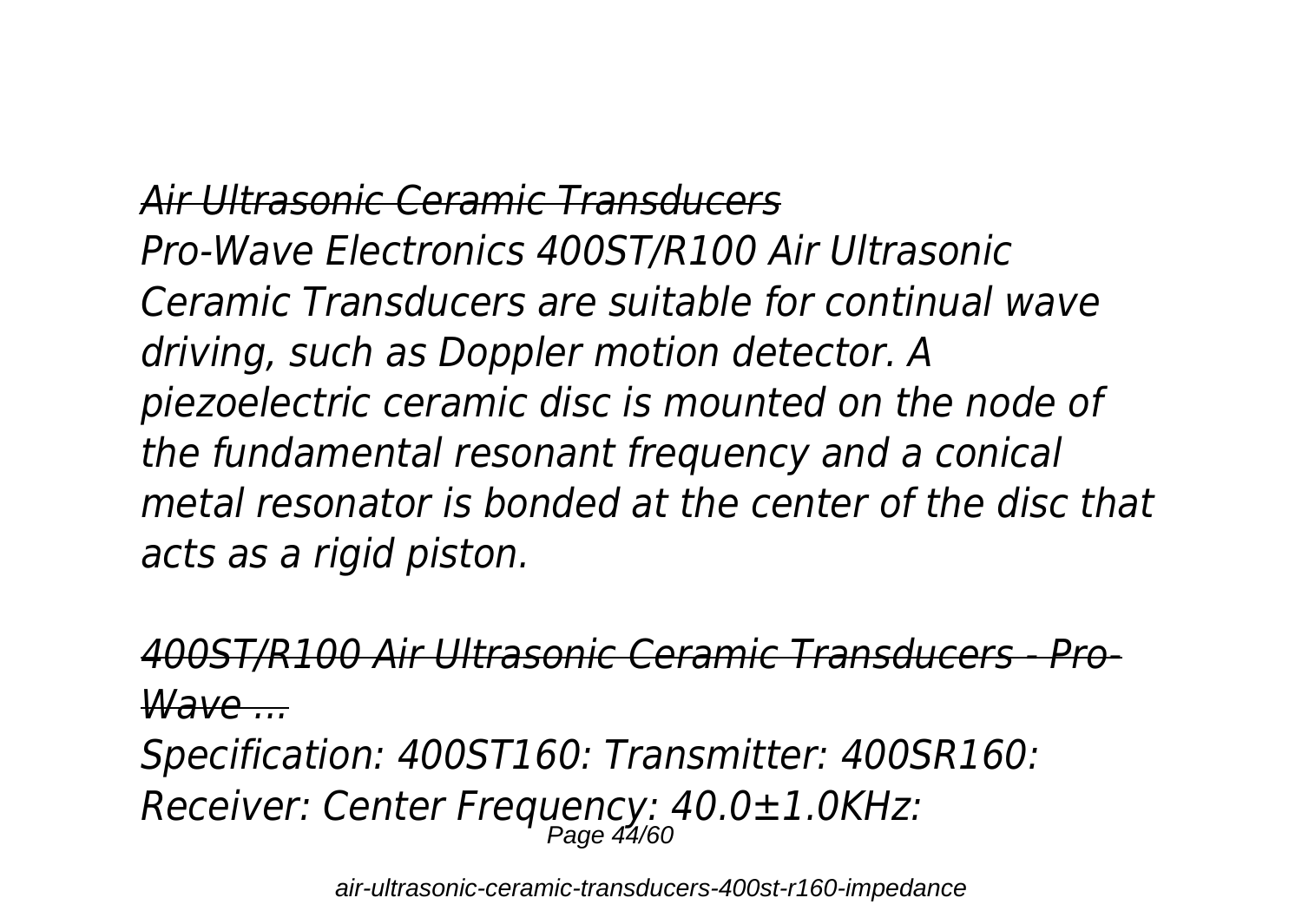### *Bandwidth(-6dB) 2.0KHz (Tx), 2.5KHz(Rx)*

### *400STR160 Spec - Pro-Wave Pro-Wave Electronics 400ST/R160 Air Ultrasonic Ceramic Transducers are suitable for continual wave driving, such as Doppler motion detector. A piezoelectric ceramic disc is mounted on the node of the fundamental resonant frequency and a conical metal resonator is bonded at the center of the disc that acts as a rigid piston.*

### *400ST/R160 Air Ultrasonic Ceramic Transducers - Pro-Wave ...*

Page 45/60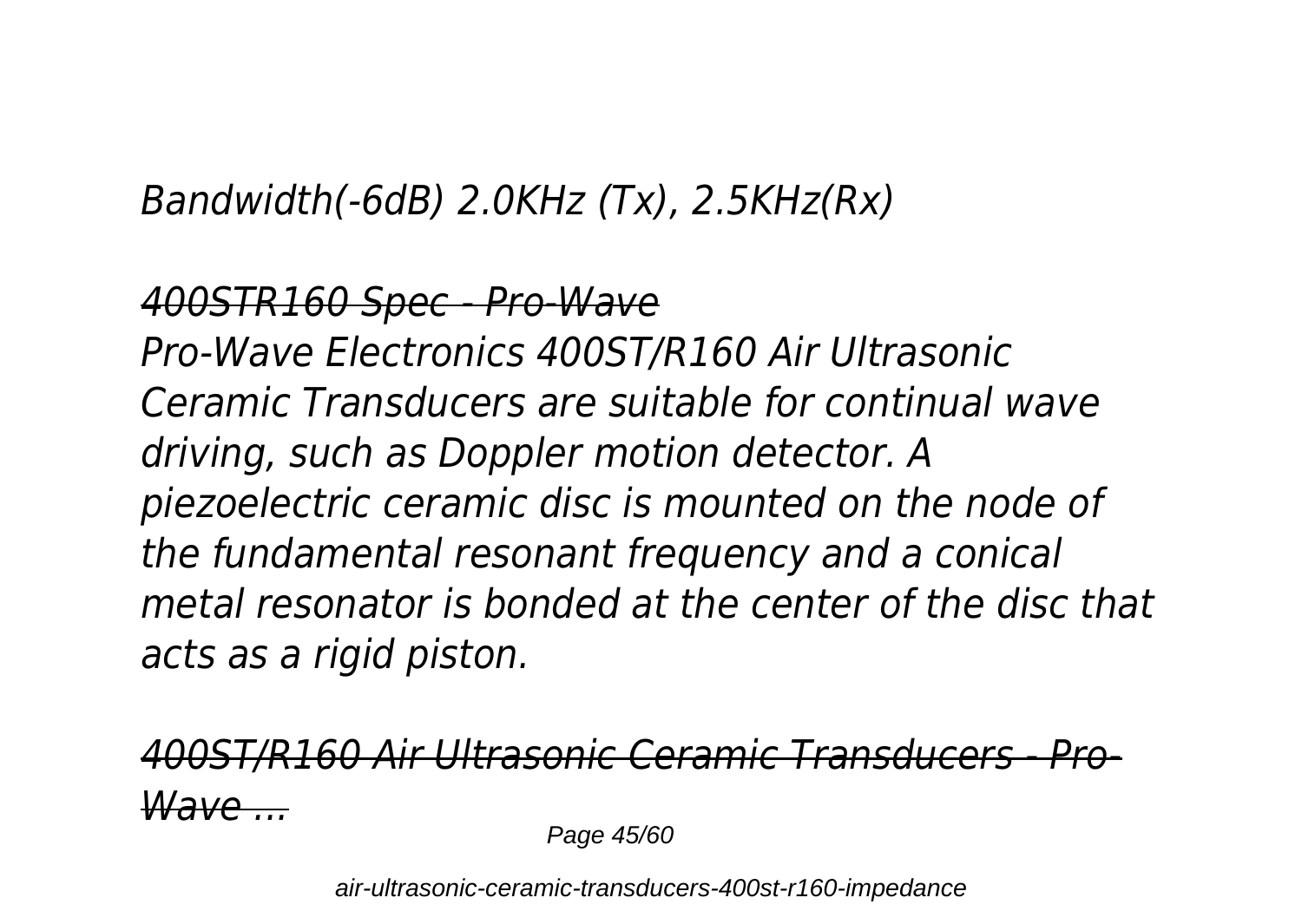*Air Ultrasonic Ceramic Transducers 250ST/R160 Specification 250ST160 Transmitter 250SR160 Receiver Center Frequency 25.0±1.0KHz Bandwidth (-6dB) 2.0KHz Transmitting Sound Pressure Level at 25.0KHz; 0dB re 0.0002μbar per 10Vrms at 30cm 112dB min. Receiving Sensitivity at 25.0KHz 0dB = 1 volt/μbar-62dB min. Capacitance at 1KHz ±20% 250ST 3000 pF 250SR 2600 pF Max. Driving Voltage (cont ...*

*Air Ultrasonic Ceramic Transducers - Pro-Wave Air Ultrasonic Ceramic Transducers 400ST/R160 2 of 2 400SR160 Receiver 400ST160 Transmitter Sensitivity Variation vs. Loaded Resistor SPL Variation vs. Driving* Page 46/60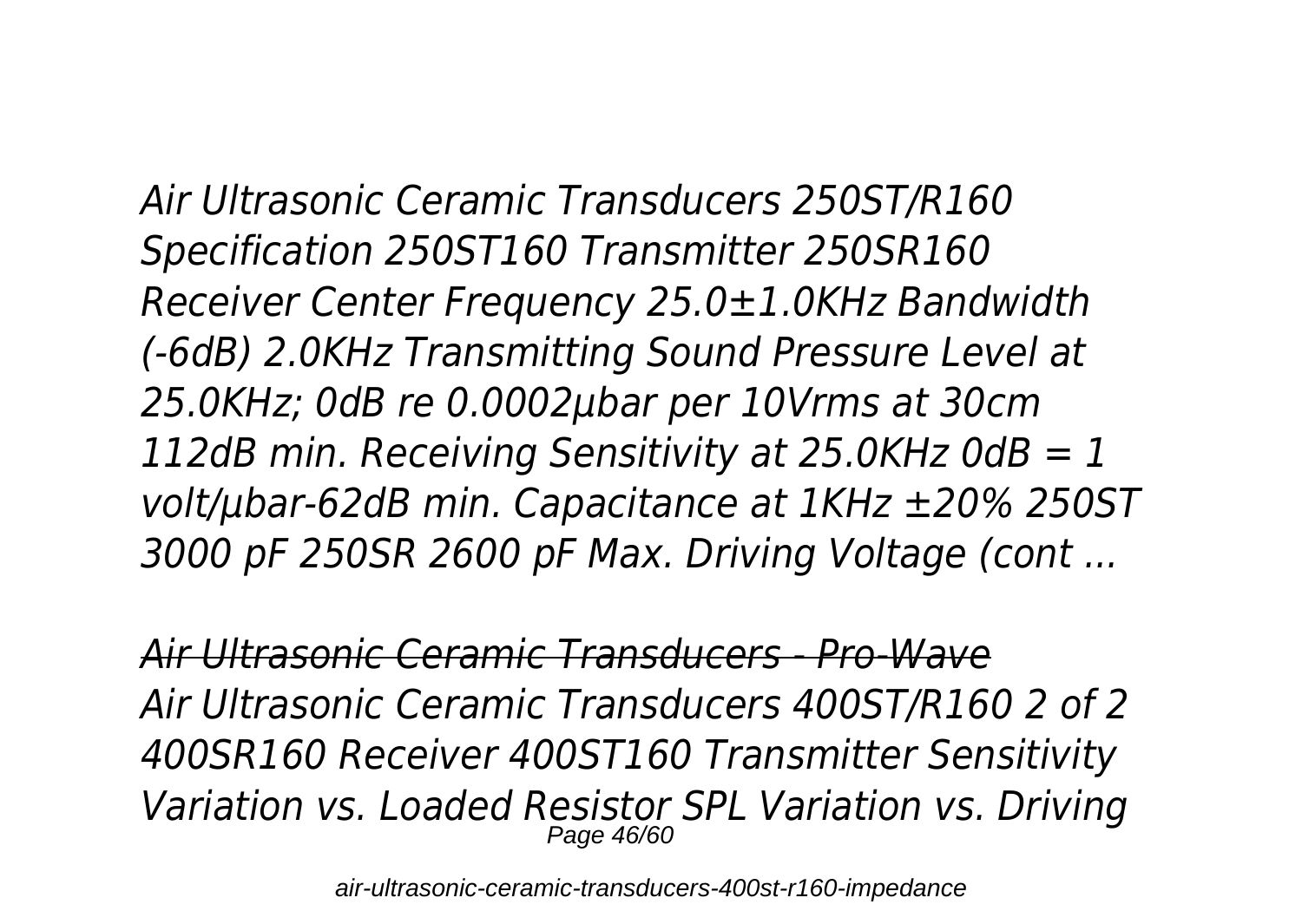*Voltage-80-75-70-65-60-55-50-45-40 1K 3.9K 10K 39K 100K 390K Loaded Resistor (Ohm) S e n s i t i v i t y (d B) 85 90 95 100 105 110 115 120 125 0 2 4 6 8 10 12 14 16 18 20 22 24 26 28 30 Vrms S P L (d B) Center Frequency Shift vs ...*

*Air Ultrasonic Ceramic Transducers 400ST/R160 Air Ultrasonic Ceramic Transducers 400ST/R160 Specification 400ST160 Transmitter 400SR160 Receiver Center Frequency 40.0±1.0KHz Bandwidth (-6dB) 400ST160 2.0KHz 400SR160 2.5KHz Transmitting Sound Pressure Level at 40.0KHz; 0dB re 0.0002 bar per 10Vrms at 30cm 120dB min. Receiving* Page 47/60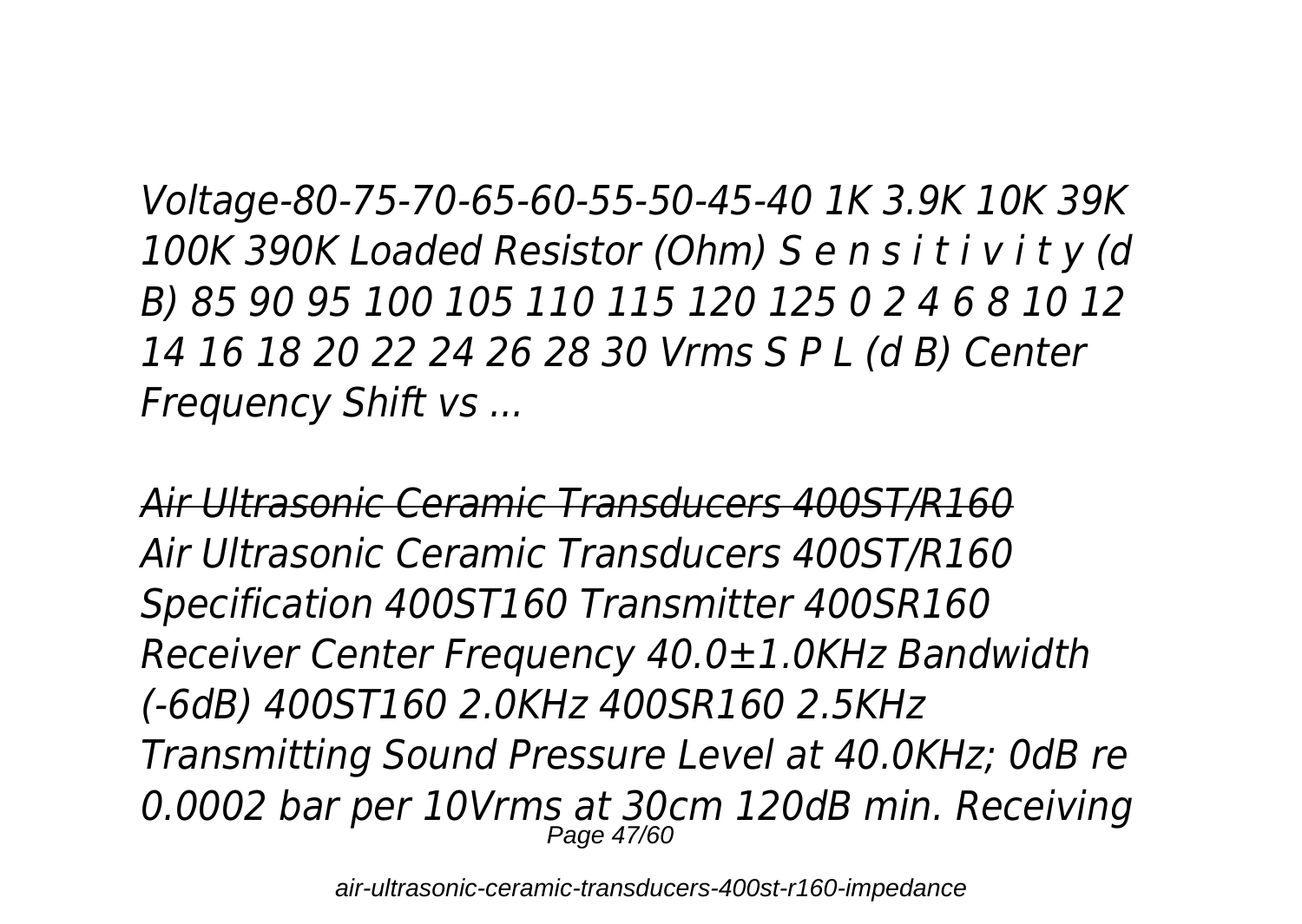*Sensitivity at 40.0KHz 0dB = 1 volt/ bar-61dB min. Air Ultrasonic Ceramic Transducers 400ST/R160 Directivity of a ...*

### *Air Ultrasonic Ceramic Transducers 400st R160 Impedance*

*> Air Ultrasonic Transd. 400ST/R100- how to connect? Print. Go Down. Pages: [1] Topic: Air Ultrasonic Transd. 400ST/R100- how to connect? (Read 4378 times) previous topic - next topic. wolpertinger Guest; Air Ultrasonic Transd. 400ST/R100- how to connect? Dec 29, 2010, 12:47 am Last Edit: Dec 29, 2010, 02:04 am by wolpertinger Reason: 1. hello all i would like to* Page 48/60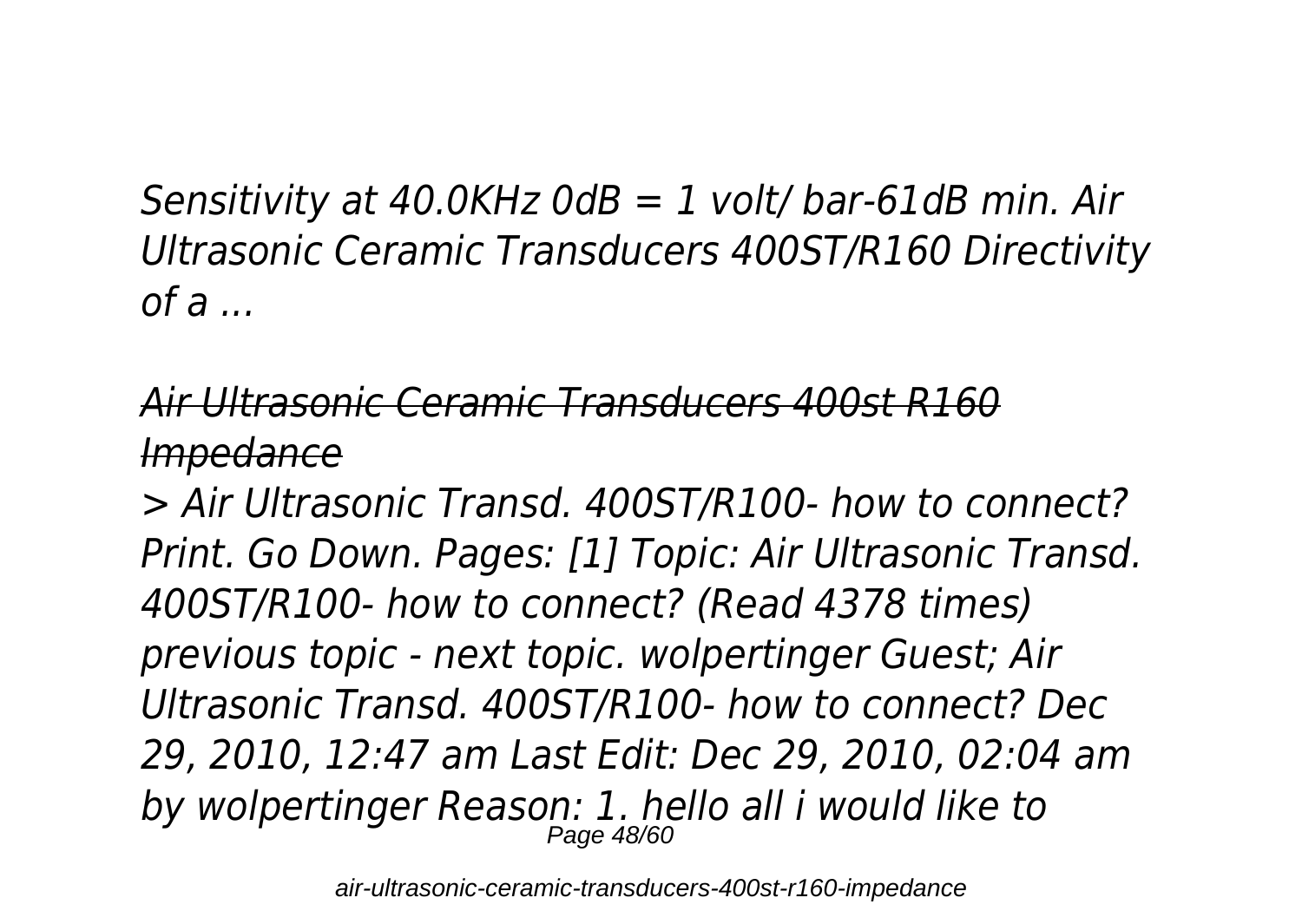*experiment with ultrasound rx ...*

*Air Ultrasonic Transd. 400ST/R100- how to connect? Ultrasonic Air Transducers Piezoelectric high frequency transducers generate, receive, or generate and receive ultrasonic signals that can be used to measure distances in air, water, or other fluid media, to determine flow rates, or for other applications. A single ultrasonic transducer can both generate and receive a signal, but the two functions often are separated to optimize the ...*

*Ultrasonic Air Transducers | APC International* Page 49/60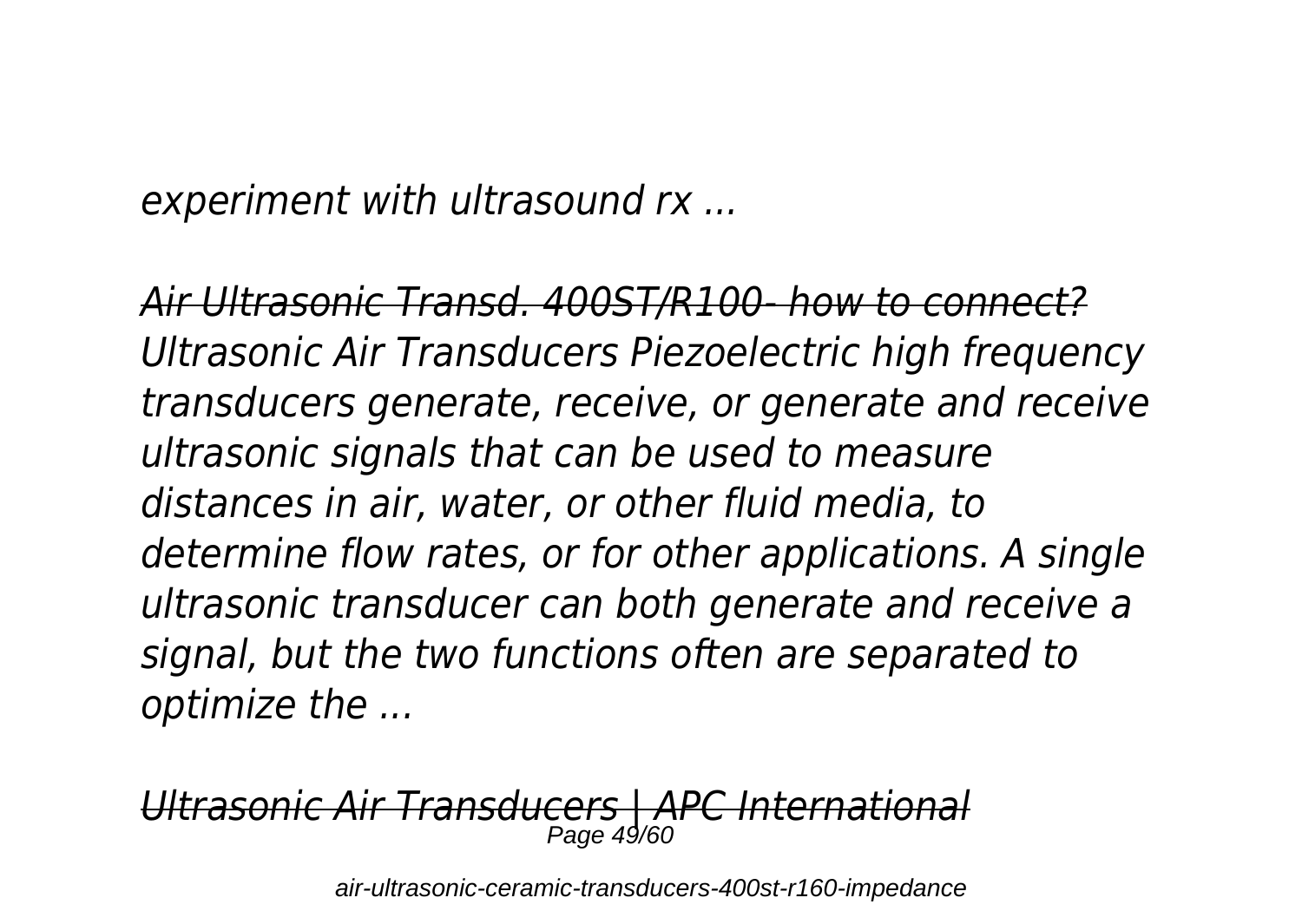*Air Ultrasonic Ceramic Transducers 400ST/R160 2 of 2 400SR160 Receiver 400ST160 Transmitter Sensitivity Variation vs Loaded Resistor SPL Variation vs Driving Voltage-80-75-70-65-60-55-50-45 … Air Ultrasonic Ceramic Transducers 400st R160 Impedance Kindle File Format Air Ultrasonic Ceramic Transducers 400st R160 Impedance air ultrasonic ceramic transducers 400st As recognized, adventure as ...*

*Download Air Ultrasonic Ceramic Transducers 400st R160 ...*

*The 400ST160 is a standard open type Transducer Transmitter consist of a piezoelectric ceramic disc* Page 50/60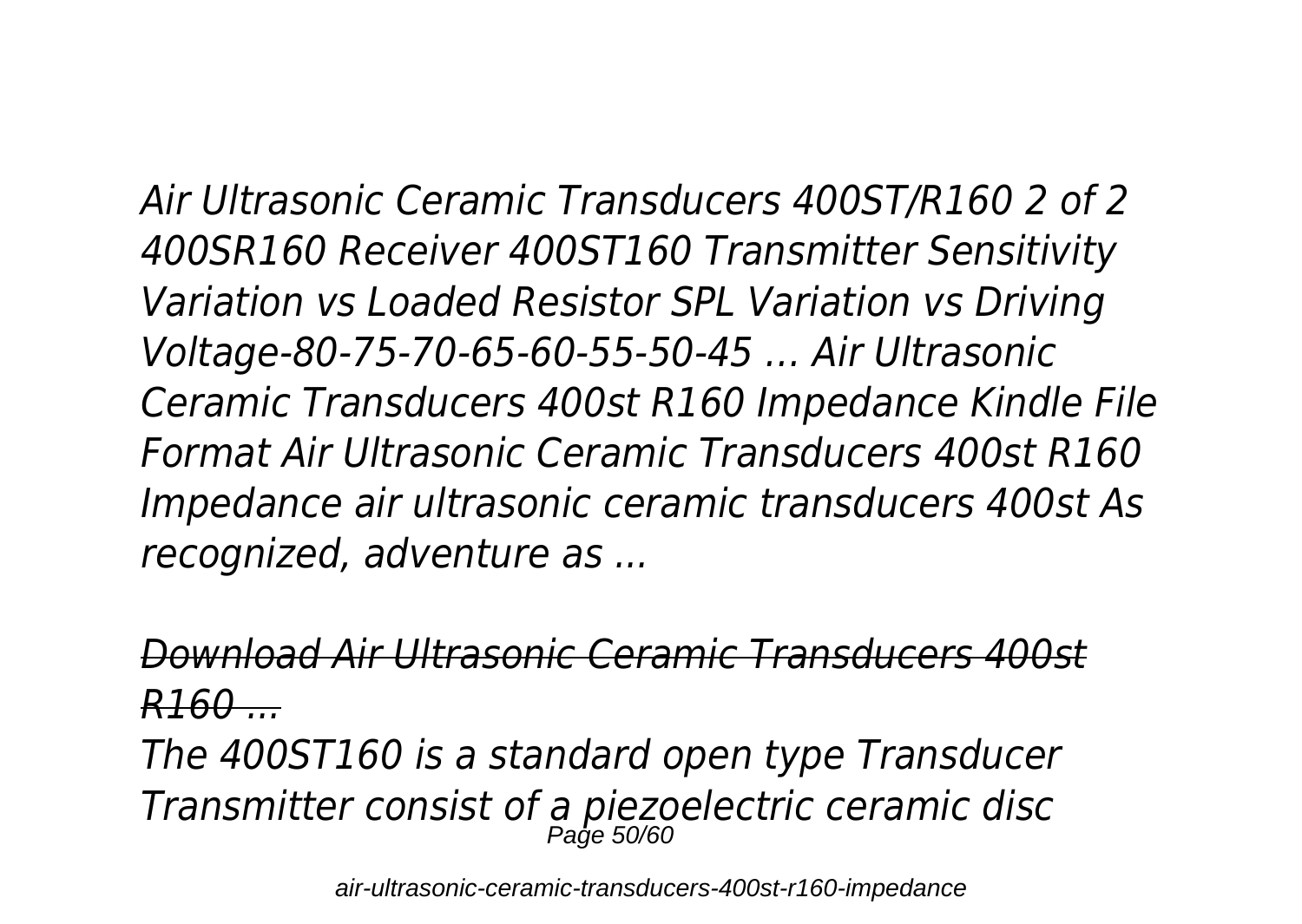*mounted at the node of its fundamental resonant frequency, a conical metal resonator bonded at the center of disc acting as a rigid piston.*

*400ST160 Prowave, Transducer, Transmitter, Ultrasonic ...*

*400ST160 Datasheet(PDF) 1 Page - List of Unclassifed Manufacturers: Part No. 400ST160: Description Air Ultrasonic Ceramic Transducers: Download 2 Pages: Scroll/Zoom: 100% : Maker: ETC [List of Unclassifed Manufacturers]*

*400ST160 datasheet(1/2 Pages) ETC | Air Ultrasonic* Page 51/60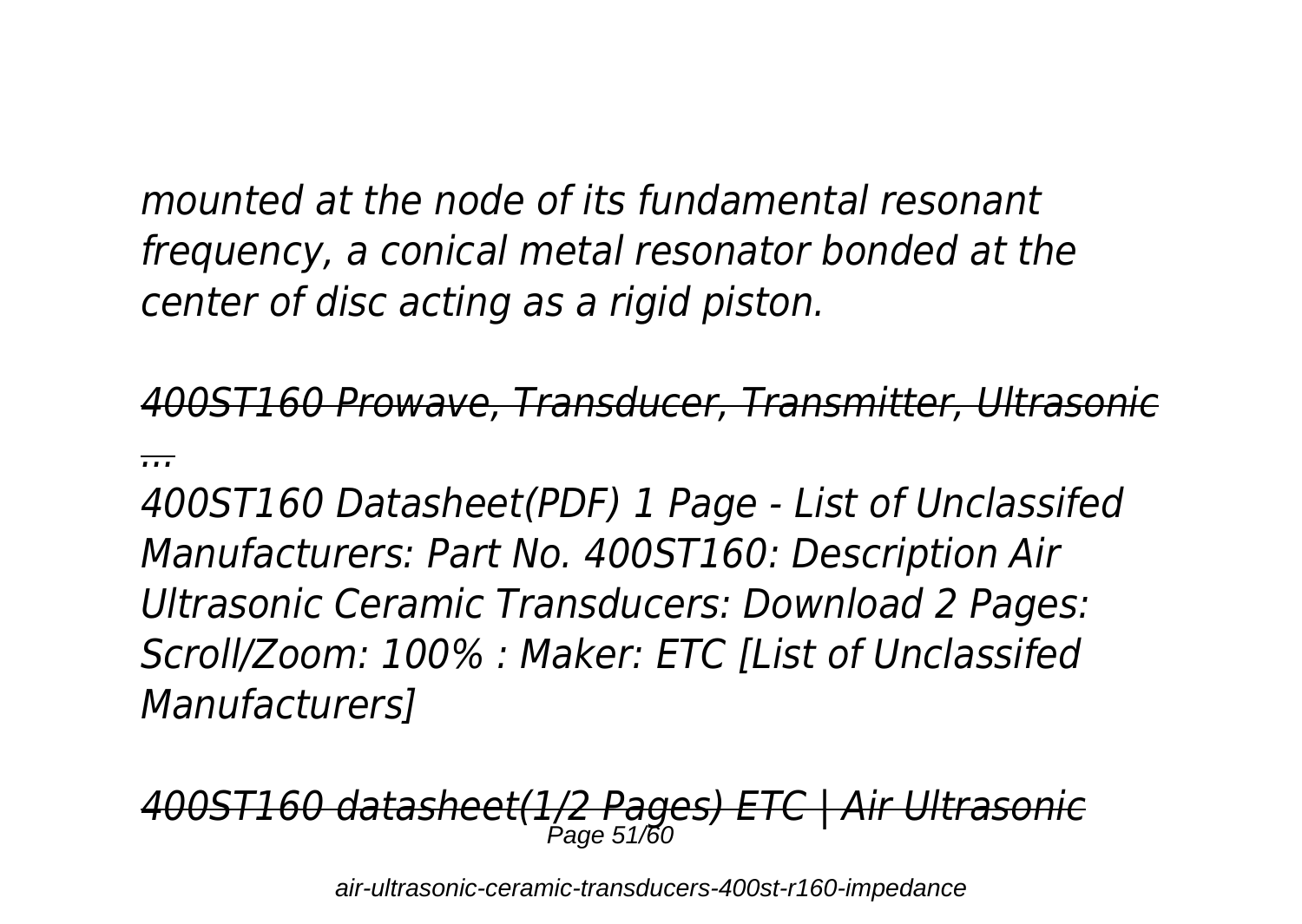#### *Ceramic ...*

*400ST-R120 Air Ultrasonic Ceramic Transducers . Tested under 1Vrms Oscillation Level 400SR120 Impedance 400SR120 Phase 400ST120 Impedance 400ST120 Phase. Specification. 400ST120 400SR120 Center Frequency Bandwidth 400ST120 400SR120 Transmitting Sound Pressure Level re 0.0002µbar*

#### *400ST-R120 datasheet - Air Ultrasonic Ceramic Transducers*

*CTDCO., formerly Ceramic Transducer Design Co., Ltd, is a leading manufacturer and supplier of piezoelectric transducer and ultrasonic sensor to domestic and* Page 52/60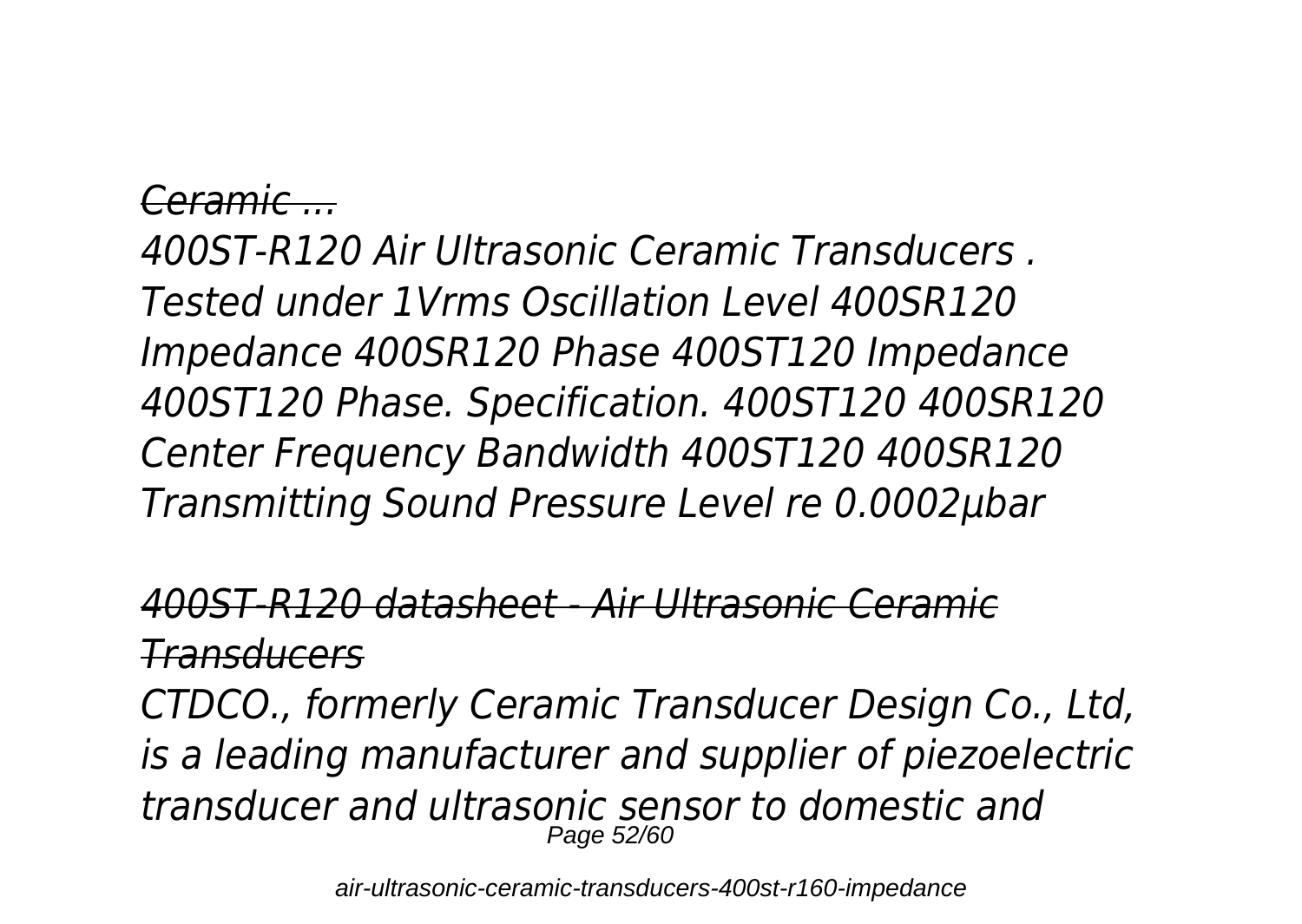*international companies. Since its establishment in 1990,it have pursued research and development the elements only in Taiwan. The first decade of CTDCO, we make the high quality and compact ultrasonic sensors. The second decade of CTDCO ...*

*Ceramic Transducer Design Co., Ltd-professional on ... Title: T400S16 Author: Simon Tang Created Date: 1998�~11��13�� 09:32:31 AM*

*Air Ultrasonic Ceramic Transducers 400ST/R120 Specification 400ST120 Transmitter 400SR120* Page 53/60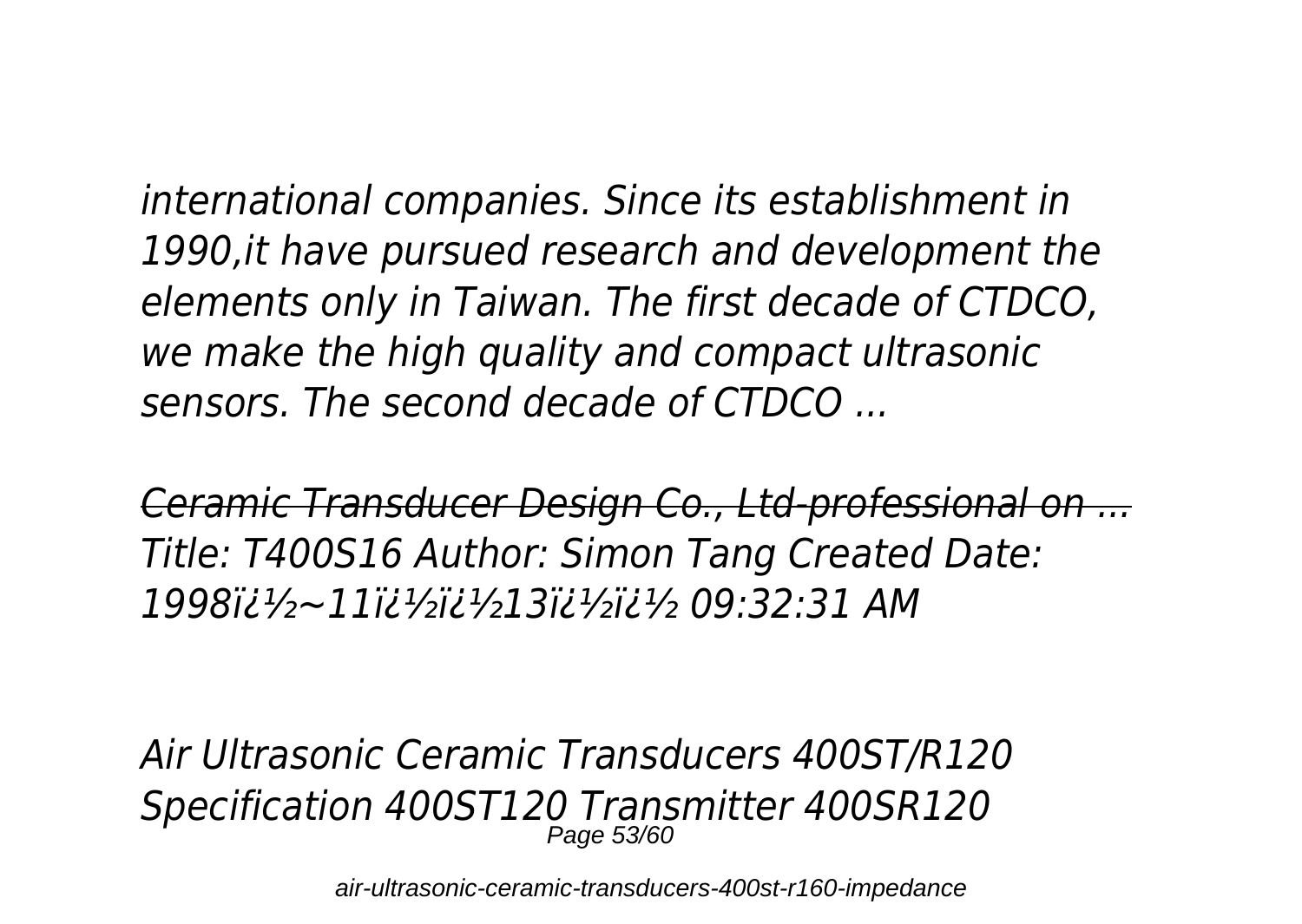*Receiver Center Frequency 40.0 ±1.0Khz Bandwidth (-6dB) 400ST120 2.0Khz 400SR120 2.0Khz Transmitting Sound Pressure Level at 40.0Khz; 0dB re 0.0002µbar per 10 Vrms at 30cm 115dB min. Receiving Sensitivity at 40.0Khz 0dB = 1 volt/µbar -67dB min. Capacitance at 1Khz ± 20% 2400 pF Max. Driving Voltage ... Air Ultrasonic Ceramic Transducers 400ST/R160 Air Ultrasonic Ceramic Transducers 400ST/R160 Dimensions Air Ultrasonic Ceramic Transducers 400ST/R160*

*Impedance ...*

Page 54/60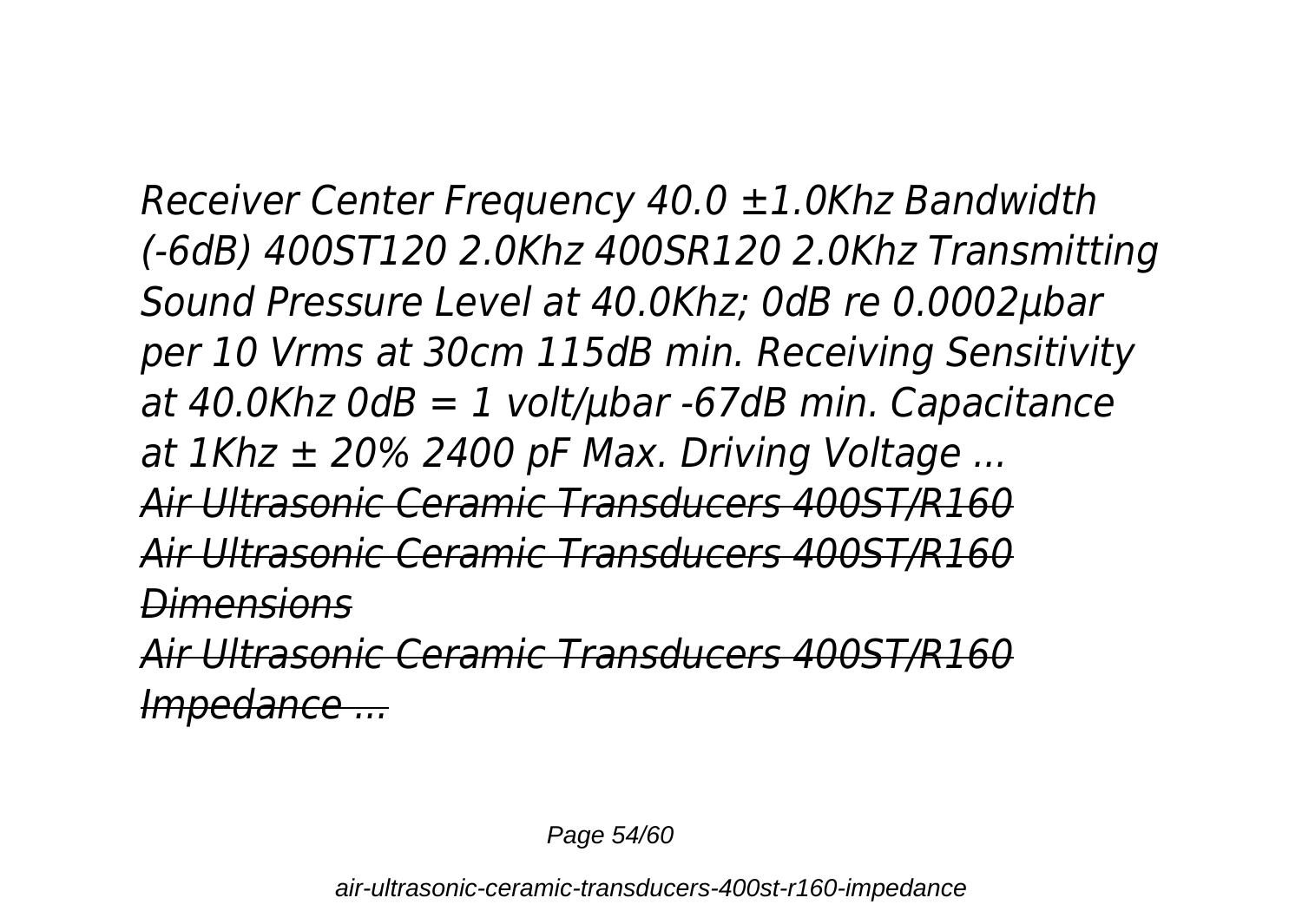### Title: T400S16 Author: Simon Tang Created Date: 1998i i ½~11i i ½i i ½13i i ½i i ½ 09:32:31 AM Air Ultrasonic Ceramic Transducers

Pro-Wave Electronics 400ST/R160 Air Ultrasonic Ceramic Transducers are suitable for continual wave driving, such as Doppler motion detector. A piezoelectric ceramic disc is mounted on the node of the fundamental resonant frequency and a conical metal resonator is bonded at the center of the disc that acts as a rigid piston.

> Air Ultrasonic Transd. 400ST/R100- how to connect? Print. Go Down. Pages: [1] Topic: Air Ultrasonic Transd.  $400ST/R100$ - how to connect? (Read 4378 times)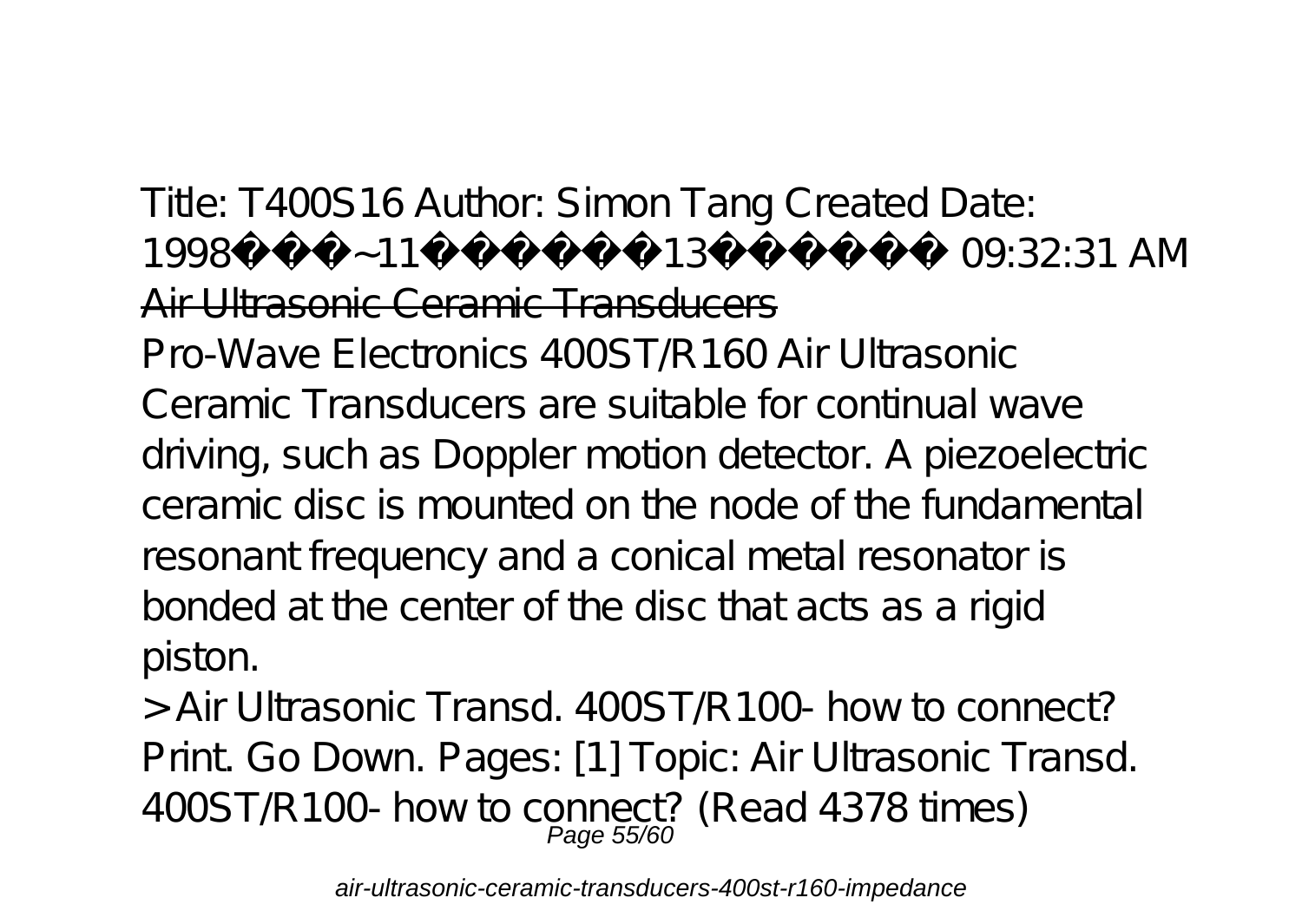previous topic - next topic. wolpertinger Guest; Air Ultrasonic Transd. 400ST/R100- how to connect? Dec 29, 2010, 12:47 am Last Edit: Dec 29, 2010, 02:04 am by wolpertinger Reason: 1. hello all i would like to experiment with ultrasound rx ...

PROWAVE Air Ultrasonic Ceramic Transducers 400ST/R160 ...

**Air Ultrasonic Ceramic Transducers 250ST/R160 Specification 250ST160 Transmitter 250SR160 Receiver Center Frequency 25.0±1.0KHz Bandwidth (-6dB)**

Page 56/60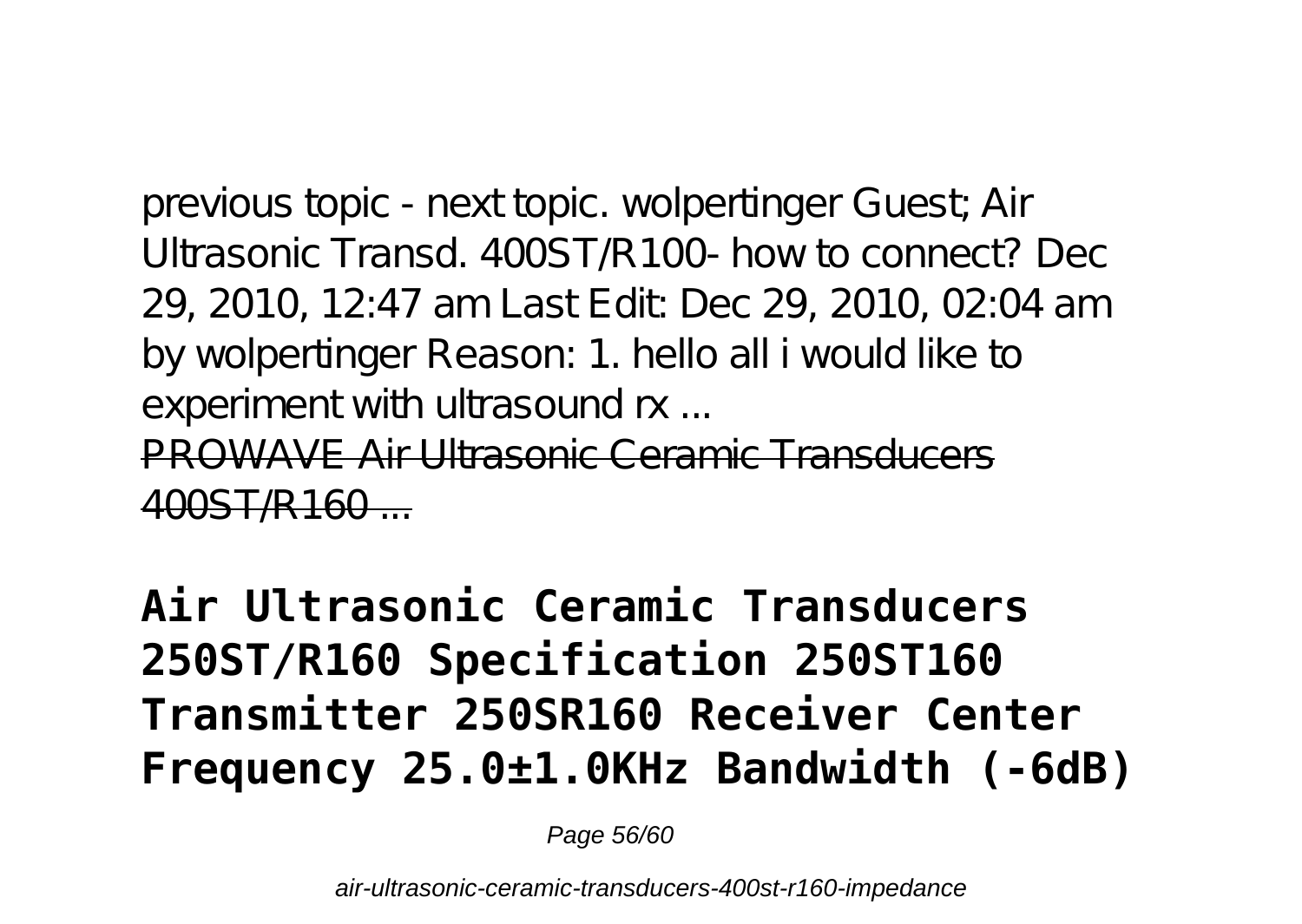**2.0KHz Transmitting Sound Pressure Level at 25.0KHz; 0dB re 0.0002μbar per 10Vrms at 30cm 112dB min. Receiving Sensitivity at 25.0KHz 0dB = 1 volt/μbar-62dB min. Capacitance at 1KHz ±20% 250ST 3000 pF 250SR 2600 pF Max. Driving Voltage (cont ... Air Ultrasonic Ceramic Transducers 400st R160 Impedance Air Ultrasonic Ceramic Transducers 400ST/R100 Specification 400ST100 Transmitter 400SR100 Receiver Center** Page 57/60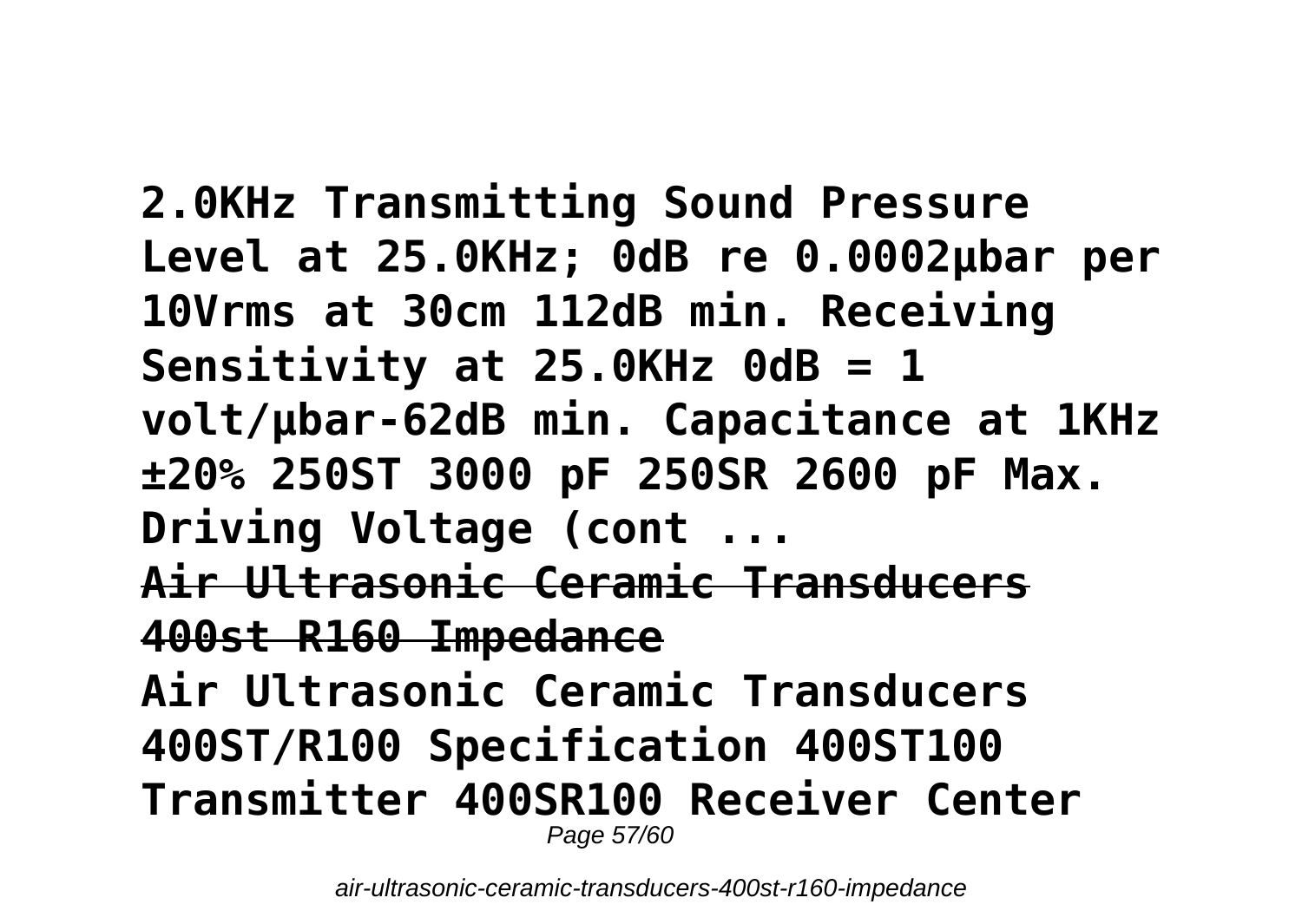**Frequency 40.0 ±1.0Khz Bandwidth (-6dB) 400ST100 2.5Khz 400SR100 3.0Khz Transmitting Sound Pressure Level at 40.0Khz; 0dB re 0.0002 µbar per 10Vrms at 30cm 112dB min. Receiving Sensitivity at 40.0Khz 0dB = 1 volt/ µbar -70dB min. Capacitance at 1Khz ±20% 1900 pF Max. Driving Voltage ...**

**Air Ultrasonic Ceramic Transducers 400ST/R160 Specification 400ST160 Transmitter 400SR160 Receiver Center** Page 58/60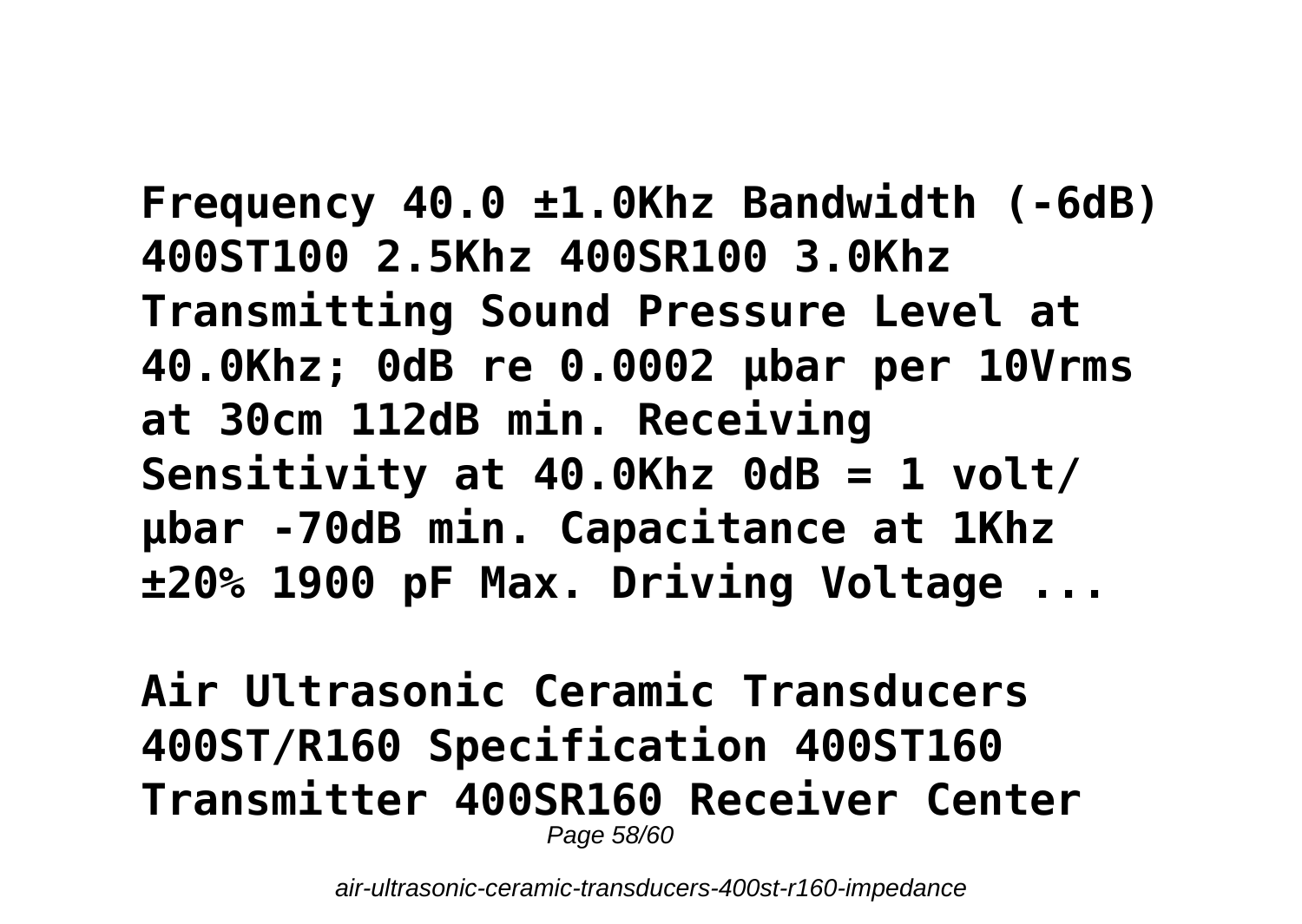**Frequency 40.0±1.0KHz Bandwidth (-6dB) 400ST160 2.0KHz 400SR160 2.5KHz Transmitting Sound Pressure Level at 40.0KHz; 0dB re 0.0002 bar per 10Vrms at 30cm 120dB min. Receiving Sensitivity at 40.0KHz 0dB = 1 volt/ bar-61dB min. Air Ultrasonic Ceramic Transducers 400ST/R160 Directivity of a ...**

The 400ST160 is a standard open type Transducer Transmitter consist of a piezoelectric ceramic disc mounted at the node of Page 59/60